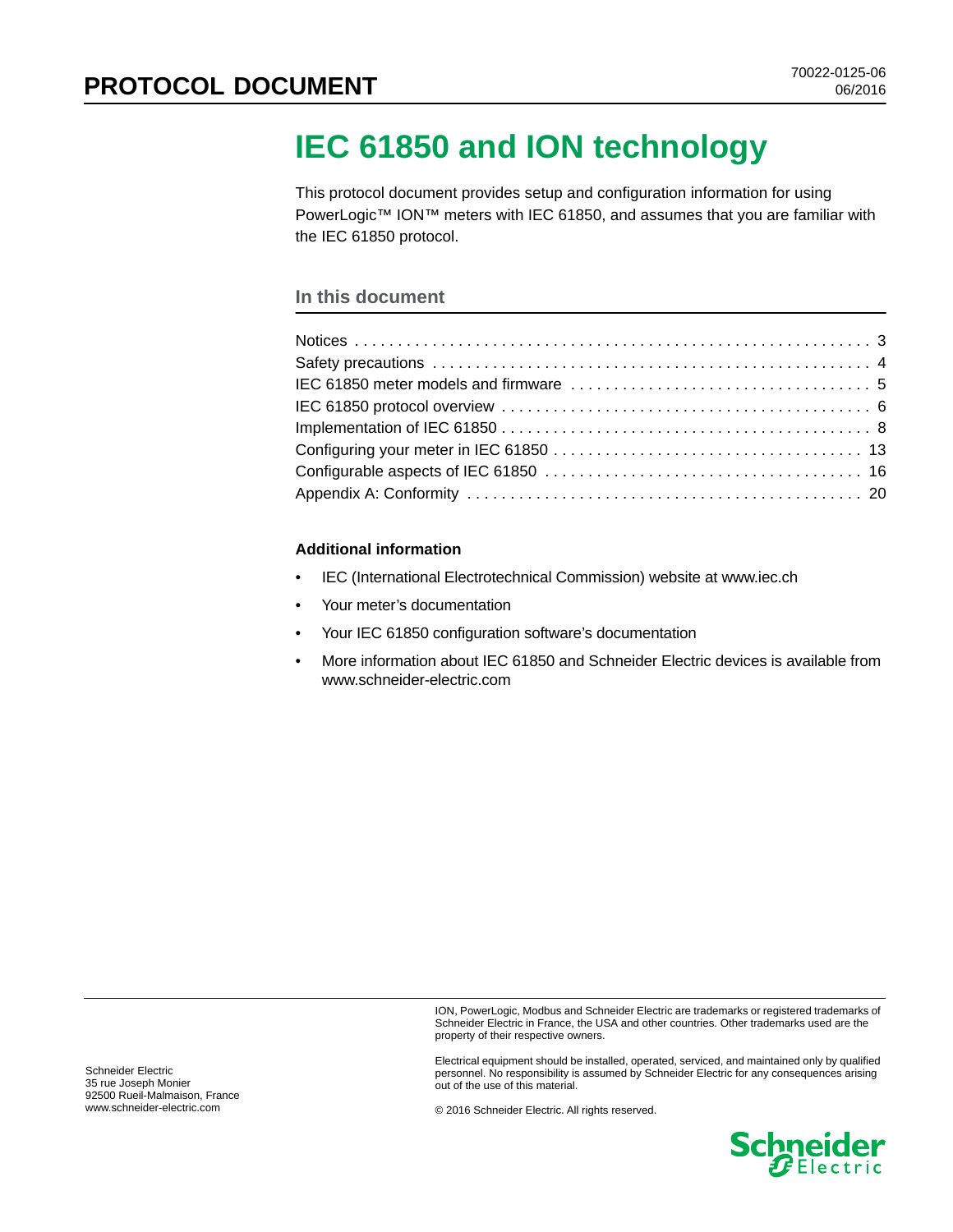# **Safety information**

## **Important information**

**Read these instructions carefully and look at the equipment to become familiar with the device before trying to install, operate, service or maintain it. The following special messages may appear throughout this bulletin or on the equipment to warn of potential hazards or to call attention to information that clarifies or simplifies a procedure.**



The addition of either symbol to a "Danger" or "Warning" safety label indicates that an electrical hazard exists which will result in personal injury if the instructions are not followed.

This is the safety alert symbol. It is used to alert you to potential personal injury hazards. Obey all safety messages that follow this symbol to avoid possible injury or death.

# **DANGER DADANGER**

**DANGER** indicates a hazardous situation which, if not avoided, **will result in** death or serious injury.

# **WARNING WARNING**

**WARNING** indicates a hazardous situation which, if not avoided, **could result in** death or serious injury.

# **A CAUTION**

**CAUTION** indicates a hazardous situation which, if not avoided, **could result in** minor or moderate injury.

# *NOTICE*

**NOTICE** is used to address practices not related to physical injury.

## **Please note**

Electrical equipment should be installed, operated, serviced and maintained only by qualified personnel. No responsibility is assumed by Schneider Electric for any consequences arising out of the use of this material.

A qualified person is one who has skills and knowledge related to the construction, installation, and operation of electrical equipment and has received safety training to recognize and avoid the hazards involved.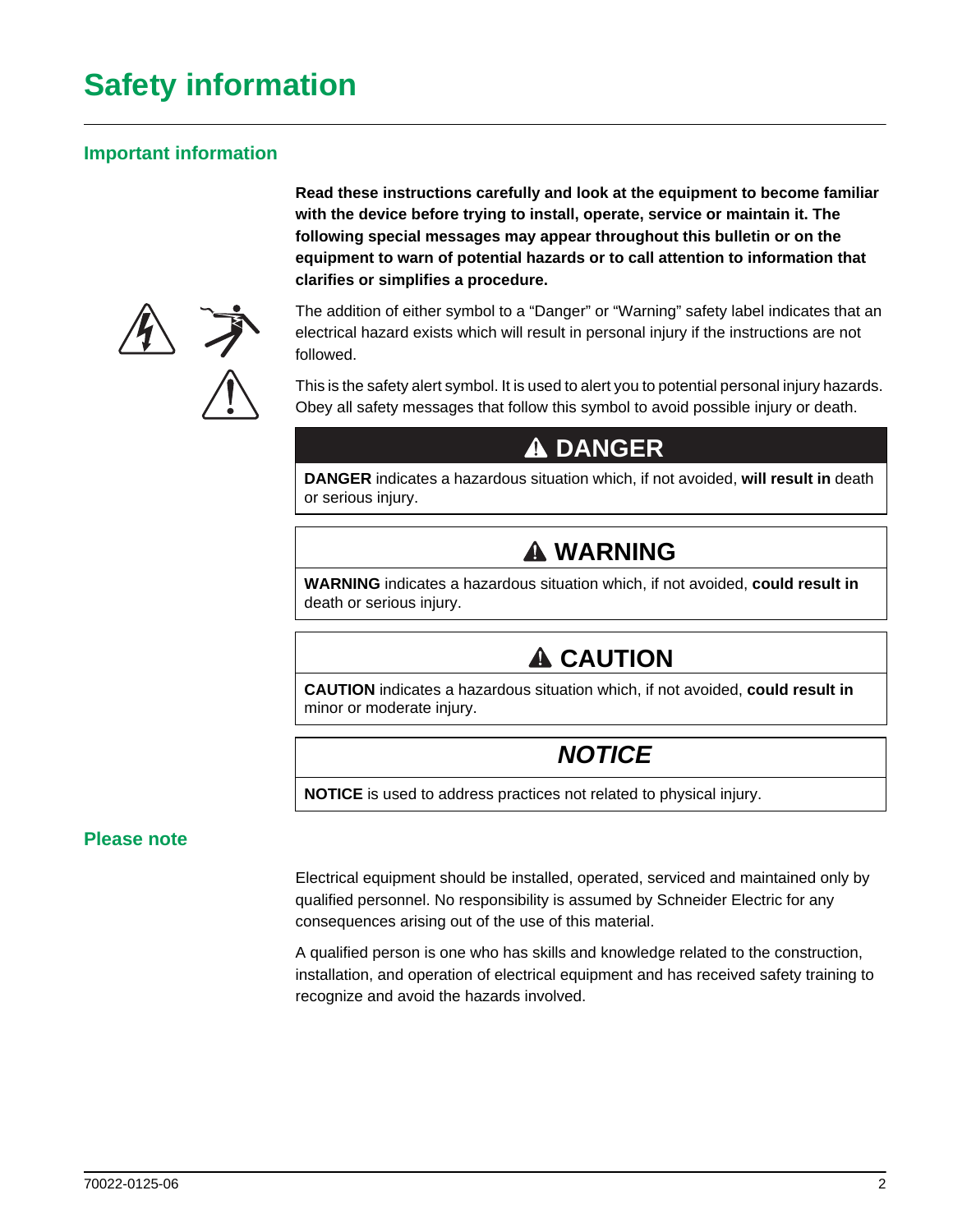# <span id="page-2-0"></span>**Notices**

## **Legal information**

The Schneider Electric brand and any registered trademarks of Schneider Electric Industries SAS referred to in this guide are the sole property of Schneider Electric SA and its subsidiaries. They may not be used for any purpose without the owner's permission, given in writing. This guide and its content are protected, within the meaning of the French intellectual property code (Code de la propriété intellectuelle français, referred to hereafter as "the Code"), under the laws of copyright covering texts, drawings and models, as well as by trademark law. You agree not to reproduce, other than for your own personal, noncommercial use as defined in the Code, all or part of this guide on any medium whatsoever without Schneider Electric's permission, given in writing. You also agree not to establish any hypertext links to this guide or its content. Schneider Electric does not grant any right or license for the personal and noncommercial use of the guide or its content, except for a non-exclusive license to consult it on an "as is" basis, at your own risk. All other rights are reserved.

Electrical equipment should be installed, operated, serviced and maintained only by qualified personnel. No responsibility is assumed by Schneider Electric for any consequences arising out of the use of this material.

As standards, specifications and designs change from time to time, please ask for confirmation of the information given in this publication.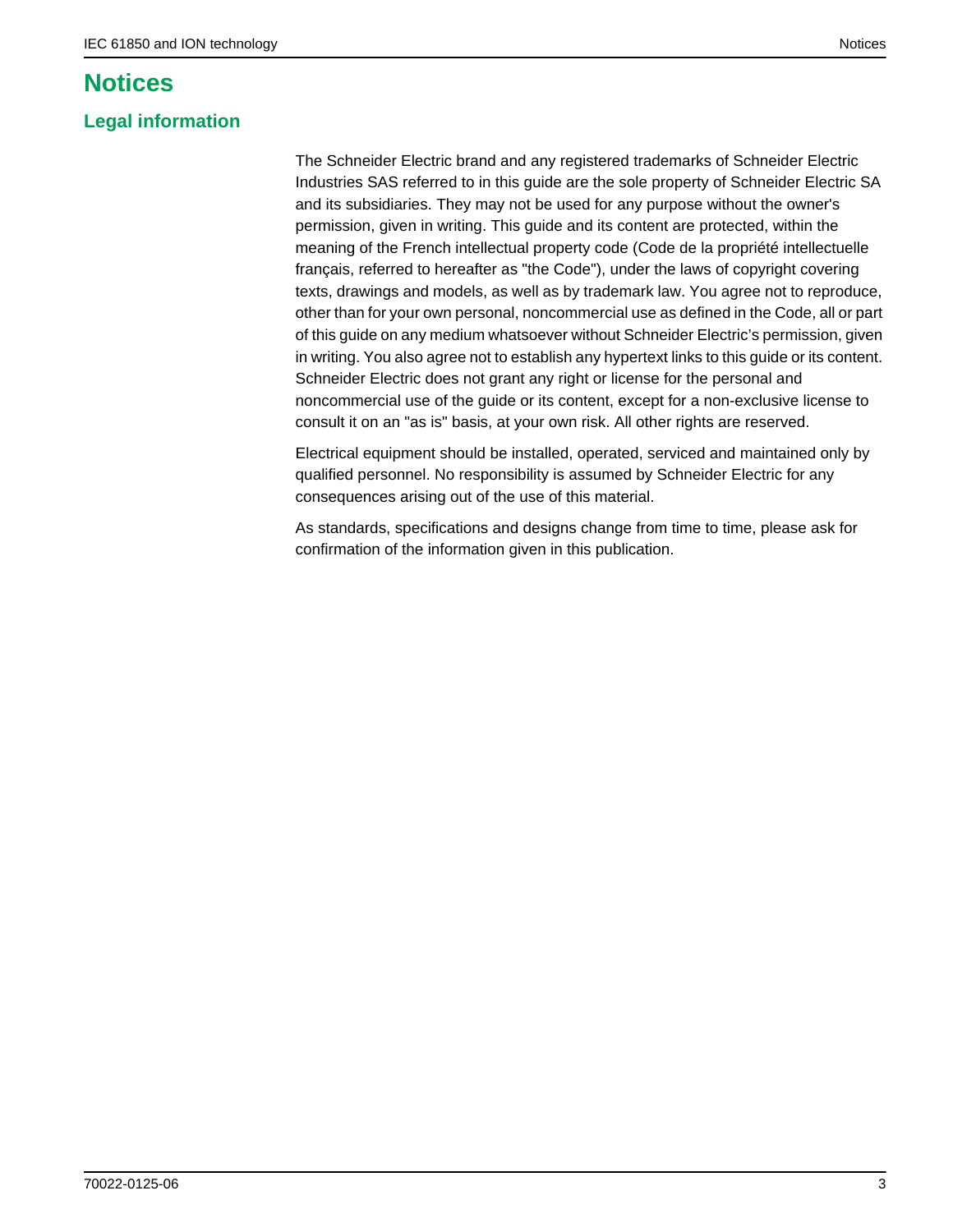# <span id="page-3-0"></span>**Safety precautions**

Installation, wiring, testing and service must be performed in accordance with all local and national electrical codes.

# **DANGER DADANGER**

#### **ELECTRIC SHOCK, EXPLOSION OR ARC FLASH**

- Apply appropriate personal protective equipment (PPE) and follow safe electrical work practices. See NFPA 70E in the USA, CSA Z462 or applicable local standards.
- Turn off all power supplying this device and the equipment in which it is installed before working on it.
- Always use a properly rated voltage sensing device to confirm that all power is off.
- Replace all devices, doors and covers before turning on power to this equipment.

**Failure to follow these instructions will result in death or serious injury.**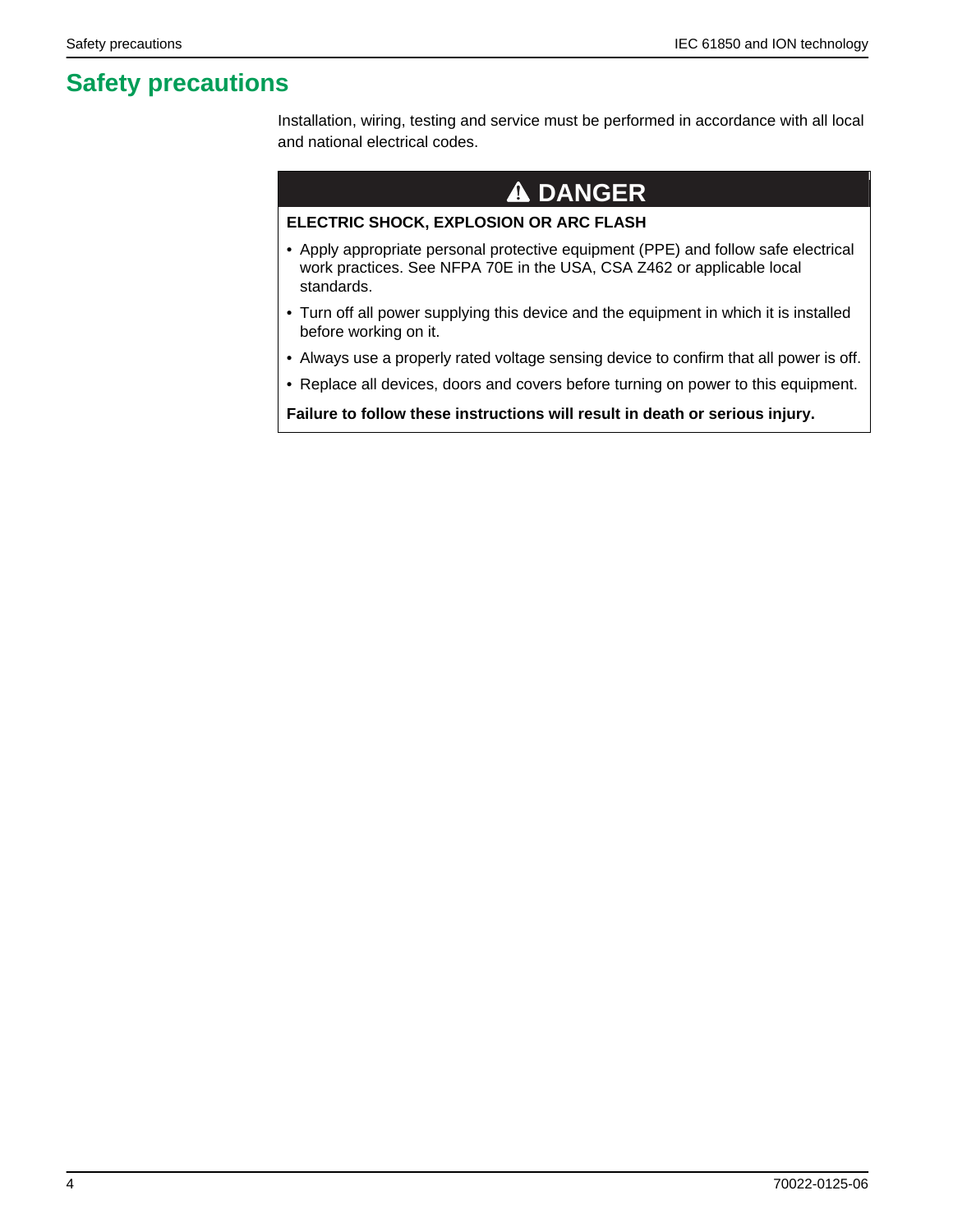# <span id="page-4-0"></span>**IEC 61850 meter models and firmware**

Your ION meter must have Ethernet communications and be a model that supports IEC 61850. New meters can be purchased with IEC 61850 or IEC 61850 firmware can be loaded onto an existing meter.

### **Meter models**

The following table lists the meter models and firmware versions that support IEC 61850, as well as the IEC 61850 editions each meter model supports:

| <b>Meter</b>                     | <b>Models</b>                                  | <b>Firmware</b>                                                                                    | IEC 61850 Edition                                               |  |
|----------------------------------|------------------------------------------------|----------------------------------------------------------------------------------------------------|-----------------------------------------------------------------|--|
| <b>ION7400</b>                   | All models                                     | All firmware versions                                                                              | Edition 2                                                       |  |
| ION7550/<br>ION7650 <sup>1</sup> | All models                                     | v360 (with IEC 61850)<br>designation                                                               | Edition 1                                                       |  |
| ION8650                          | All models (A, B, C)                           | v408 and earlier<br>v4.20 and later                                                                | Edition 1<br>Edition 1 and Edition 2 (with<br>correct ICD file) |  |
| ION8800 <sup>1</sup>             | All models (A, B, C)<br>5 MB logging<br>memory | v340, v350, v351 (with<br>IEC 61850 designation)<br>v360 and later (with IEC 61850<br>designation) | Edition 1<br>Edition 1 and Edition 2 (with<br>correct ICD file) |  |
| PM8000                           | All models                                     | All firmware versions<br>$v1.2.15$ and later                                                       | Edition 1<br>Edition 1 and Edition 2 (with<br>correct ICD file) |  |

 $1$  For meters with firmware earlier than v400, upgrading a 10 MB meter with IEC 61850 firmware reduces the logging memory to 5 MB.

**NOTE:** Not all ION meters support IEC 61850. Contact your local Schneider Electric sales representative for updated information.

**NOTE:** Changing your meter's firmware deletes all IEC 61850 files stored on your meter.

Your meter's digital and analog outputs may change state when being configured, during an option module reset or power cycle, or during firmware or framework upgrade.

# **WARNING WARNING**

#### **UNEXPECTED OPERATION**

Do not use your meter for critical control or protection applications where human or equipment safety relies on the operation of the control circuit.

**Failure to follow these instructions can result in death, serious injury or equipment damage.**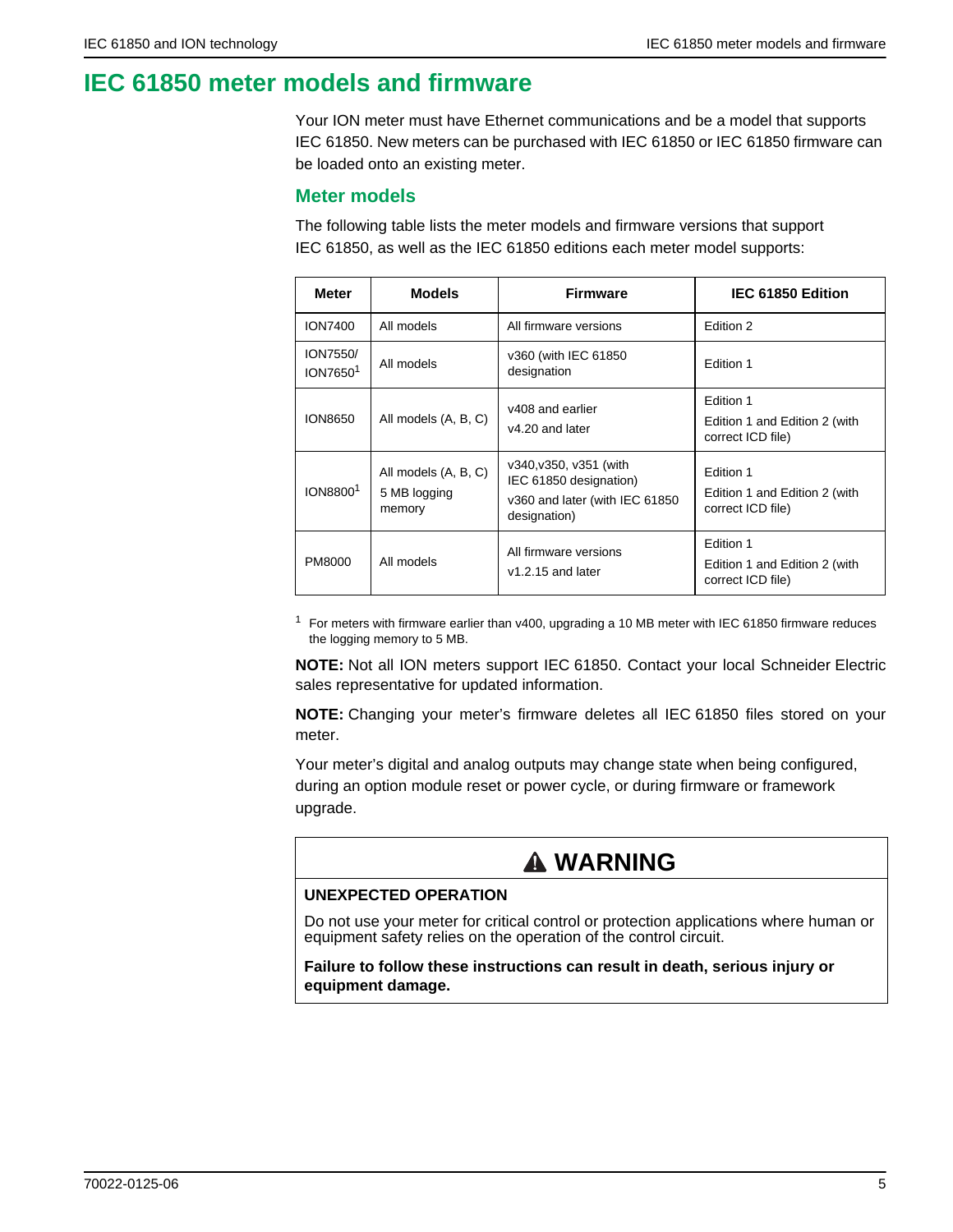# <span id="page-5-0"></span>**IEC 61850 protocol overview**

IEC 61850 is an Ethernet-based protocol designed for electrical substations. It is a standardized method of communications, developed to support integrated systems composed of multi-vendor, self-describing IEDs (Intelligent Electronic Device) that are networked together to perform monitoring, metering, real-time protection and control.



# **Terminology**

The following table defines some of the terms used in IEC 61850. For a complete listing of IEC 61850 terms, refer to IEC 61850-2.

| <b>Term</b>                                                                                                                                             | <b>Definition</b>                                                                                                                                                                                                |  |  |
|---------------------------------------------------------------------------------------------------------------------------------------------------------|------------------------------------------------------------------------------------------------------------------------------------------------------------------------------------------------------------------|--|--|
| <b>ACSI</b>                                                                                                                                             | Abstract Communications Service Interface, defines how to model and organize<br>the data of an IED independently from the communication stack.                                                                   |  |  |
| <b>CID</b>                                                                                                                                              | Configured IED Description, which is an ICD that has been configured for a<br>specific IED using IEC 61850 configuration software. Refer to "IEC 61850 files"<br>on page 7.                                      |  |  |
| Client                                                                                                                                                  | An IEC 61850 system terminal that receives data, reports and controls the I/O of<br>the meter, and may provide real-time data or event viewing, or similar functions.<br>Only the client can initiate requests.  |  |  |
| Data class                                                                                                                                              | Groupings of similar types of data, such as phase-to-ground amperage for<br>phases A, B and C, that are used to construct a logical node.                                                                        |  |  |
| Data set                                                                                                                                                | A predefined or user-selected set of data that can be reported via IEC 61850.                                                                                                                                    |  |  |
| <b>FTP</b>                                                                                                                                              | File Transfer Protocol, a method of transferring computer files over Ethernet.                                                                                                                                   |  |  |
| ICD                                                                                                                                                     | IED Capability Description, which is supplied by the vendor of the IED. Refer to<br>"IEC 61850 files" on page 7.                                                                                                 |  |  |
| IED                                                                                                                                                     | Intelligent Electronic Device, a device with a microprocessor controller.                                                                                                                                        |  |  |
| The IED's set of typical substation functions (such as metering, measurement<br>Logical device<br>and alerting) which are referred to as logical nodes. |                                                                                                                                                                                                                  |  |  |
| Logical node                                                                                                                                            | is one typical substation function of the IED, for example the MMTR logical<br>node, which contains energy information. Refer to "Logical nodes supported in<br>the ION implementation of IEC 61850" on page 11. |  |  |
| Physical device                                                                                                                                         | The IED's physical device Ethernet access point. In the context of IEC 61850<br>this is the same as an IED. The physical device contains one or more logical<br>devices.                                         |  |  |
| <b>SCD</b>                                                                                                                                              | Substation Configuration Description, an integration of the CID files for a<br>particular substation. Refer to "IEC 61850 files" on page 7.                                                                      |  |  |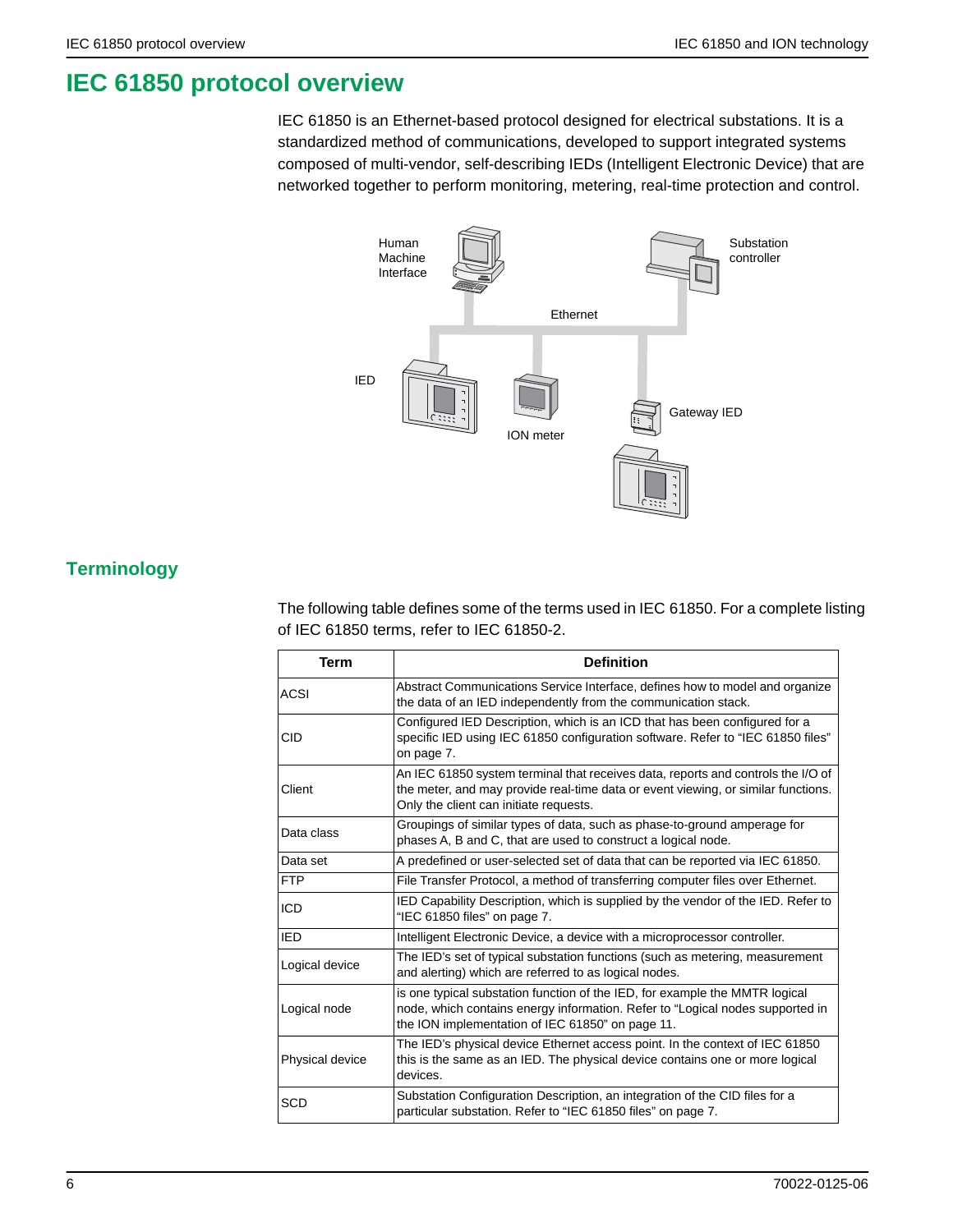| Term             | <b>Definition</b>                                                                                                                                                                                                                       |  |  |
|------------------|-----------------------------------------------------------------------------------------------------------------------------------------------------------------------------------------------------------------------------------------|--|--|
| SCL              | Substation Configuration Language, in IEC 61850 this is the xml-based<br>language used to create the IEC 61850 description files. There are four types of<br>SCL files required to define an IEC 61850 substation (ICD, CID, SCD, SSD). |  |  |
| Self-description | The IED's capability to provide the IEC 61850 system with information on the<br>device's function and data.                                                                                                                             |  |  |
| Server           | The IEC 61850 meter that sends reports to clients and responds to I/O<br>commands. The server can only respond to requests, not initiate them.                                                                                          |  |  |
| SSD              | System Specification Description, which describes the single line diagram of the<br>substation and the required logical nodes. Refer to "IEC 61850 files" on page 7.                                                                    |  |  |

## <span id="page-6-0"></span>**IEC 61850 files**

The **ICD** file is a template supplied by Schneider Electric that defines the IED (such as your meter) in terms of its capabilities. You can download the ICD file from www.schneider-electric.com. Select the ICD file that matches your meter's model and hardware configuration.



**NOTE:** Ensure you are using the ICD file that matches your meter's hardware configuration in order to support your meter's input and output hardware ports in IEC 61850.

The **ICD** file is loaded into an IEC 61850 configuration tool, such as Schneider Electric's CET850 IEC 61850 configuration software, and the parameters are edited as required with the information specific to that instance of the IED. Once the parameters are edited, the IEC 61850 configuration tool can build the **CID** file. The **CID** file is then loaded into the IED via FTP.

IEDs with the same feature set use the same ICD file. However, every IED requires its own unique CID file. To create a CID file, begin with the correct ICD file and then configure the ICD file using IEC 61850 configuration software.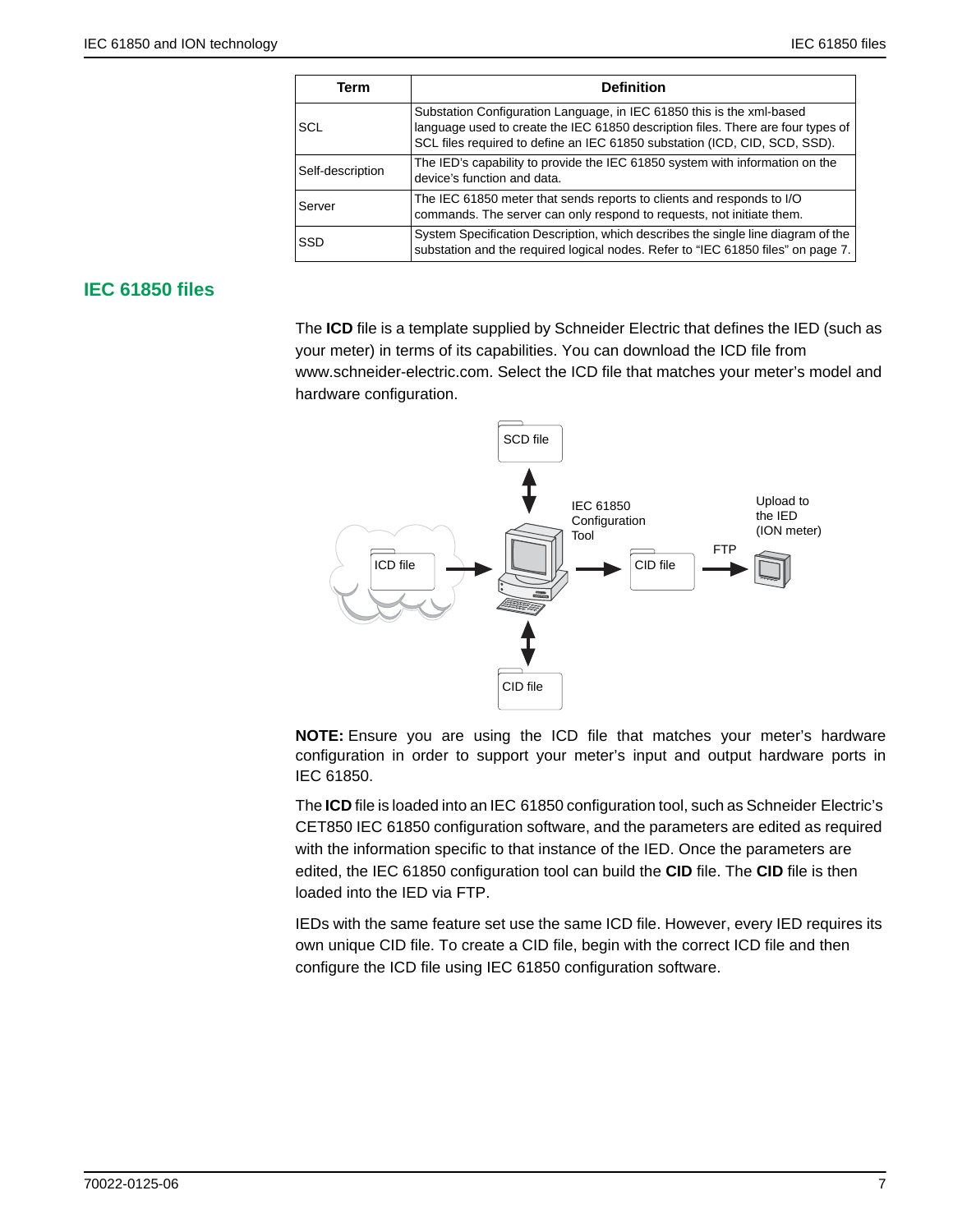# **Implementation of IEC 61850**

## **TCP/IP client connections**

IEC 61850 is only available through the Ethernet port. The maximum number of IEC 61850 client connections for each meter is:

| <b>Maximum client connections</b> | Meter                                              |
|-----------------------------------|----------------------------------------------------|
|                                   | ION7550/ION7650, ION8800 (v351 or earlier), PM8000 |
|                                   | ION8650, ION7400, ION8800 (v360 or later)          |

**NOTE:** The maximum number of client connections is subject to change. Refer to your device's documentation or contact your local Schneider Electric sales representative for updated information.

Your meter's digital and analog outputs may change state when being configured, during an option module reset or power cycle, or during firmware or framework upgrade. Changing your meter's Ethernet settings will terminate all IEC 61850 client connections and controls.

# **WARNING WARNING**

#### **DIGITAL AND/OR ANALOG OUTPUT STATE CHANGE**

Do not use your meter for critical control or protection applications where human or equipment safety relies on the operation of the control circuit.

#### **Failure to follow these instructions can result in death, serious injury or equipment damage.**

**NOTE:** Changing the Ethernet settings on your meter resets the meter's IEC 61850 functions and deletes any unsent reports.

## **File transfer**

FTP is used to upload the CID file to the meter, using FTP client software such as WinSCP or Windows Explorer. Refer to your meter's documentation for specific FTP information. Once a valid CID file has been uploaded to the meter it will begin functioning as an IEC 61850 server, and can provide information to the IEC 61850 client substation systems.

**NOTE:** Changing the firmware on your meter deletes your meter's CID file.

The IEC 61850 folders on your meter are factory-configured and cannot be modified. You cannot change the file or folder structure of the FTP files on your meter; you can only add or remove files in the existing folders.

File names are limited to standard ASCII characters, meaning they cannot contain a blank space or \, /, ", \*, ? ", < or >, and are limited to 68 characters in length, including the file extension. The "/" character is used as part of the FTP file directory information.

**NOTE:** FTP files from your meter can only be accessed and modified by Windowsbased machines.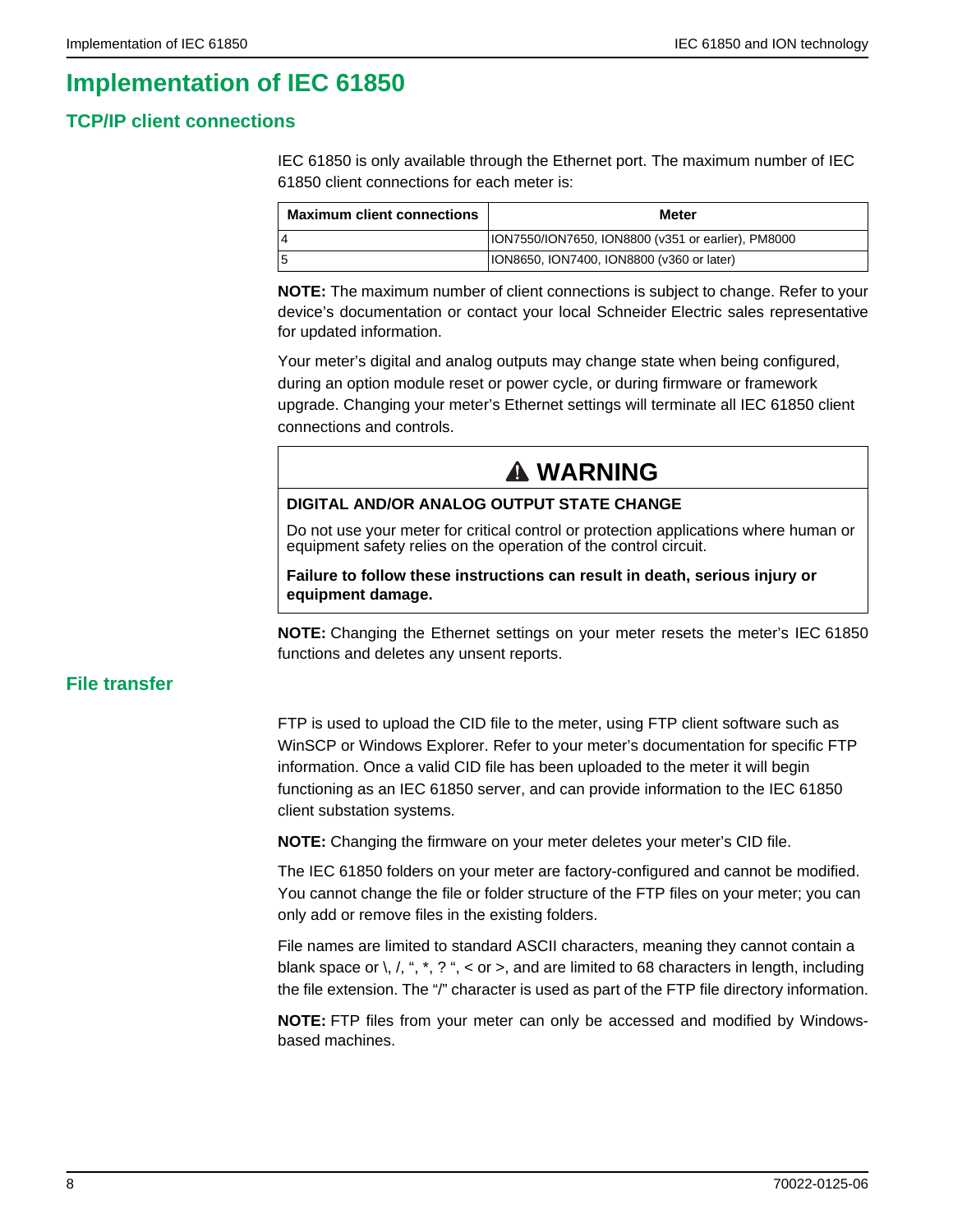## **Files relating to IEC 61850**

### **ICD files**

ICD files are available from www.schneider-electric.com. There are multiple ICD files available, corresponding to the different types of meters and meter options available. Make sure you select the ICD file that matches your meter's hardware configuration and IEC 61850 edition. Refer to your meter's documentation for more information on meter types and specific meter configurations.

#### **CID files**

CID files are created from the ICD file using an IEC 61850 configuration tool. The CID file contains information specific to your meter, such as deadband values, data sets and reports. Your IEC 61850 configuration tool may require that you include Ethernet communications information in your CID file, but this information is not used; the communications information for IEC 61850 is taken from the meter's configuration.

CID files can be created offline, without the meter present. Existing CID files can be reconfigured/reused in other meters providing that they are of the same type and have the same options (i.e., the meters would use the same ICD file).

**NOTE:** Do not manually alter CID files created with CET850 because these files contain a security key that is verified by some ION meters.

A valid CID file must fit within the allocated directory space (including space for the log.txt file), with a maximum filename length of 68 characters (including file extension) from the regular ASCII character set (no special characters). The CID file must also be compatible with the IEC 61850 conformance of the meter. Refer to ["Appendix A:](#page-19-0)  [Conformity" on page 20](#page-19-0). If the CID file is invalid, an error message is written to the log.txt file.

**NOTE:** The CID file controls whether the meter is operating as an IEC 61850 server. If the meter does not have a valid CID file loaded, the meter will not perform any IEC 61850 functions.

### **log.txt**

The log.txt file is stored on your meter in the IEC 61850 folder. It contains up to fifty of the most recent informational messages related to IEC 61850 operations on your meter. Refer to ["Appendix A: Conformity" on page 20](#page-19-0) for details on how IEC 61850 operates on your meter.

**NOTE:** The log.txt timestamp is in Coordinated Universal (UTC) time.

#### **CID messages in log.txt files**

Refer to the log.txt file when transferring a new CID file to confirm that the CID file is valid and the IEC 61850 aspects of your meter are operating. If the CID file is invalid, the log.txt file contains additional information to assist in creating a valid CID file. You must delete the invalid CID file and use the ICD file to correct the invalid attributes and build a new CID file. Refer to ["Appendix A: Conformity" on page 20](#page-19-0) for details on the IEC 61850 attributes of your meter.

#### **Example of log.txt for a valid CID file:**

2010-02-09 23:19:34 - testing.cid - File Detected Uploaded File is Valid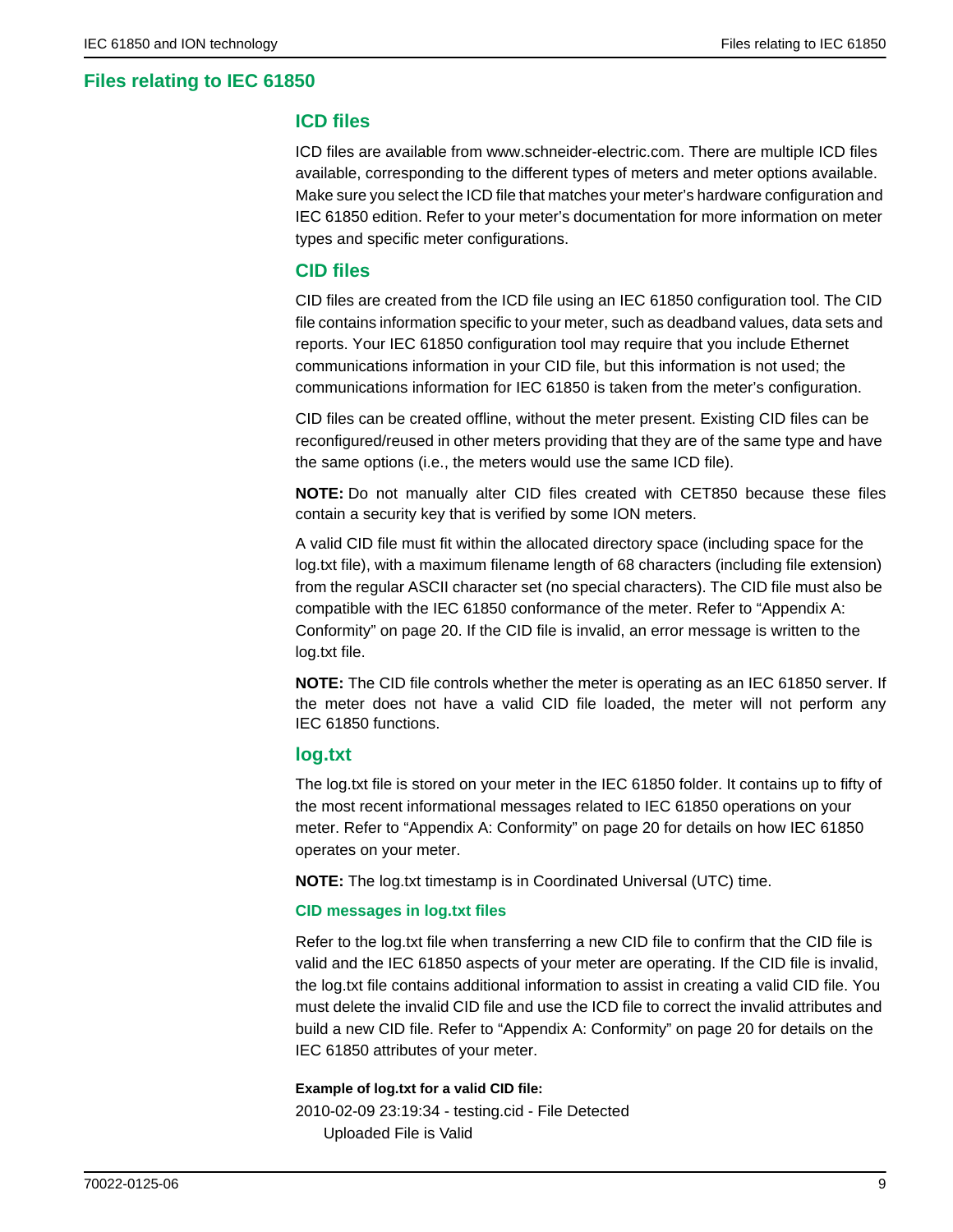IEC61850 protocol is Online

#### **Example of log.txt for an invalid CID file:**

2010-04-13 17:25:17 - Meter powering up IEC61850 protocol is offline 2010-04-13 17:27:43 - Testing.cid - File detected 'daName' attribute must be specified in data set member Uploaded file is invalid IEC61850 protocol is offline

## **Meter security**

The meter can be configured with standard or advanced security. These security settings should be reviewed for compatibility with your IEC 61850 client or FTP software.

If standard security is enabled, the FTP login name can be any value (not including invalid characters), and the login password is the front panel password. If advanced security is enabled, the login name and password must match with an advanced user that has full read/write access. Once logged in, you have read and write access to the FTP files and subfolders.

**NOTE:** To connect to your meter using Windows Explorer, you must have the login and password included in the FTP connection string. For example, with standard meter security and the default front panel password of **0**, to connect to a meter with an IP address of 123.45.6.78, the Windows Explorer connection string would be: **ftp:// 0:0@123.45.6.78**

Refer to your meter's documentation for more information about meter security.

## **Device information**

These logical nodes have corresponding ION modules that map the information from the ION protocol into IEC 61850.

**NOTE:** A valid CID file can only contain the supported Logical Nodes in their associated quantities.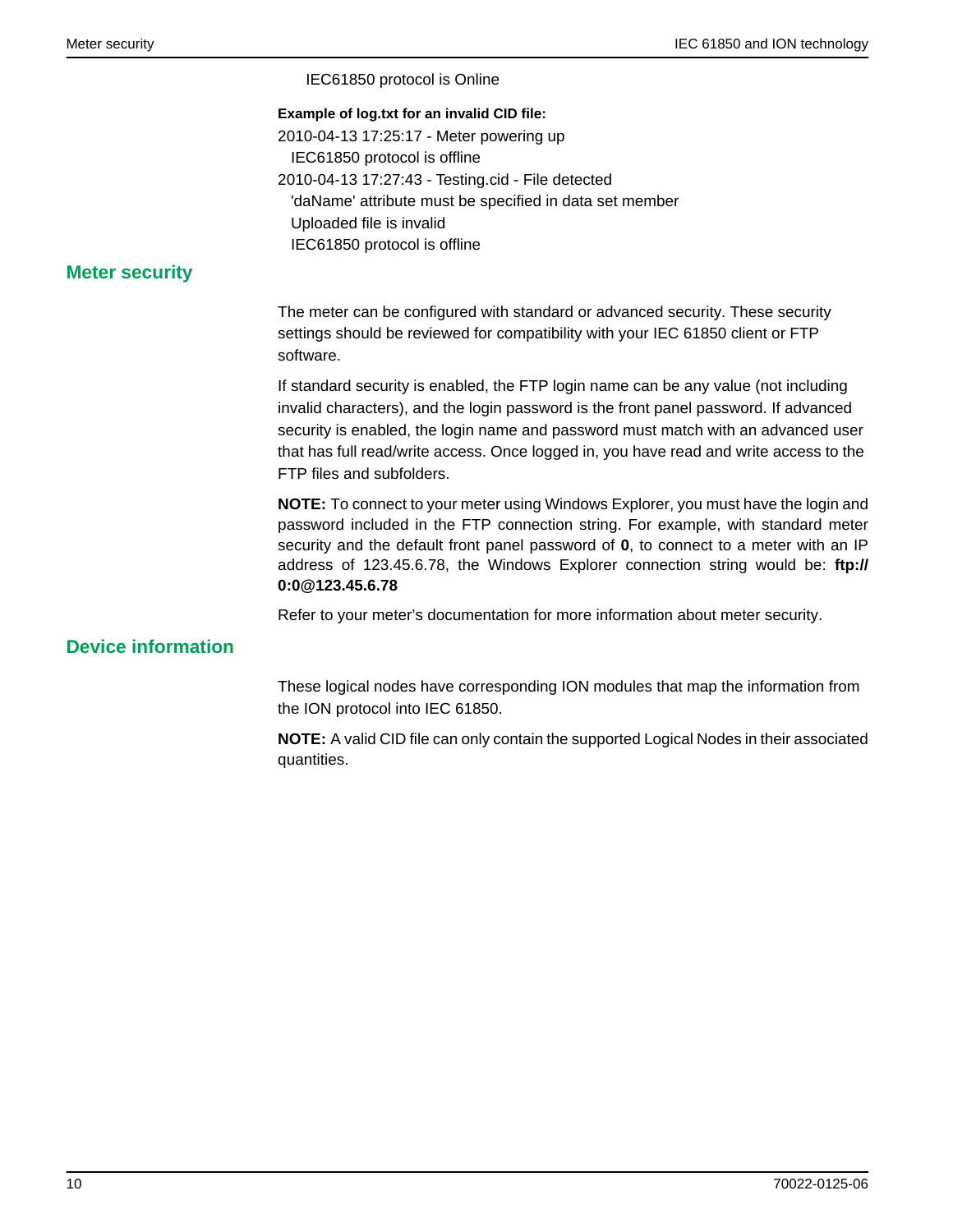## <span id="page-10-0"></span>**Logical nodes supported in the ION implementation of IEC 61850**

| <b>Logical Node</b>                                                                                                                                                                                                                                                                                                                                                                                                                                            | <b>Description</b>                                                                                      |  |  |
|----------------------------------------------------------------------------------------------------------------------------------------------------------------------------------------------------------------------------------------------------------------------------------------------------------------------------------------------------------------------------------------------------------------------------------------------------------------|---------------------------------------------------------------------------------------------------------|--|--|
| Generic process I/O. There are four types of GGIO logical nodes:<br>- onboard I/O (the meter's onboard I/O status and control).<br>- expanded I/O (the meter's expansion (option module) I/O status and con-<br>trol).<br>GGIO<br>- custom analog (to map additional numeric values into IEC 61850).<br>- custom digital (to map additional Boolean values into IEC 61850).<br>For information on how to configure the GGIO, refer to your meter's user guide. |                                                                                                         |  |  |
| 11 N <sub>0</sub> <sup>1</sup>                                                                                                                                                                                                                                                                                                                                                                                                                                 | Logical node zero. Contains the data related to the associated IED.                                     |  |  |
| LPHD <sup>1</sup>                                                                                                                                                                                                                                                                                                                                                                                                                                              | Physical device. Contains information related to the physical device.                                   |  |  |
| <b>MHAI</b>                                                                                                                                                                                                                                                                                                                                                                                                                                                    | Harmonics. Consists of harmonic values such as THD, K factor, Crest factor.                             |  |  |
| Metering. Consists of the integrated values (energy), primarily for billing<br><b>MMTR</b><br>purposes.                                                                                                                                                                                                                                                                                                                                                        |                                                                                                         |  |  |
| Measurements. Contains per-phase and total current, voltage and power flow<br><b>MMXU</b><br>for operational purposes.                                                                                                                                                                                                                                                                                                                                         |                                                                                                         |  |  |
| <b>MSOI</b>                                                                                                                                                                                                                                                                                                                                                                                                                                                    | Sequence. Consists of sequence values for three/multi-phase power systems<br>via symmetrical components |  |  |
| Metering statistics. Consists of average, min and max for metered (MMXU)<br>MSTA <sup>2</sup><br>data.                                                                                                                                                                                                                                                                                                                                                         |                                                                                                         |  |  |
| Disturbance Recorder Function. Indicates to a client that a new COMTRADE<br><b>RDRF</b><br>file has been created and is available for transfer. Refer to the COMTRADE<br>and ION Technology technical note for more information.                                                                                                                                                                                                                               |                                                                                                         |  |  |

1. ION meters act like a single physical device, with one logical device. Only one instance of LLNO and LPHD can be defined.

2. The MSTA logical node is obsolete for edition 2, but it is continued to be supported for backward compatibility with namespace attributes in edition 1 (IEC 61850-7-4:2003).

Please refer to["Appendix A: Conformity"](#page-19-0) for detailed IEC 61850 attributes.

## **ION modules**

Within the device's native ION architecture, specific ION modules map data to each of the IEC 61850 logical nodes, performing data conversion in addition to deadband monitoring calculations. The IEC 61850 data is updated once per second, regardless of the update rate of the related ION data.

Example of ION module mapping:



Because the ION modules are for mapping data only, the timestamps of the IEC 61850 data is based on the timestamp of the ION module's input. If a particular ION module is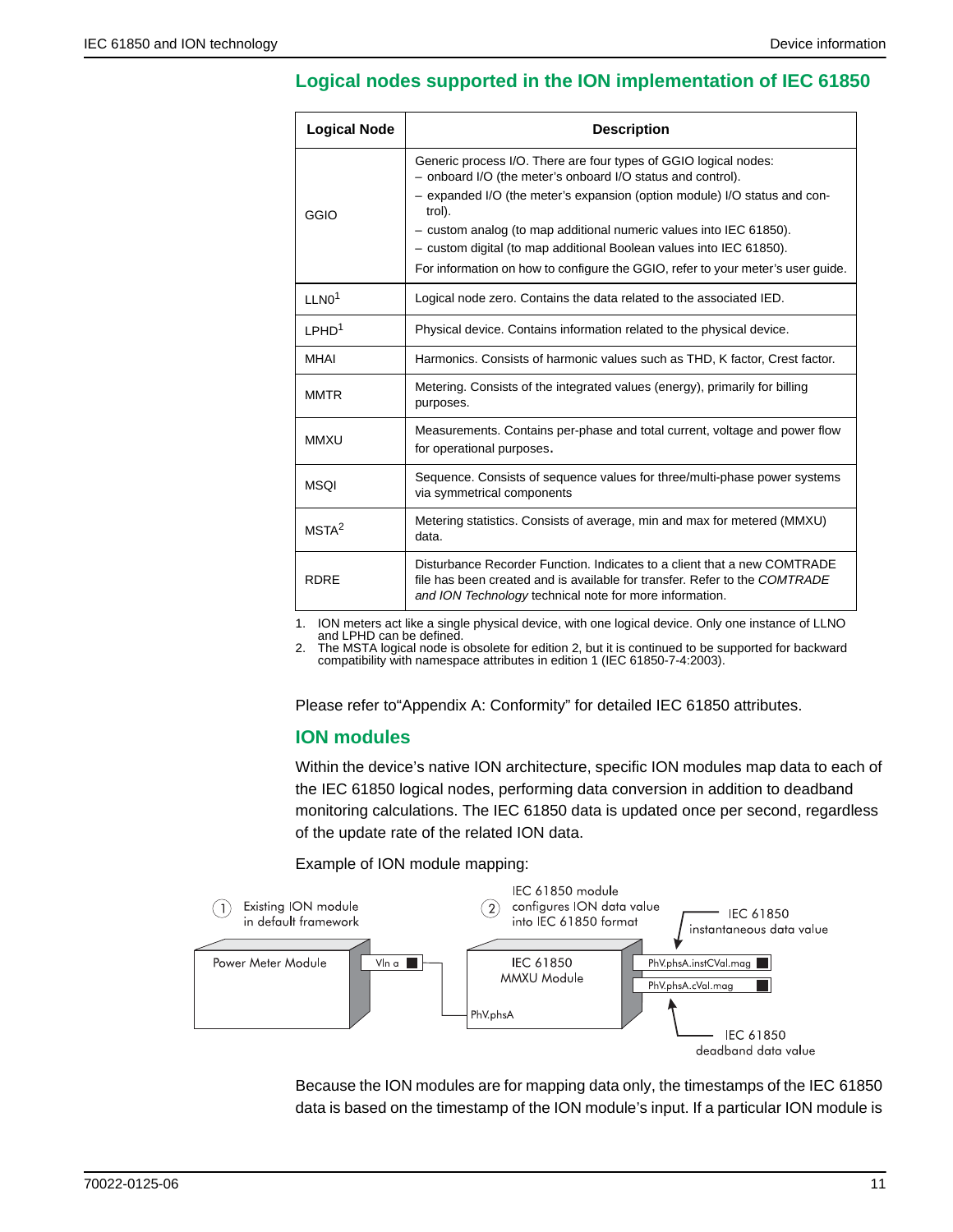not available, the associated IEC 61850 module's data values are set to N/A, and the IEC 61850 data's Quality attribute indicates that no valid data is available.

The IEC 61850 ION modules are created and connected by default in the meter templates that support IEC 61850. Manual creation and configuration of these modules, or modification of existing modules should only be undertaken by personnel with a thorough understanding of ION and IEC 61850 protocols. If modifying existing modules, make sure you use inputs that have the same units as the original register values to ensure consistency of the IEC 61850 related data.

You must configure the GGIO Custom modules to allow additional numeric and Boolean data values to be mapped from your meter into IEC 61850. Refer to your meter's user guide for instructions on how to configure the GGIO modules.

Refer to the *ION Reference* for detailed module information.

## **Features in the ION implementation of IEC 61850**

| <b>Feature</b>                         | <b>Description</b>                                                                                                                                                                                                                                                                                                                                  |  |
|----------------------------------------|-----------------------------------------------------------------------------------------------------------------------------------------------------------------------------------------------------------------------------------------------------------------------------------------------------------------------------------------------------|--|
| Data Sets                              | A collection of data values from any logical node. Data sets are configurable in<br>the CID file using an IEC 61850 configuration tool. You can have a maximum<br>of 6 data sets containing up to 50 data values each.                                                                                                                              |  |
| <b>Report Control</b><br><b>Blocks</b> | Report control blocks (RCBs) are associated with a specific data set. When the<br>report is enabled and the trigger conditions are met, the report is sent to a<br>specific client. RCBs are configurable in the CID file using an IEC 61850<br>configuration tool. There are a total of 20 unbuffered reports and 4 buffered<br>reports available. |  |
| <b>Trigger Options</b>                 | Specified in the RCB options in the CID file. Options include:<br>- Quality Change<br>- Data Change (using deadband values)<br>- Data Update<br>- Integrity Period<br>- General Interrogation.<br>Refer to "Configuring reporting triggers" on page 18.                                                                                             |  |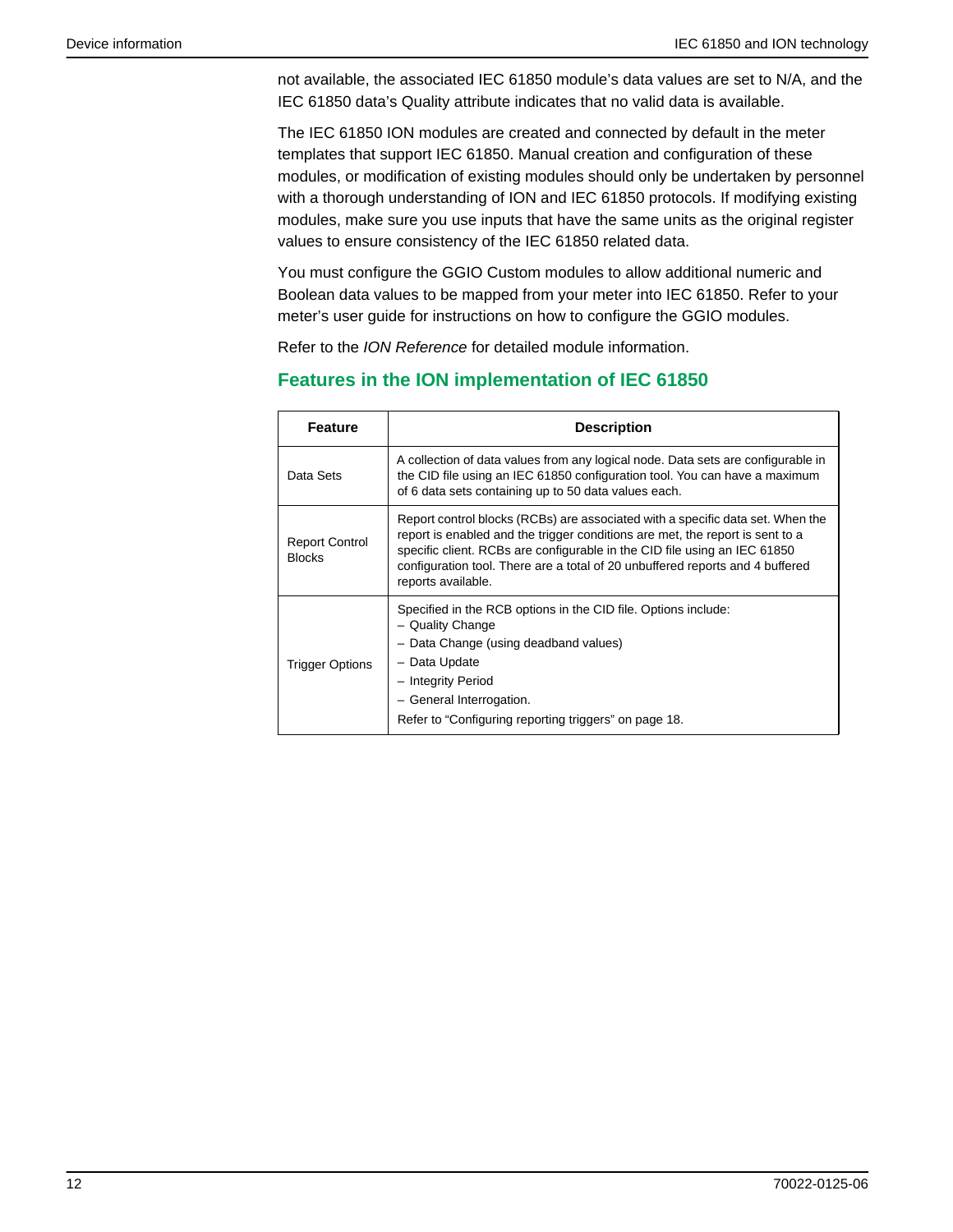# <span id="page-12-0"></span>**Configuring your meter in IEC 61850**

This section outlines how to create and download a CID file to your meter. When a correctly configured CID file has been downloaded to and validated by your meter, your meter's IEC 61850 server functions start. You can configure and create the IEC 61850 CID file offline, without any connection to the meter. You require an FTP connection to the meter to transfer the CID file to the meter.

Refer to your meter's user guide for instructions on how to add custom data values into IEC 61850 and how to enable IEC 61850 status values or control of the meter's input/ output hardware ports.

## **Before you begin**

You must completely configure all the non-IEC 61850 aspects of your meter (including communications and hardware inputs and outputs) separately from the IEC 61850 configuration process. Please refer to your meter's documentation for details.

**NOTE:** IEC 61850 I/O control and status must be configured using ION Setup. Refer to your meter's User Guide for details.

You need the ICD file that matches with your meter's hardware options and the supported edition version. The ICD files for each meter option and supported edition are available from www.schneider-electric.com.

You need an IEC 61850 configuration tool (such as Schneider Electric's CET850 IEC 61850 configuration tool) in order to create the CID file, and an FTP program (such as Windows Explorer or WinSCP) to load the CID file onto your meter.

## **Offline configuration**

## **Generating your meter's CID file**

For instructions on how to use your IEC 61850 configuration tool, please refer to the configuration tool's documentation.

- 1. Access the ICD file using the IEC 61850 configuration tool.
- 2. Enter the file properties to configure your meter. Properties that must be configured in the CID file include:
	- IED Name
	- Deadband values (refer to ["Configuring reporting triggers" on page 18\)](#page-17-0)

**NOTE:** Revision notes and change tracking information can be entered into the Header properties.

- 3. Review the default data sets (DS) and report control blocks (RCB) and create, delete and modify them as required. Refer to ["Configurable aspects of IEC 61850"](#page-15-0)  [on page 16](#page-15-0) for details on data sets, including permitted data members and quantities.
- 4. If desired, configure the descriptions ('d' field) for any logical node leafs.
- 5. Build the CID file.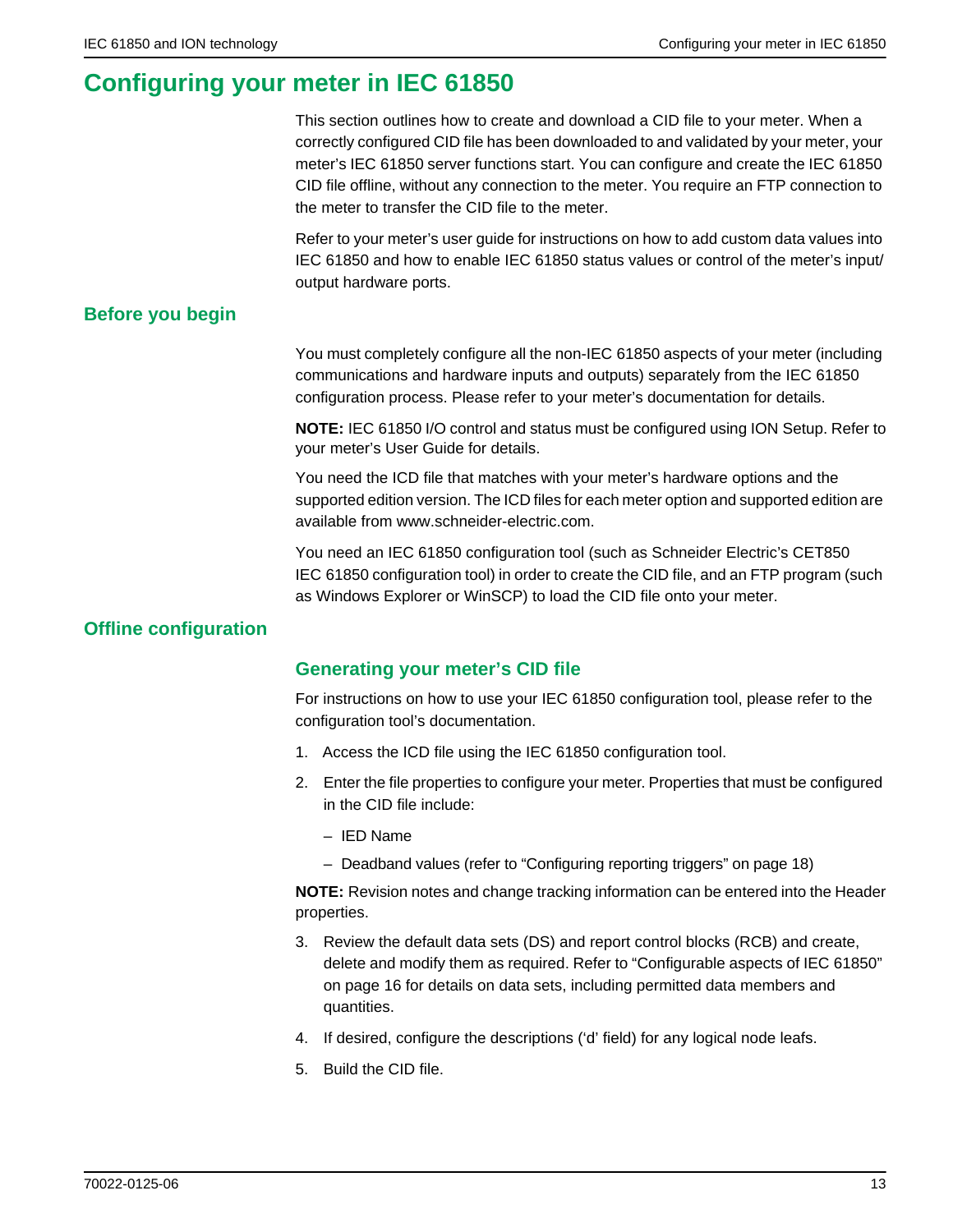## **On-site configuration**

For on-site configuration you need an Ethernet connection to your meter to transfer files via FTP or using ION Setup.

## **Transmitting the CID file to your meter via FTP**

You need to transmit the CID file you have built in the configuration tool to your meter via FTP. Only one CID file can be loaded onto the meter's FTP site for IEC 61850 to function; some meters will prevent you from loading more than one file.

**NOTE:** If you load different firmware onto your meter, the CID file on your meter will be erased and you will need to re-transmit the CID file to your meter.

These steps outline how to transmit your IEC 61850 CID file to your meter.

- 1. Run your FTP program (such as Windows Explorer or WinSCP).
- 2. Connect to your meter via FTP by entering your meter's IP address. Depending on your FTP program and meter security settings, you may be prompted for a user name and password.

**NOTE:** To connect to your meter using Windows Explorer, you must have the login and password included in the FTP connection string. For example, with standard meter security and the default front panel password of **0**, to connect to a meter with an IP address of 123.45.6.78, the Windows Explorer connection string would be: **ftp:// 0:0@123.45.6.78**

3. Open the IEC 61850 folder on your meter. If a CID file has already been loaded onto your meter then delete the old CID file or, if the old CID file and new CID file have the same name, overwrite the old file with the new CID file.

**NOTE:** You may want to archive your previous CID file as part of your IED's historical information.

- 4. Copy the CID file to the IEC 61850 folder on your meter.
- 5. The meter validates the CID file and writes the results to the log.txt file located in the meter's IEC 61850 directory.

**NOTE:** Depending on the device, there may be a delay of up to 90 seconds while your meter validates the CID file before it updates the log.txt file.

6. Open the log.txt file and review the CID file entry to confirm that the CID file is a valid configuration file. If the CID file is invalid, the IEC 61850 aspects of the meter will not function and an error description will be written in the log.txt file. Use the error description information to correct your CID file.

Refer to "log.txt" on page 9 for details.

#### **Transmitting the CID file to your meter via ION Setup**

You can load an IEC 61850 configuration (CID) file using ION Setup over an Ethernet connection.

You must have:

The IEC 68150 configuration file stored in a location accessible by ION Setup. The configuration file is created by customizing the IEC 61850 device (ICD) file, which can be downloaded from www.schneider-electric.com.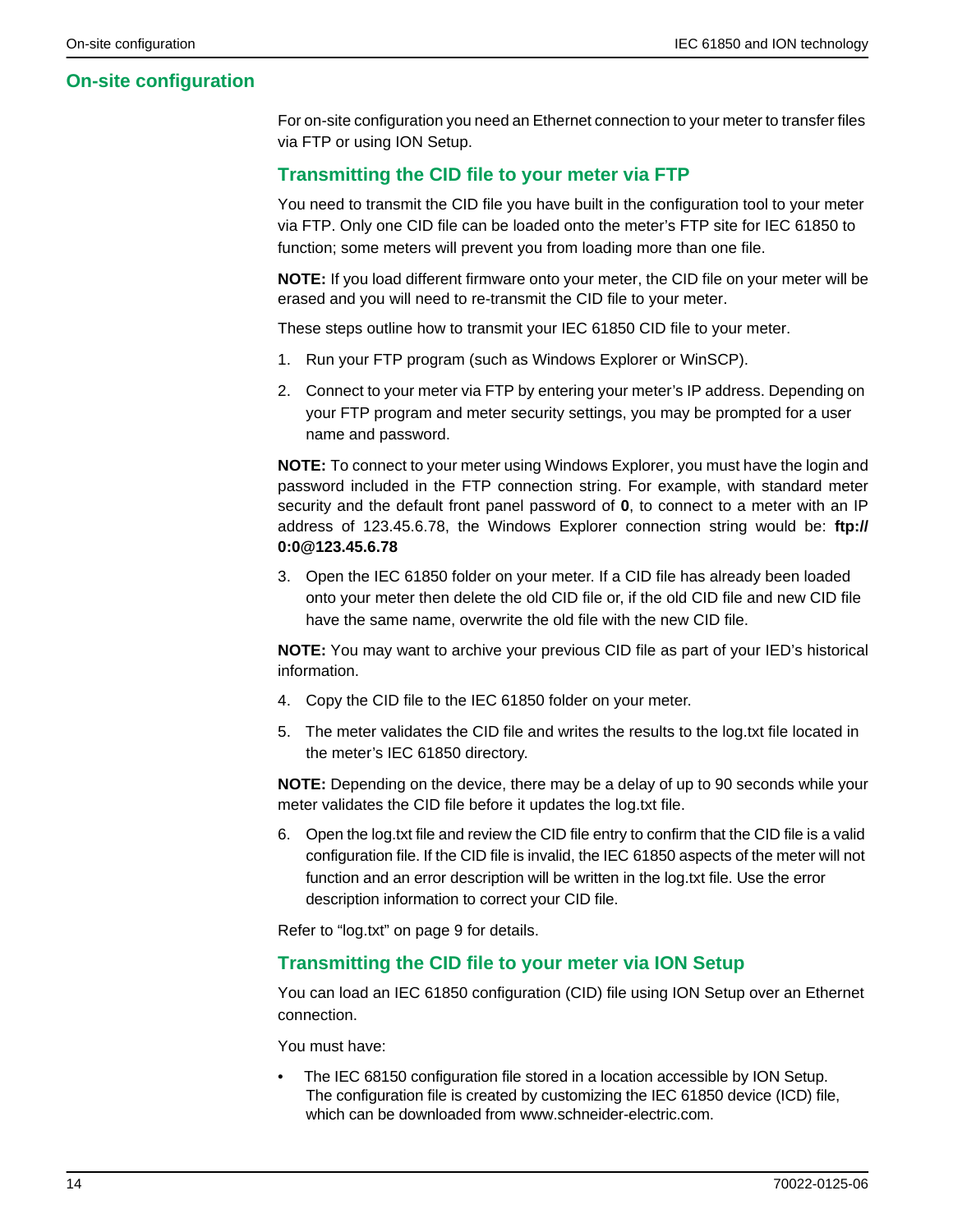• FTP access to your meter from the computer running ION Setup.

**NOTE:** Your meter can have only one IEC 61850 configuration (CID) file loaded onto its internal FTP site. If additional CID files are loaded, IEC 61850 functions are deactivated until the additional files are removed. See your meter's documentation for information on accessing your meter's internal FTP site.

- 1. Start ION Setup.
- 2. Open the Setup Assistant for your meter.
- 3. Navigate to **Communications > 3rd Party Protocols** and select the **IEC 61850** tab.
- 4. Highlight a parameter and click **Upload**. Navigate to where you stored your meter's CID file, select the file, and click **Open**.

Your meter reviews the CID file to determine if it is valid. This process may take several minutes.

The CID status indicates whether the meter has received and validated an IEC 61850 CID file and is operating as an IEC 61850 server.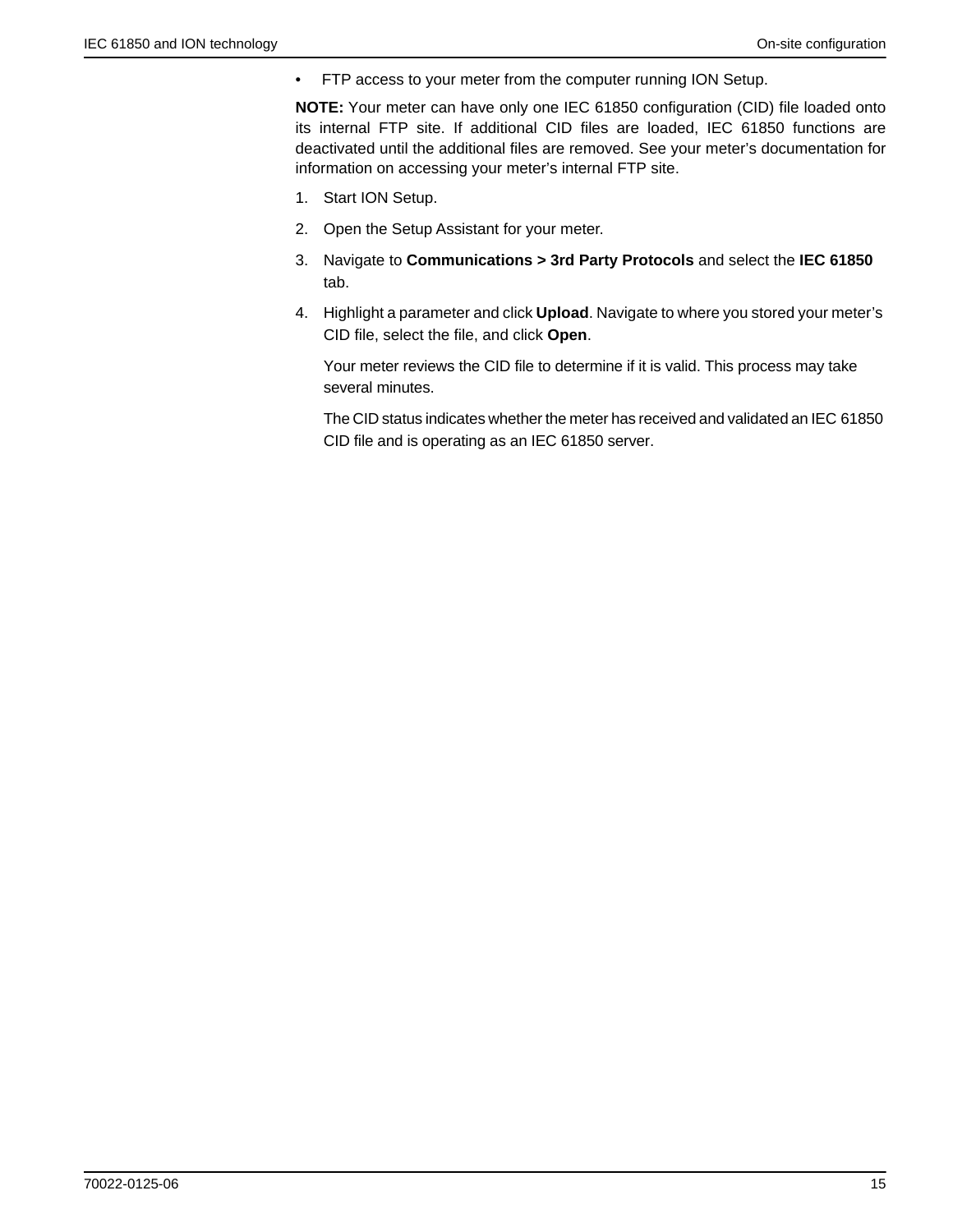# <span id="page-15-0"></span>**Configurable aspects of IEC 61850**

The following sections describe the configurable IEC 61850 aspects of the meter. To set up client connections and enable reports, please refer to your IEC 61850 client software documentation.

## **Configuring IEC 61850 ION modules**

The GGIO modules are the only modules intended for user configuration. Modifying any other IEC 61850 modules is an advanced feature that should only be undertaken by personnel with a thorough understanding of ION and IEC 61850 protocols. The GGIO modules can be configured using ION Setup. You can download ION Setup from www.schneider-electric.com. Refer to your meter's documentation for details.

## **GGIO Custom Digital and GGIO Custom Analog modules**

The GGIO Custom modules are intended to be configured using ION Setup or ION Enterprise software to map analog (numeric) or digital (Boolean) values from the meter that are not provided in the default IEC 61850 implementation.

#### **Configuring additional data for IEC 61850 using ION Setup**

You can map additional data to IEC 61850 using ION Setup.

You must have a valid IEC 61850 configuration file loaded onto your meter for IEC 61850 functionality, but it is not necessary for configuring additional data.

**NOTE:** You can configure additional data at any time, whether or not IEC 61850 is operating on your meter.

- 1. Start ION Setup.
- 2. Open the Setup Assistant for your meter.
- 3. Navigate to **Communications > 3rd Party Protocols** and select the **IEC 61850** tab.
- 4. Select the information type that corresponds to the type of meter information that you want to add to your IEC 61850 data. Select analog for numeric information and digital for boolean or binary information. Click **Edit**. The custom configuration screen is displayed.
- 5. Select the desired meter value from those available. If the value you want is not shown, select **Show all available registers**.
- 6. Select an IEC 61850 leaf to associate with the meter data, and click **>>** to map the value. Click **<<** to unmap values. Click **OK** to send and save your changes to the meter.

## **GGIO Onboard and Expansion modules**

The GGIO Onboard and Expansion modules are already configured to provide information about the meter's onboard and expansion (option module) I/O. These modules can be configured (using Power Monitoring Expert or ION Setup) for IEC 61850 control of the meter's hardware outputs. Refer to your meter's documentation for instructions on how to configure IEC 61850 control of your meter's hardware outputs.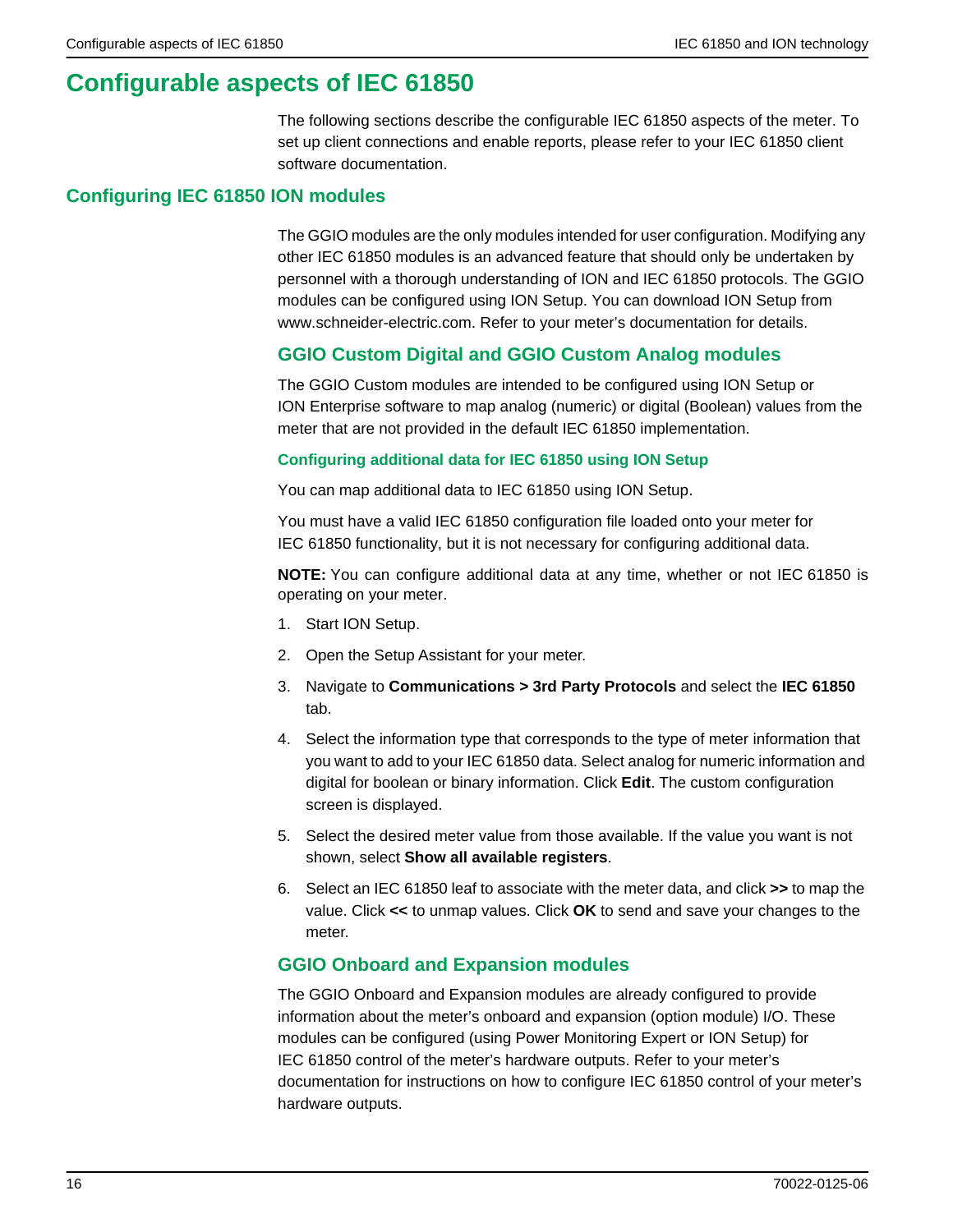## <span id="page-16-0"></span>**Configuring data sets**

Data sets are configured using your IEC 61850 configuration tool. You can have up to 6 datasets containing a maximum of 50 data values each. If you exceed this limit, the resulting CID file will not function on your meter. Data sets must be located in LLN0 so that they can contain data from any logical node within that logical device. The ICD file for your meter is preconfigured with six default datasets:

| <b>Dataset</b> | <b>Description</b>                    |
|----------------|---------------------------------------|
| <b>Status</b>  | Device operational status dataset     |
| <b>MMXU</b>    | Default measurements dataset          |
| <b>MMTR</b>    | Default metering dataset              |
| <b>GGIO</b>    | Default hardware input/output dataset |
| <b>PQ</b>      | Default power quality dataset         |
| CustomIO       | Default Custom GGIO dataset           |

Use your IEC 61850 configuration tool to modify, create or delete datasets in the CID file.

Data sets cannot contain members that are harmonics, or whose "doName" and "daName" attributes are not configured.

**NOTE:** IEC 61850 data is only updated every second, even if the associated ION data is updated more frequently.

## **Configuring reports**

Reports are configured using your IEC 61850 configuration tool. Each client connection can enable all available reports. Reports are only sent to the client that has enabled the report. Reports must be located in logical node LLN0 so that they can contain any data set.

Unbuffered reports, when enabled, are transmitted one time only, and if the client is not connected or there is a communications issue, the report is lost. Buffered reports are transmitted while the client is connected and the report has been enabled. If the client is not connected the report is loaded into a circular, first-in-first-out buffer, to be resent when client connection is re-established and the buffered report is re-enabled. Data sets cannot be shared between buffered and unbuffered reports.

**NOTE:** Make sure that you have consistent IEC 61850 client connections. Intermittent or limited connection times may result in lost data reports.

The ICD file for your meter is preconfigured with five unbuffered reports and one buffered report per client connection:

| Report               | <b>Buffered/</b><br><b>Unbuffered</b> | <b>Description</b>           |
|----------------------|---------------------------------------|------------------------------|
| Device Status        | Unbuffered                            | Contains Status dataset.     |
| <b>Measurements</b>  | Unbuffered                            | Contains MMXU dataset        |
| Energy               | Unbuffered                            | Contains MMTR dataset        |
| <b>Power Quality</b> | Unbuffered                            | Contains PQ dataset          |
| CustomIO             | Unbuffered                            | Contains GGIO custom dataset |
| Hardware I/O         | <b>Buffered</b>                       | Contains GGIO dataset        |

Use your IEC 61850 configuration tool to modify, create or delete reports in the CID file.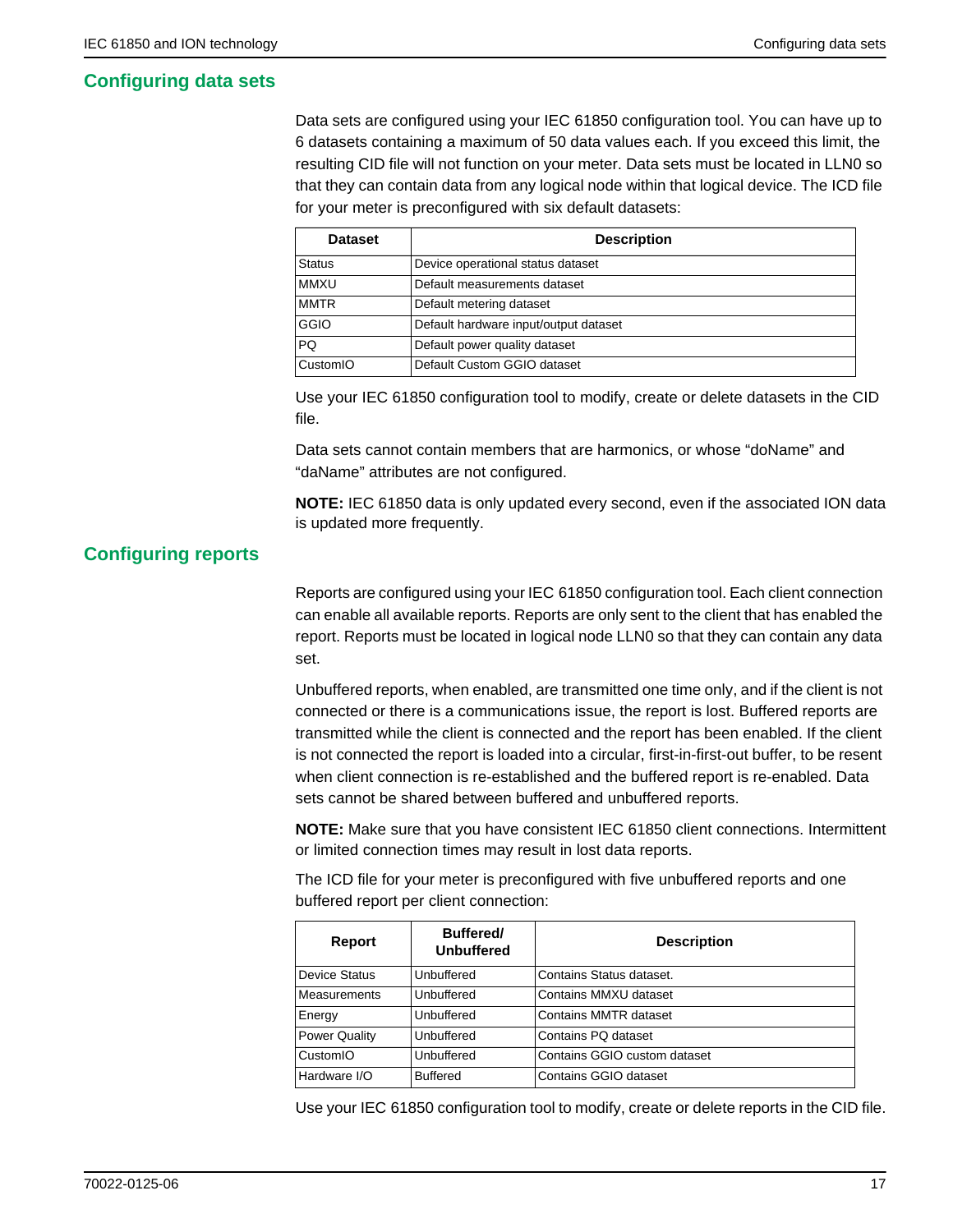Your meter's configuration file is limited to four buffered and 20 unbuffered reports for a maximum of 24 reports. If you exceed the maximum number of reports or client connections, the resulting CID file will be invalid and will not run on your meter.

## <span id="page-17-0"></span>**Configuring reporting triggers**

Reporting triggers allow your meter to automatically generate and send reports to clients when certain conditions are met. They are configured using the IEC 61850 configuration tool. The most commonly-used triggers are:

| <b>Trigger Option</b>          | <b>Description</b>                                                                  |  |  |  |
|--------------------------------|-------------------------------------------------------------------------------------|--|--|--|
| dchg (data-change)             | Report is triggered when there is a change in value of a member of the data<br>set. |  |  |  |
| Integrity period               | Report is triggered at user specified, periodic intervals.                          |  |  |  |
| gi (general-<br>interrogation) | Report is triggered upon client request.                                            |  |  |  |

Refer to the ["ACSI conformance statement" on page 21](#page-20-0) for a full listing of reporting triggers.

## **Deadband values**

In IEC 61850 certain parameters have an instantaneous value (which begins with "inst") and a deadbanded value. The instantaneous value is updated every second. The deadbanded value is set to the new instantaneous value when the difference between the new instantaneous value and the deadbanded value either equals or exceeds the deadband configured for that parameter.

You must use the IEC 61850 configuration tool to configure a data point's deadband value in the CID file. This value is stored in the "db" parameter associated with that data point. Deadband is an absolute value and is usually in different units than the banded data.

#### **Example:**

Configure the power quality report for client connection one (URCBPQ01) to be triggered (sent) when phase A current changes by 5 A or more from one reading to the next. The phase A current is in units of 1 A and the deadband (db) parameter is in units of 0.1 A.

Use the IEC 61850 configuration software to build a CID file that includes the following settings:

- 1. The phase A 'db' parameter (MMXU > A > phsA) is set to **50** which specifies a deadband range of 5 A (50 x 0.1 A = 5 A).
- 2. The power quality report for client connection one (LLN0 > URCBPQ01 > TrgOps) has the "dchg" option set to **True.**

**NOTE:** Reports are only sent if they have been enabled by the client.

Example of operation: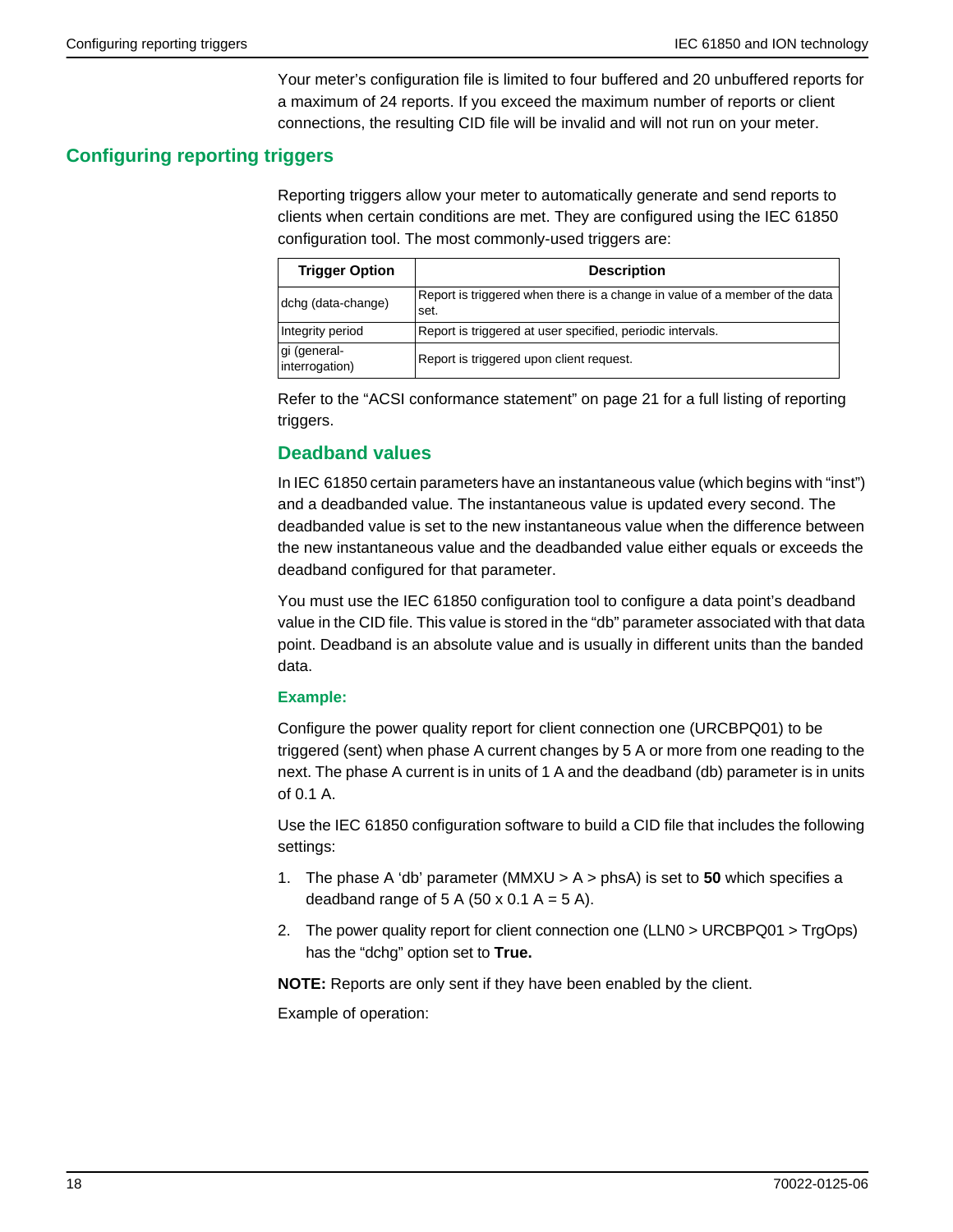

Initially, the phase A current has a instantaneous magnitude and a deadbanded magnitude of 5A. The deadband quantity, set through the IEC 61850 configuration tool, is 5.

- 1. At marker 1, Phase A current has an instantaneous magnitude of 12 A.
	- The difference between the instantaneous magnitude and deadbanded magnitude is greater than 5 A (the deadband range).
	- The dchg trigger is set, which sends URCBPQ01 to the client.
	- The deadbanded magnitude is set to the instantaneous magnitude (12 A).
- 2. At marker 2, Phase A current has an instantaneous magnitude of 4 A.
	- The difference between the instantaneous magnitude and deadbanded magnitude is greater than 5 A (the deadband range).
	- The dchg trigger is set, which sends URCBPQ01 to the client.
	- The deadbanded magnitude is set to the instantaneous magnitude (4 A).
- 3. At marker 3, Phase A current has an instantaneous magnitude of 3 A.
	- The difference between the instantaneous magnitude and deadbanded magnitude is less than 5 A (the deadband range).
	- The dchg trigger is not set, no reports are sent to the client.
	- The deadbanded magnitude remains at its existing value (4 A).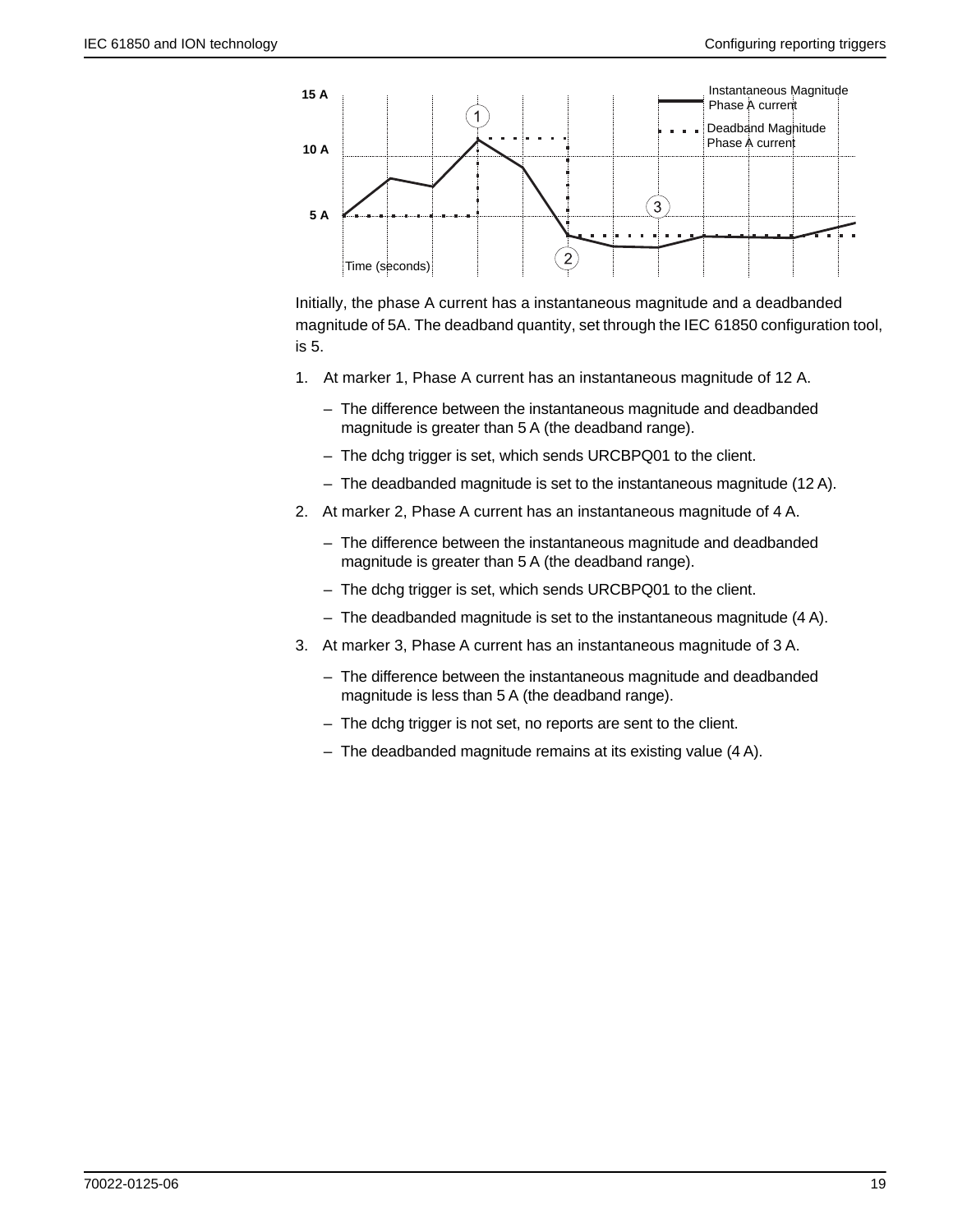# <span id="page-19-0"></span>**Appendix A: Conformity**

This appendix describes the conformity with IEC 61850. It does not describe the standard itself, only the details of the IEC 61850 implementation in the ION meter in terms of services, modeling, exceptions, extensions and adaptations.

The conformance is described in the following statements:

- ACSI conformance statement: describes the abstract services interface (which services are implemented). These services are mapped to specific communication services (SCSM) described in the PICS.
- MICS (Model Implementation Conformance Statement): describes how the information model is implemented.
- PICS (Protocol Implementation Conformance Statement): describes how the IEC 61850 protocol is implemented.
- PIXIT (Protocol Implementation eXtra Information for Testing): describes additional implementation-specific information not contained within the previous standard statements.
- TICS (TISSUES Implementation Conformance Statement): describes technical issues that have been incorporated into our implementation of the IEC 61850 protocol.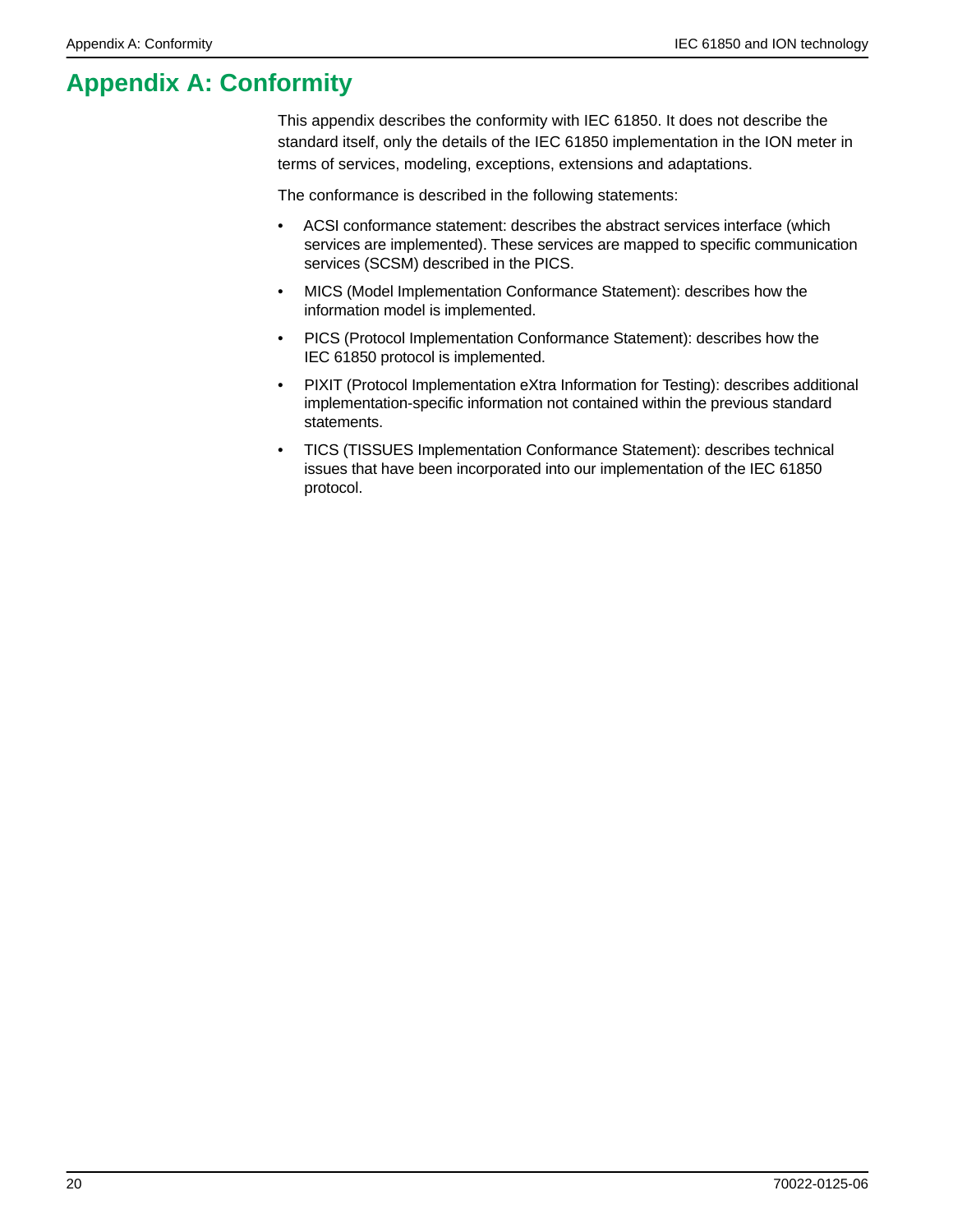## <span id="page-20-0"></span>**ACSI conformance statement**

The Abstract Communication Services Interface (ACSI) is defined by IEC 61850-7-2, and provides the following specifications:

- a basic information model.
- information exchange service models.

Supported features are denoted with an "X".

## **ACSI basic conformance statement**

| ACSI basic conformance statement |                                                    | Client/<br>subscriber | Server/<br>publisher | Value/<br>comments |
|----------------------------------|----------------------------------------------------|-----------------------|----------------------|--------------------|
|                                  | Client-server roles                                |                       |                      |                    |
| <b>B11</b>                       | Server side (of two-party application-association) |                       | X                    |                    |
| <b>B12</b>                       | Client side (of two-party application-association) |                       |                      |                    |
|                                  | <b>SCSMs</b> supported                             |                       |                      |                    |
| <b>B21</b>                       | SCSM: IEC 61850-8-1 used                           |                       | X                    |                    |
| <b>B22</b>                       | SCSM: IEC 61850-9-1 used                           |                       |                      |                    |
| <b>B23</b>                       | SCSM: IEC 61850-9-2 used                           |                       |                      |                    |
| <b>B24</b>                       | SCSM: other                                        |                       |                      |                    |
|                                  | Generic substation event model (GSE)               |                       |                      |                    |
| <b>B31</b>                       | Publisher side                                     |                       |                      |                    |
| <b>B32</b>                       | Subscriber side                                    |                       |                      |                    |

## **ACSI models conformance statement**

| <b>ACSI models conformance statement</b> |                           | Client/<br>subscriber | Server/<br>publisher    | Value/<br>comments |
|------------------------------------------|---------------------------|-----------------------|-------------------------|--------------------|
| If Server side (B11) supported           |                           |                       |                         |                    |
| M <sub>1</sub>                           | Logical device            |                       | X                       |                    |
| M <sub>2</sub>                           | Logical node              |                       | X                       |                    |
| M <sub>3</sub>                           | Data                      |                       | X                       |                    |
| M <sub>4</sub>                           | Data set                  |                       | X                       |                    |
| M <sub>5</sub>                           | Substitution              |                       |                         |                    |
| M <sub>6</sub>                           | Setting group control     |                       |                         |                    |
| Reporting                                |                           |                       |                         |                    |
| M <sub>7</sub>                           | Buffered report control   |                       | X                       |                    |
| $M7-1$                                   | sequence number           |                       | X                       |                    |
| $M7-2$                                   | report-time-stamp         |                       | X                       |                    |
| $M7-3$                                   | reason-for-inclusion      |                       | X                       |                    |
| $M7-4$                                   | data-set-name             |                       | X                       |                    |
| M7-5                                     | data-reference            |                       | X                       |                    |
| M7-6                                     | buffer-overflow           |                       | X                       |                    |
| M7-7                                     | entryID                   |                       | $\overline{\mathsf{x}}$ |                    |
| M7-8                                     | <b>BufTm</b>              |                       | X                       |                    |
| M7-9                                     | IntgPd                    |                       | X                       |                    |
| M7-10                                    | GI                        |                       | X                       |                    |
| M <sub>8</sub>                           | Unbuffered report control |                       | X                       |                    |
| $M8-1$                                   | sequence-number           |                       | X                       |                    |
| $M8-2$                                   | report-time-stamp         |                       | X                       |                    |
| $M8-3$                                   | reason-for-inclusion      |                       | X                       |                    |
| $M8-4$                                   | data-set-name             |                       | X                       |                    |
| M8-5                                     | data-reference            |                       | Χ                       |                    |
| M8-6                                     | <b>BufTm</b>              |                       | X                       |                    |
|                                          |                           |                       |                         |                    |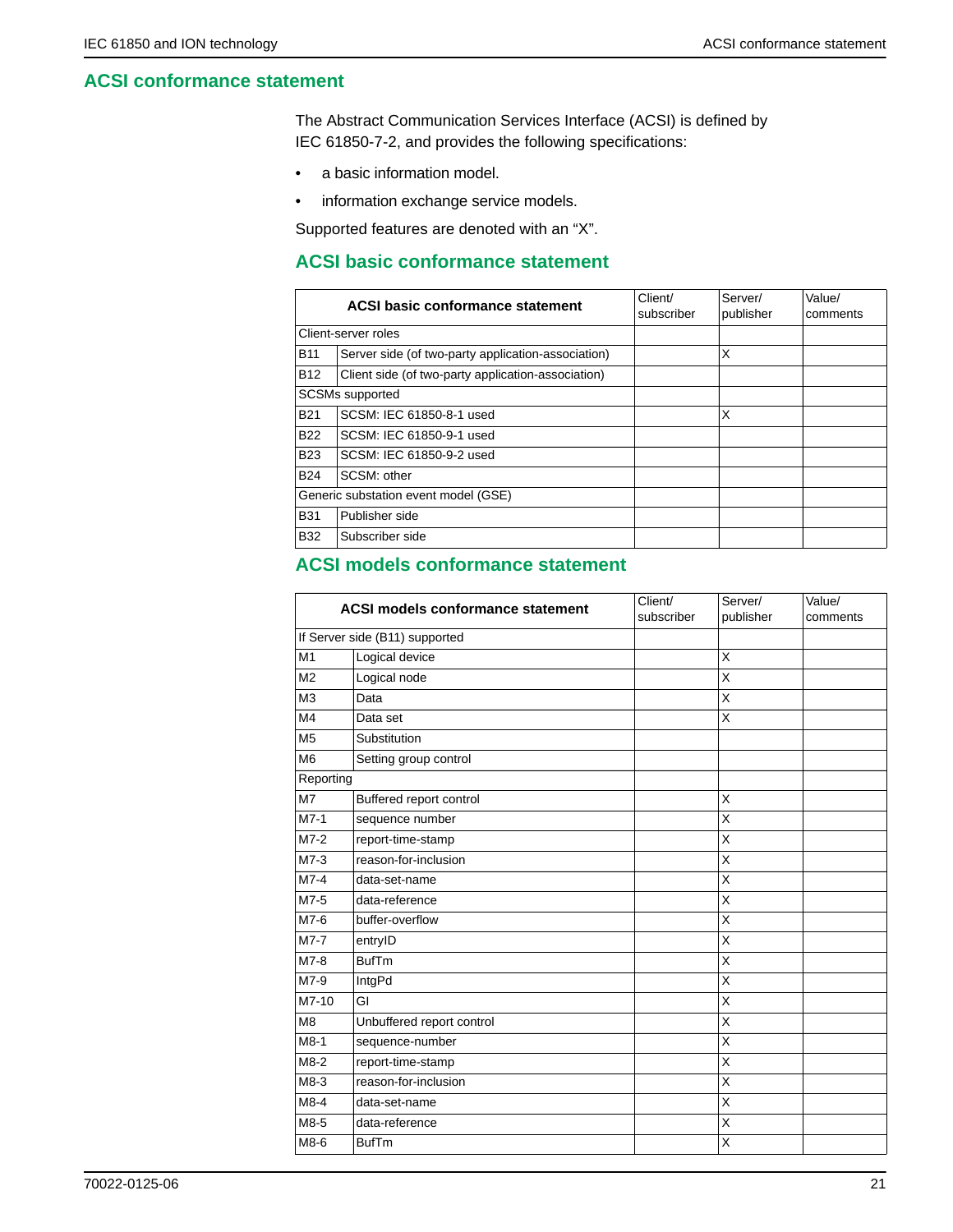|                | <b>ACSI models conformance statement</b> |  | Server/<br>publisher    | Value/<br>comments |
|----------------|------------------------------------------|--|-------------------------|--------------------|
| M8-7           | IntgPd                                   |  | X                       |                    |
| M8-8           | GI                                       |  | $\times$                |                    |
| Logging        |                                          |  |                         |                    |
| M <sub>9</sub> | Log control                              |  |                         |                    |
| M9-1           | IntgPd                                   |  |                         |                    |
| M10            | Log                                      |  |                         |                    |
| Control        |                                          |  |                         |                    |
| M11            | Control                                  |  | $\overline{\mathsf{x}}$ |                    |
|                | If SVC (B41/42) is supported             |  |                         |                    |
| M14            | <b>Multicast SVC</b>                     |  |                         |                    |
| M15            | Unicast SVC                              |  |                         |                    |
| Other          |                                          |  |                         |                    |
| M16            | Time                                     |  | $\overline{\mathsf{x}}$ |                    |
| M17            | <b>File Transfer</b>                     |  |                         |                    |

# **ACSI service conformance statement**

|                 | <b>ACSI service conformance statement</b> | Client/<br>subscriber | Server/<br>publisher | Value/<br>comments |
|-----------------|-------------------------------------------|-----------------------|----------------------|--------------------|
|                 | Server (Clause 6)                         |                       |                      |                    |
| S <sub>1</sub>  | ServerDirectory                           |                       | Χ                    |                    |
|                 | Application association (Clause 7)        |                       |                      |                    |
| S <sub>2</sub>  | Associate                                 |                       | X                    |                    |
| S <sub>3</sub>  | Abort                                     |                       | X                    |                    |
| S4              | Release                                   |                       | X                    |                    |
|                 | Logical device (Clause 8)                 |                       |                      |                    |
| S <sub>5</sub>  | LogicalDeviceDirectory                    |                       | X                    |                    |
|                 | Logical node (Clause 9)                   |                       |                      |                    |
| S <sub>6</sub>  | LogicalNodeDirectory                      |                       | X                    |                    |
| S7              | GetAllDataValues                          |                       | Χ                    |                    |
|                 | Data (Clause 10)                          |                       |                      |                    |
| S8              | GetDataValues                             |                       | Χ                    |                    |
| S <sub>9</sub>  | SetDataValues                             |                       |                      |                    |
| S <sub>10</sub> | GetDataDirectory                          |                       | X                    |                    |
| S <sub>11</sub> | GetDataDefinition                         |                       | X                    |                    |
|                 | Data set (Clause 11)                      |                       |                      |                    |
| S <sub>12</sub> | GetDataSetValues                          |                       | Х                    |                    |
| S <sub>13</sub> | SetDataSetValues                          |                       |                      |                    |
| S <sub>14</sub> | CreateDataSet                             |                       |                      |                    |
| S <sub>15</sub> | <b>DeleteDataSet</b>                      |                       |                      |                    |
| S <sub>16</sub> | GetDataSetDirectory                       |                       | X                    |                    |
|                 | Substitution (Clause 12)                  |                       |                      |                    |
| S <sub>17</sub> | SetDataValues                             |                       |                      |                    |
|                 | Setting group control (Clause 13)         |                       |                      |                    |
| S <sub>18</sub> | SelectActiveSG                            |                       |                      |                    |
| S <sub>19</sub> | SelectEditSG                              |                       |                      |                    |
| S <sub>20</sub> | <b>SetSGValues</b>                        |                       |                      |                    |
| S <sub>21</sub> | ConfirmEditSGValues                       |                       |                      |                    |
| S <sub>22</sub> | <b>GetSGValues</b>                        |                       |                      |                    |
| S <sub>23</sub> | <b>SetSGCBValues</b>                      |                       |                      |                    |
|                 | Reporting (Clause 14)                     |                       |                      |                    |
|                 | Buffered report control block (BRCB)      |                       |                      |                    |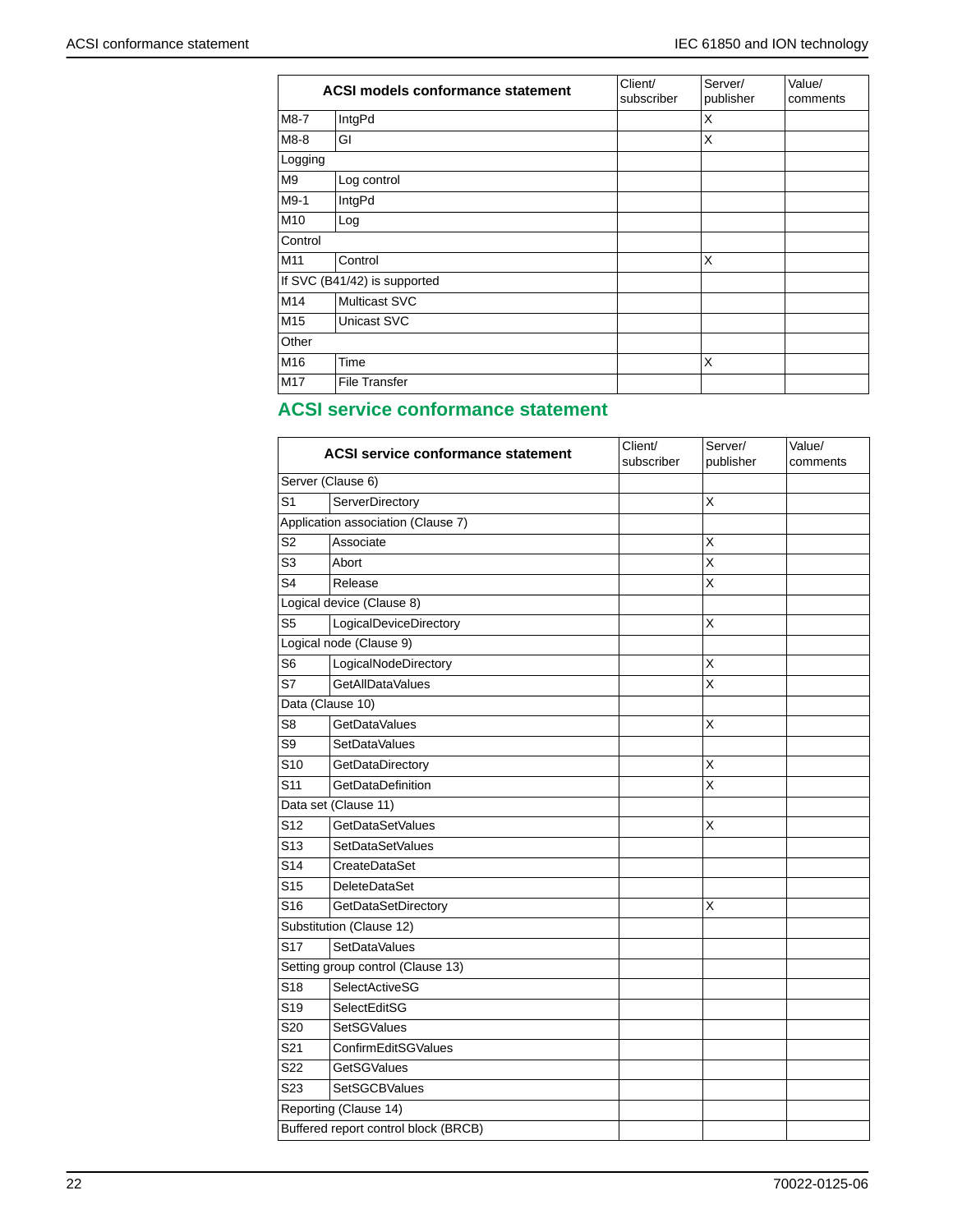|                  | ACSI service conformance statement                    | Client/<br>subscriber | Server/<br>publisher    | Value/<br>comments |
|------------------|-------------------------------------------------------|-----------------------|-------------------------|--------------------|
| S24              | Report                                                |                       | X                       |                    |
| S24-1            | data-change (dchg)                                    |                       | Χ                       |                    |
| S24-2            | qchg-change (qchg)                                    |                       | X                       |                    |
| S24-3            | data-update (dupd)                                    |                       | X                       |                    |
| S <sub>25</sub>  | <b>GetBRCBValues</b>                                  |                       | X                       |                    |
| S <sub>26</sub>  | <b>SetBRCBValues</b>                                  |                       | $\overline{\mathsf{x}}$ |                    |
|                  | Unbuffered report control block (URCB)                |                       |                         |                    |
| S27              | Report                                                |                       | X                       |                    |
| $S27-1$          | data-change (dchg)                                    |                       | X                       |                    |
| S27-2            | qchg-change (qchg)                                    |                       | X                       |                    |
| $S27-3$          | data-update (dupd)                                    |                       | X                       |                    |
| S28              | <b>GetURCBValues</b>                                  |                       | X                       |                    |
| S29              | <b>SetURCBValues</b>                                  |                       | X                       |                    |
|                  | Logging (Clause 14)                                   |                       |                         |                    |
|                  | Log control block                                     |                       |                         |                    |
| S30              | <b>GetLCBValues</b>                                   |                       |                         |                    |
| S31              | <b>SetLCBValues</b>                                   |                       |                         |                    |
| Log              |                                                       |                       |                         |                    |
| S32              | QueryLogByTime                                        |                       |                         |                    |
| S33              | QueryLogAfter                                         |                       |                         |                    |
| S34              | GetLogStatusValues                                    |                       |                         |                    |
|                  | Transmission of sampled value model (SVC) (Clause 16) |                       |                         |                    |
| Multicast SVC    |                                                       |                       |                         |                    |
| S45              | SendMSVMessage                                        |                       |                         |                    |
| S46              | <b>GetMSVCBValues</b>                                 |                       |                         |                    |
| S47              | SetMSVCBValues                                        |                       |                         |                    |
| Unicast SVC      |                                                       |                       |                         |                    |
| S48              | SendUSVMessage                                        |                       |                         |                    |
| S49              | <b>GetUSVCBValues</b>                                 |                       |                         |                    |
| S50              | SetUSVCBValues                                        |                       |                         |                    |
| Control (17.5.1) |                                                       |                       |                         |                    |
| S51              | Select                                                |                       |                         |                    |
| S52              | SelectWithValue                                       |                       |                         |                    |
| S53              | Cancel                                                |                       |                         |                    |
| S54              | Operate                                               |                       | X                       |                    |
| S55              | Command-termination                                   |                       |                         |                    |
| S56              | TimeActivated-operate                                 |                       |                         |                    |
|                  | File transfer (Clause 20)                             |                       |                         |                    |
| S57              | GetFile                                               |                       |                         |                    |
| S58              | SetFile                                               |                       |                         |                    |
| S59              | <b>DeleteFile</b>                                     |                       |                         |                    |
| S60              | GetFileAttributeValues                                |                       |                         |                    |
| Time (5.5)       |                                                       |                       |                         |                    |
| T1               | Time resolution of internal clock                     |                       | X                       | -3                 |
| T <sub>2</sub>   | Time accuracy of internal clock                       |                       | Χ                       | 0                  |
| T <sub>3</sub>   | Supported Timestamp resolution                        |                       | Χ                       | 0                  |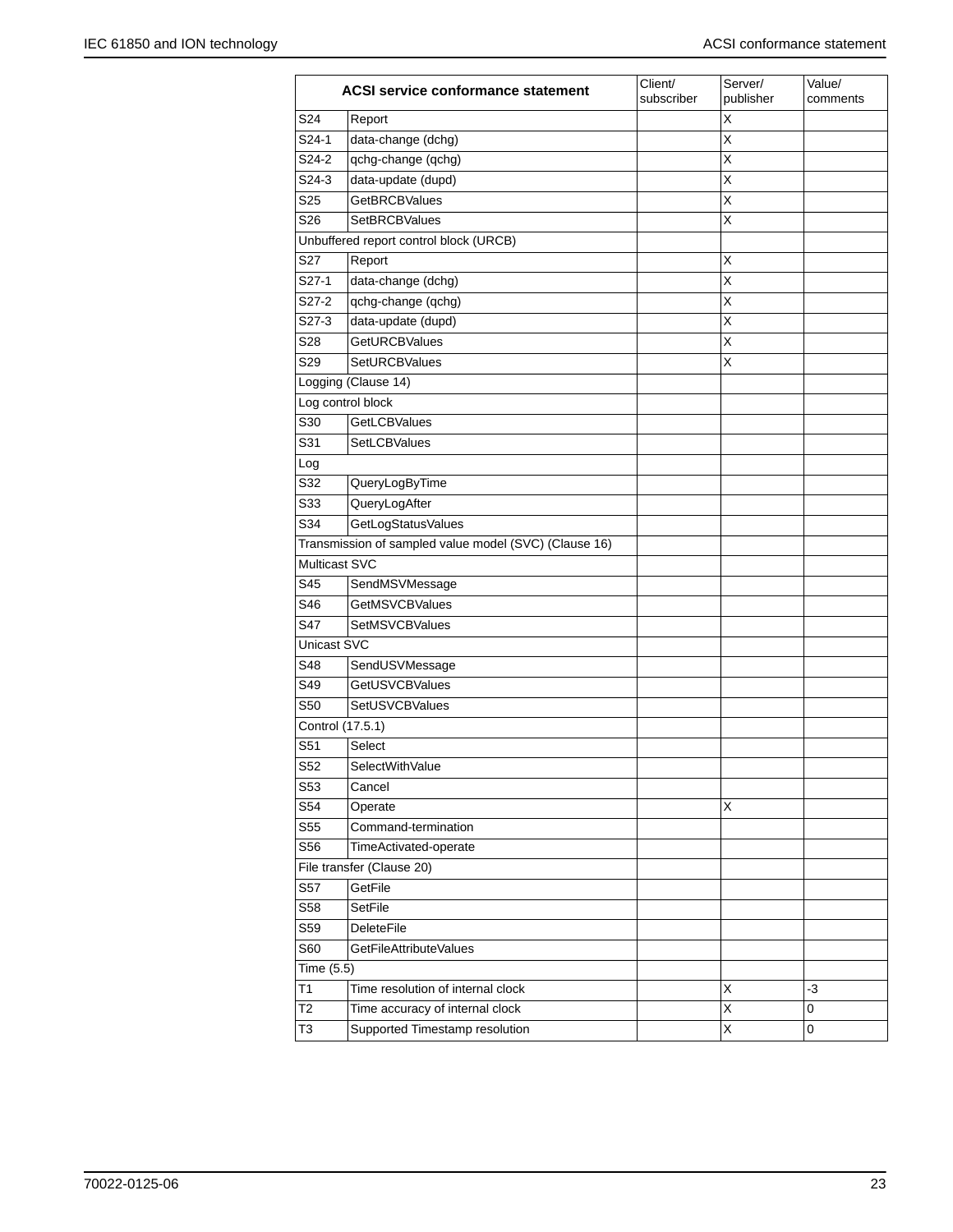## **Model implementation conformance statement**

The model implementation conformance statement is defined by IEC 61850-7-3 and IEC 61850-7-4, and provides the following specifications:

- logical nodes, used to model substation devices and functions.
- common data classes and common data attribute classes used in the logical nodes.

Data requirements are rated M/O/C/E, as follows:

- M: Mandatory
- O: Optional
- C: Conditional
- E: Extension

Supported data requirements are indicated with an "X".

## <span id="page-23-0"></span>**Supported models**

The supported models are:

- ION7400
- ION7550/ION7650
- ION8650
- ION8800
- PM8000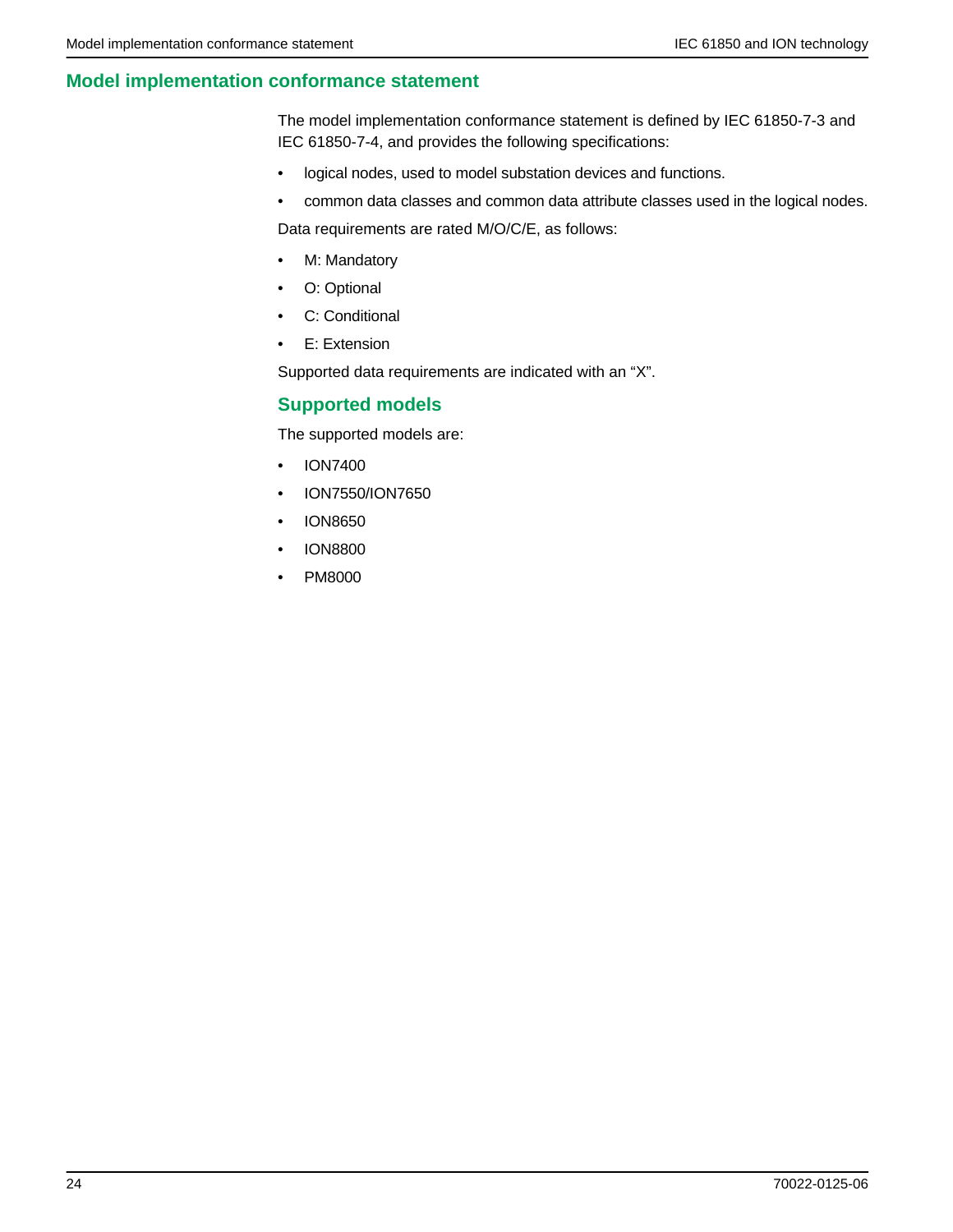## **Logical node**

#### **System logical nodes (L group)**

Physical device information (LPHD) class:

| <b>Attribute name</b> | <b>Attribute type</b> | <b>Explanation/value</b>        | <b>M/O/C/E</b> | <b>See</b><br>"Supported<br>models" on<br>page 24. |
|-----------------------|-----------------------|---------------------------------|----------------|----------------------------------------------------|
| LNName                | Object name           | LPHD                            | М              | X                                                  |
| PhyNam                | DPL                   | Physical device name plate      | M              | X                                                  |
| PhyHealth             | <b>INS</b>            | Physical device health          | M              | X                                                  |
| Proxy                 | <b>SPS</b>            | Indicates if this LN is a proxy | M              | Χ                                                  |

Logical node zero (LLN0) class:

| Attribute name                  | <b>Attribute type</b> | <b>Explanation/value</b> | M/O/C/E | <b>See</b><br>"Supported<br>models" on<br>page 24. |
|---------------------------------|-----------------------|--------------------------|---------|----------------------------------------------------|
| LNName                          | Object name           | LLN <sub>0</sub>         | м       | X                                                  |
| Common logical node information |                       |                          |         |                                                    |
| Mod                             | <b>INC</b>            | Mode                     | M       | X                                                  |
| <b>Beh</b>                      | <b>INS</b>            | <b>Behaviour</b>         | M       | X                                                  |
| Health                          | <b>INS</b>            | Health                   | M       | X                                                  |
| NamPlt                          | LPL                   | Name plate               | M       | X                                                  |

#### **Metering and measurement logical nodes (M group)**

**NOTE:** Logical node names may vary by device and hardware implementation.

Harmonics (MHAI) class:

| Attribute name                  | <b>Attribute type</b> | <b>Explanation/value</b>                                                       | <b>M/O/C/E</b> | <b>See</b><br>"Supported<br>models" on<br>page 24. |
|---------------------------------|-----------------------|--------------------------------------------------------------------------------|----------------|----------------------------------------------------|
| I NName                         | Object name           | <b>MHAI</b>                                                                    | M              | X                                                  |
| Common logical node information |                       |                                                                                |                |                                                    |
| Mod                             | <b>INC</b>            | Mode                                                                           | M              | X                                                  |
| <b>Beh</b>                      | <b>INS</b>            | Behaviour                                                                      | M              | X                                                  |
| Health                          | <b>INS</b>            | Health                                                                         | M              | X                                                  |
| <b>NamPlt</b>                   | <b>LPL</b>            | Name plate                                                                     | M              | X                                                  |
| Measured or calculated values   |                       |                                                                                |                |                                                    |
| Hz                              | <b>MV</b>             | Basic frequency                                                                | O              | X                                                  |
| <b>HA</b>                       | <b>HWYE</b>           | Sequence of harmonics or<br>interharmonics current                             | O              | X                                                  |
| <b>HPhV</b>                     | <b>HWYE</b>           | Sequence of harmonics or<br>interharmonics voltage                             | O              | X                                                  |
| <b>HPPV</b>                     | <b>HDEL</b>           | Sequence of harmonics or<br>interharmonics phase to phase<br>voltages          | O              | X                                                  |
| <b>HKf</b>                      | <b>WYE</b>            | K factor                                                                       | O              | X                                                  |
| ThdA                            | <b>WYE</b>            | Current total harmonic or<br>interharmonic distortion                          | O              | X                                                  |
| <b>ThdOddA</b>                  | <b>WYF</b>            | Current total harmonic or<br>interharmonic distortion (odd<br>components only) | O              | X                                                  |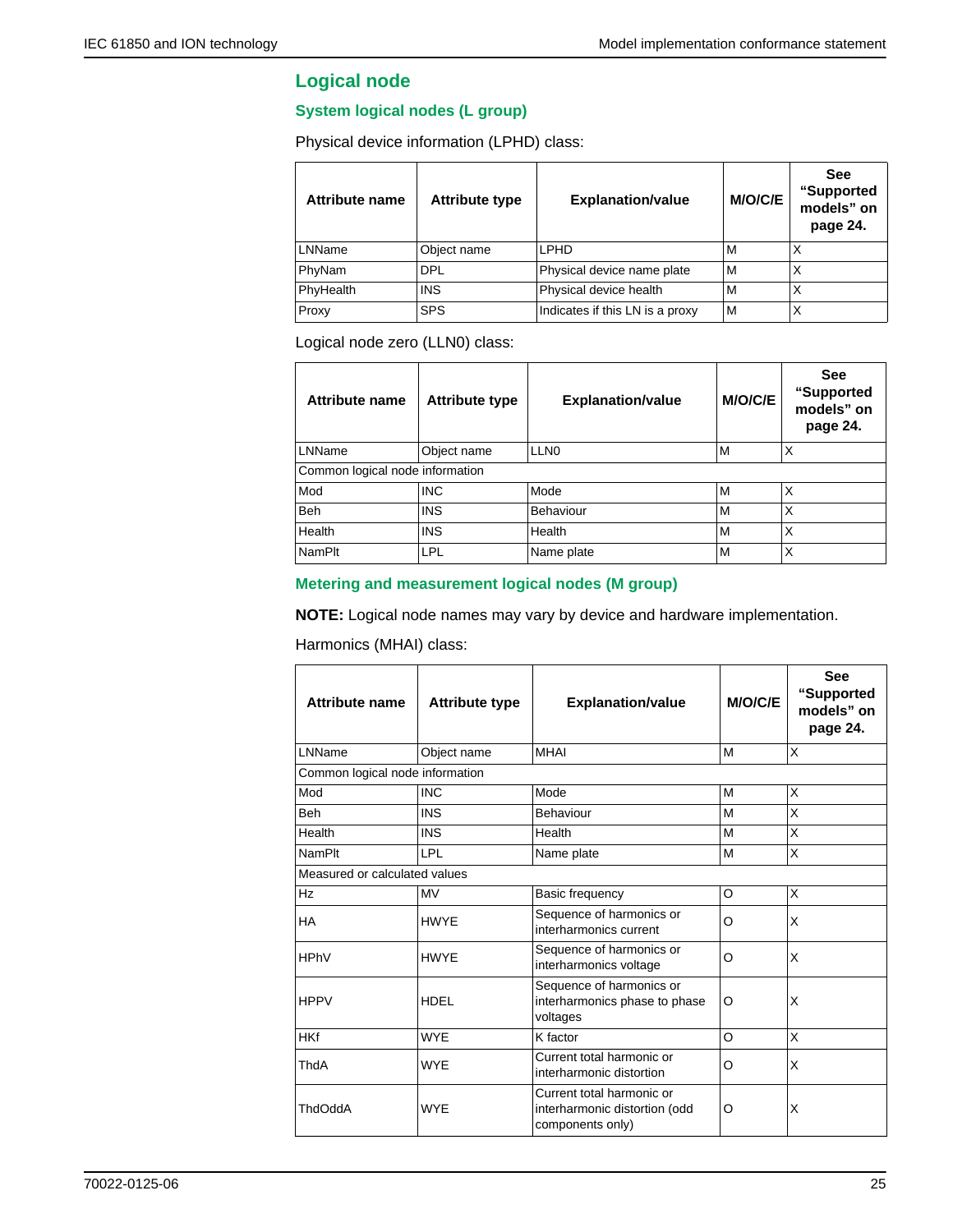| <b>Attribute name</b> | <b>Attribute type</b> | <b>Explanation/value</b>                                                                           | <b>M/O/C/E</b> | <b>See</b><br>"Supported<br>models" on<br>page 24. |
|-----------------------|-----------------------|----------------------------------------------------------------------------------------------------|----------------|----------------------------------------------------|
| ThdEvnA               | <b>WYE</b>            | Current total harmonic or<br>interharmonic distortion (even<br>components only)                    | O              | X                                                  |
| ThdPhV                | <b>WYE</b>            | Phase to ground voltage total<br>harmonic or interharmonic<br>distortion                           | O              | X                                                  |
| ThdOddPhV             | <b>WYE</b>            | Phase to ground voltage total<br>harmonic or interharmonic<br>distortion (odd components only)     | O              | X                                                  |
| ThdFvnPhV             | <b>WYF</b>            | Phase to ground voltage total<br>harmonic or interharmonic<br>distortion (even components<br>only) | O              | X                                                  |
| <b>HCfA</b>           | <b>WYE</b>            | Current crest factors                                                                              | $\Omega$       | X                                                  |
| <b>ThdPPV</b>         | DEL                   | Phase to phase voltage total<br>harmonic or interharmonic<br>distortion                            | O              | X                                                  |
| ThdOddPPV             | DEL                   | Phase to phase voltage total<br>harmonic or interharmonic<br>distortion (odd components only)      | $\Omega$       | X                                                  |
| ThdEvnPPV             | DEL                   | Phase to phase voltage total<br>harmonic or interharmonic<br>distortion (even components<br>only)  | O              | X                                                  |

Metering (MMTR) class:

| Attribute name                  | <b>Attribute type</b> | <b>Explanation/value</b>                                                              | <b>M/O/C/E</b> | <b>See</b><br>"Supported<br>models" on<br>page 24. |
|---------------------------------|-----------------------|---------------------------------------------------------------------------------------|----------------|----------------------------------------------------|
| LNName                          | Object name           | <b>MMTR</b>                                                                           | M              | X                                                  |
| Common logical node information |                       |                                                                                       |                |                                                    |
| Mod                             | <b>INC</b>            | Mode                                                                                  | M              | X                                                  |
| <b>Beh</b>                      | <b>INS</b>            | Behaviour                                                                             | M              | X                                                  |
| Health                          | <b>INS</b>            | Health                                                                                | M              | X                                                  |
| <b>NamPlt</b>                   | LPL                   | Name plate                                                                            | M              | X                                                  |
| Measured or calculated values   |                       |                                                                                       |                |                                                    |
| TotVAh <sup>1</sup>             | <b>BCR</b>            | Net apparent energy                                                                   | O              | X                                                  |
| TotWh <sup>1</sup>              | <b>BCR</b>            | Net real energy                                                                       | O              | X                                                  |
| TotVarh <sup>1</sup>            | <b>BCR</b>            | Net reactive energy                                                                   | O              | X                                                  |
| SupWh                           | <b>BCR</b>            | Real energy supplied (default<br>supply direction: energy flow<br>towards busbar)     | O              | X                                                  |
| SupVArh                         | <b>BCR</b>            | Reactive energy supplied<br>(default supply direction: energy<br>flow towards busbar) | O              | X                                                  |
| DmdWh                           | <b>BCR</b>            | Real energy demand (default<br>demand direction: energy flow<br>from busbar)          | O              | X                                                  |
| <b>DmdVArh</b>                  | <b>BCR</b>            | Reactive energy demand<br>(default demand direction:<br>energy flow from busbar)      | O              | X                                                  |

<sup>1</sup> Values accumulated since last reset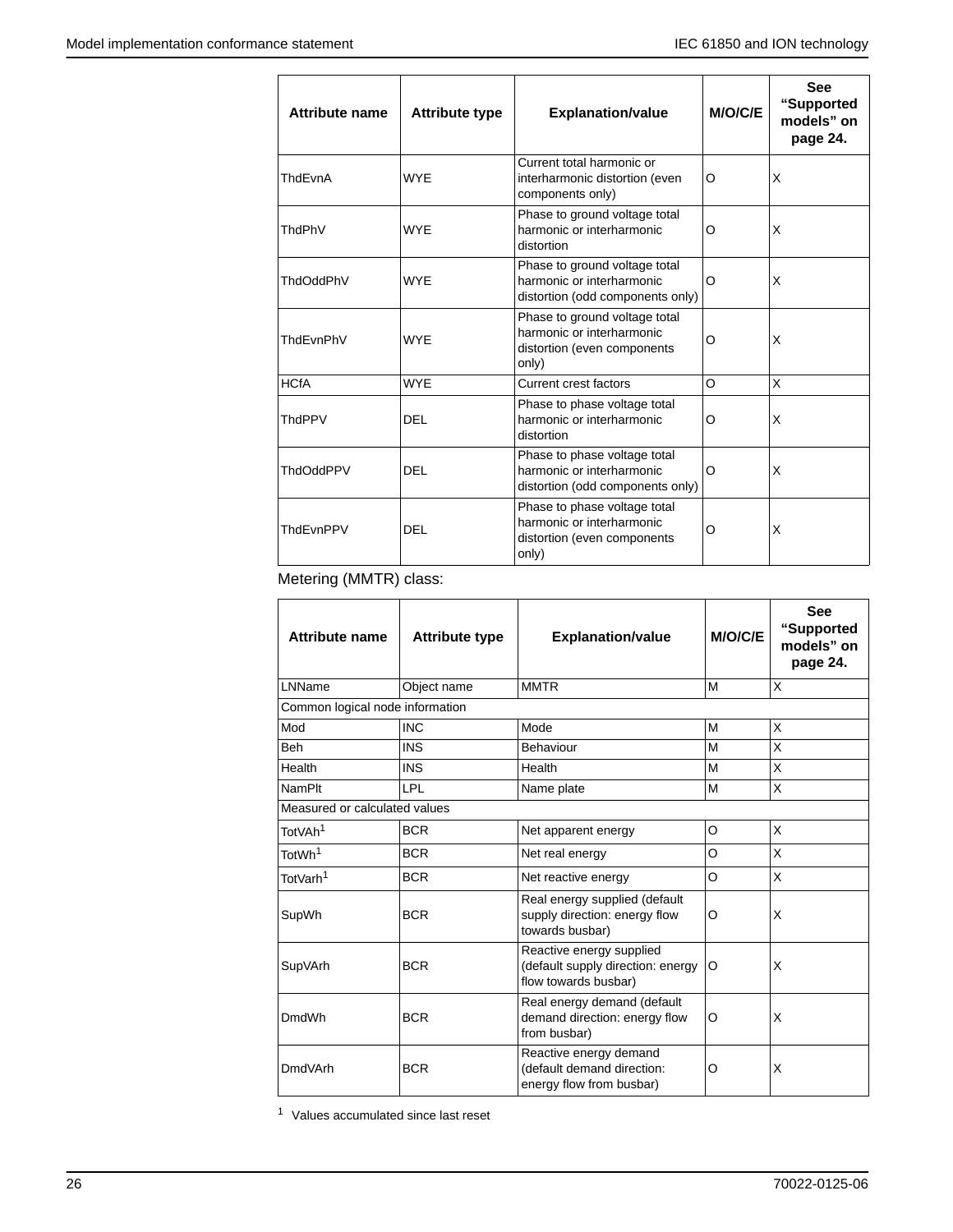## Measurement (MMXU) class:

| <b>Attribute name</b>           | <b>Attribute type</b> | <b>Explanation/value</b>                      | <b>M/O/C/E</b> | <b>See</b><br>"Supported<br>models" on<br>page 24. |
|---------------------------------|-----------------------|-----------------------------------------------|----------------|----------------------------------------------------|
| LNName                          | Object name           | <b>MMXU</b>                                   | M              | X                                                  |
| Common logical node information |                       |                                               |                |                                                    |
| Mod                             | <b>INC</b>            | Mode                                          | M              | X                                                  |
| <b>Beh</b>                      | <b>INS</b>            | Behaviour                                     | M              | X                                                  |
| Health                          | <b>INS</b>            | Health                                        | M              | X                                                  |
| <b>NamPlt</b>                   | <b>LPL</b>            | Name plate                                    | M              | X                                                  |
| Measured or calculated values   |                       |                                               |                |                                                    |
| <b>TotW</b>                     | <b>MV</b>             | Total real power                              | O              | X                                                  |
| <b>TotVAr</b>                   | <b>MV</b>             | Total reactive power                          | O              | X                                                  |
| <b>TotVA</b>                    | <b>MV</b>             | Total apparent power                          | O              | X                                                  |
| <b>TotPF</b>                    | <b>MV</b>             | Average power factor                          | $\Omega$       | X                                                  |
| Hz                              | Mv                    | Power system frequency                        | O              | X                                                  |
| PPV                             | DEL                   | Phase to phase voltages,<br>including angles  | O              | X                                                  |
| PhV                             | <b>WYE</b>            | Phase to ground voltages,<br>including angles | O              | X                                                  |
| A                               | <b>WYE</b>            | Phase currents                                | O              | X                                                  |
| W                               | <b>WYE</b>            | Phase active power                            | O              | X                                                  |
| VAr                             | <b>WYE</b>            | Phase reactive power                          | O              | X                                                  |
| VA                              | <b>WYE</b>            | Phase apparent power                          | O              | X                                                  |
| PF                              | <b>WYE</b>            | Phase to ground power factor                  | $\circ$        | X                                                  |

Sequence (MSQI) class:

| <b>Attribute name</b>           | <b>Attribute type</b> | <b>Explanation/value</b>                        | M/O/C/E | <b>See</b><br>"Supported<br>models" on<br>page 24. |  |
|---------------------------------|-----------------------|-------------------------------------------------|---------|----------------------------------------------------|--|
| LNName                          | Object name           | <b>MSQI</b>                                     | м       | X                                                  |  |
| Common logical node information |                       |                                                 |         |                                                    |  |
| Mod                             | <b>INC</b>            | Mode                                            | М       | X                                                  |  |
| <b>Beh</b>                      | <b>INS</b>            | Behaviour                                       | M       | X                                                  |  |
| Health                          | <b>INS</b>            | Health                                          | M       | X                                                  |  |
| <b>NamPlt</b>                   | LPL                   | Name plate                                      | M       | X                                                  |  |
| Measured or calculated values   |                       |                                                 |         |                                                    |  |
| SeqA                            | <b>SEQ</b>            | Positive, negative and zero<br>sequence current | C       | X                                                  |  |
| SeqV                            | <b>SEQ</b>            | Positive, negative and zero<br>sequence voltage | C       | X                                                  |  |

Statistics (MSTA) class:

| <b>Attribute name</b>           | <b>Attribute type</b> | <b>Explanation/value</b> | <b>M/O/C/E</b> | <b>See</b><br>"Supported<br>models" on<br>page 24. |
|---------------------------------|-----------------------|--------------------------|----------------|----------------------------------------------------|
| LNName                          | Object name           | <b>MSTA</b>              | M              | Χ                                                  |
| Common logical node information |                       |                          |                |                                                    |
| Mod                             | <b>INC</b>            | Mode                     | M              | Χ                                                  |
| Beh                             | <b>INS</b>            | <b>Behaviour</b>         | М              | Χ                                                  |
| Health                          | <b>INS</b>            | Health                   | M              | Χ                                                  |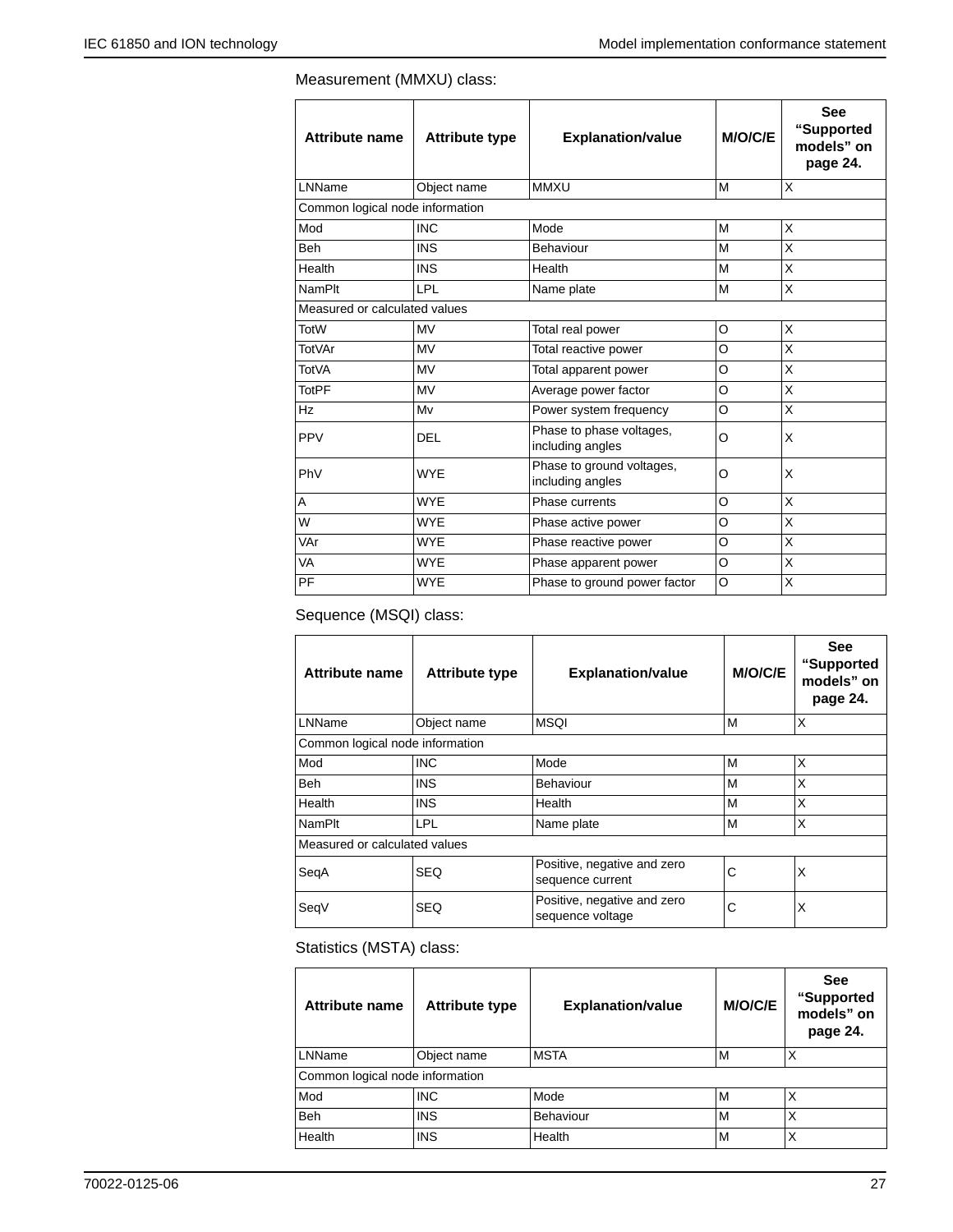| <b>Attribute name</b>         | <b>Attribute type</b> | <b>Explanation/value</b> | M/O/C/E | <b>See</b><br>"Supported<br>models" on<br>page 24. |
|-------------------------------|-----------------------|--------------------------|---------|----------------------------------------------------|
| <b>NamPlt</b>                 | LPL                   | Name plate               | м       | X                                                  |
| Measured or calculated values |                       |                          |         |                                                    |
| AvVA                          | MV                    | Average apparent power   | O       | X                                                  |
| MaxVA                         | MV                    | Maximum apparent power   | O       | X                                                  |
| <b>MinVA</b>                  | MV                    | Minimum apparent power   | O       | X                                                  |
| AvW                           | <b>MV</b>             | Average real power       | O       | X                                                  |
| MaxW                          | <b>MV</b>             | Maximum real power       | O       | X                                                  |
| <b>MinW</b>                   | <b>MV</b>             | Minimum real power       | O       | X                                                  |
| AvVAr                         | <b>MV</b>             | Average reactive power   | O       | X                                                  |
| <b>MaxVAr</b>                 | MV                    | Maximum reactive power   | O       | X                                                  |
| MinVAr                        | MV                    | Minimum reactive power   | O       | X                                                  |

## **Recording logical nodes (R group)**

Disturbance recorder (RDRE) class:

| <b>Attribute name</b>           | <b>Attribute type</b> | <b>Explanation/value</b> | <b>M/O/C/E</b> | <b>See</b><br>"Supported<br>models" on<br>page 24. |  |  |
|---------------------------------|-----------------------|--------------------------|----------------|----------------------------------------------------|--|--|
| LNName                          | Object name           | <b>RDRE</b>              | M              | X                                                  |  |  |
| Common logical node information |                       |                          |                |                                                    |  |  |
| Mod                             | <b>INC</b>            | Mode                     | M              | X                                                  |  |  |
| <b>Beh</b>                      | <b>INS</b>            | Behaviour                | M              | X                                                  |  |  |
| Health                          | <b>INS</b>            | Health                   | M              | X                                                  |  |  |
| <b>NamPlt</b>                   | <b>LPL</b>            | Name plate               | M              | X                                                  |  |  |
| <b>Functional attributes</b>    |                       |                          |                |                                                    |  |  |
| RcdMade                         | <b>SPS</b>            | Recording made           | M              | X                                                  |  |  |
| FltNum                          | <b>INS</b>            | Fault number             | M              | X                                                  |  |  |

### **Generic reference logical nodes (G group)**

**NOTE:** Logical node names may vary by device and hardware implementation.

Generic process I/O (GGIO)

Onboard I/O (GGIOOnb) class:

| Attribute name                  | <b>Attribute type</b> | <b>Explanation/value</b>                   | M/O/C/E | <b>ION7550/</b><br><b>ION7650</b> | <b>ION8650</b> | <b>ION8800</b> | PM8000,<br><b>ION7400</b> |
|---------------------------------|-----------------------|--------------------------------------------|---------|-----------------------------------|----------------|----------------|---------------------------|
| LNName                          | Object name           | GGIOOnb                                    | M       | X                                 | ΙX             | ΙX             | ΙX                        |
| Common logical node information |                       |                                            |         |                                   |                |                |                           |
| Mod                             | <b>INC</b>            | Mode                                       | M       | X                                 | ΙX             | X              | ΙX                        |
| Beh                             | <b>INS</b>            | Behaviour                                  | M       | Χ                                 | X              | X              | X                         |
| Health                          | <b>INS</b>            | Health                                     | M       | X                                 | X              | X              | X                         |
| NamPlt                          | <b>LPL</b>            | Name plate                                 | M       | Χ                                 | ΙX             | X              | X                         |
| Functional attributes           |                       |                                            |         |                                   |                |                |                           |
| SPCS <sub>01</sub>              | <b>SPC</b>            | Single point controllable status<br>output | O       | Χ                                 | X              | X              | X                         |
| SPCS <sub>02</sub>              | <b>SPC</b>            | Single point controllable status<br>output | O       | X                                 | X              | X              |                           |
| SPCS <sub>03</sub>              | <b>SPC</b>            | Single point controllable status<br>output | O       | X                                 | ΙX             | X              |                           |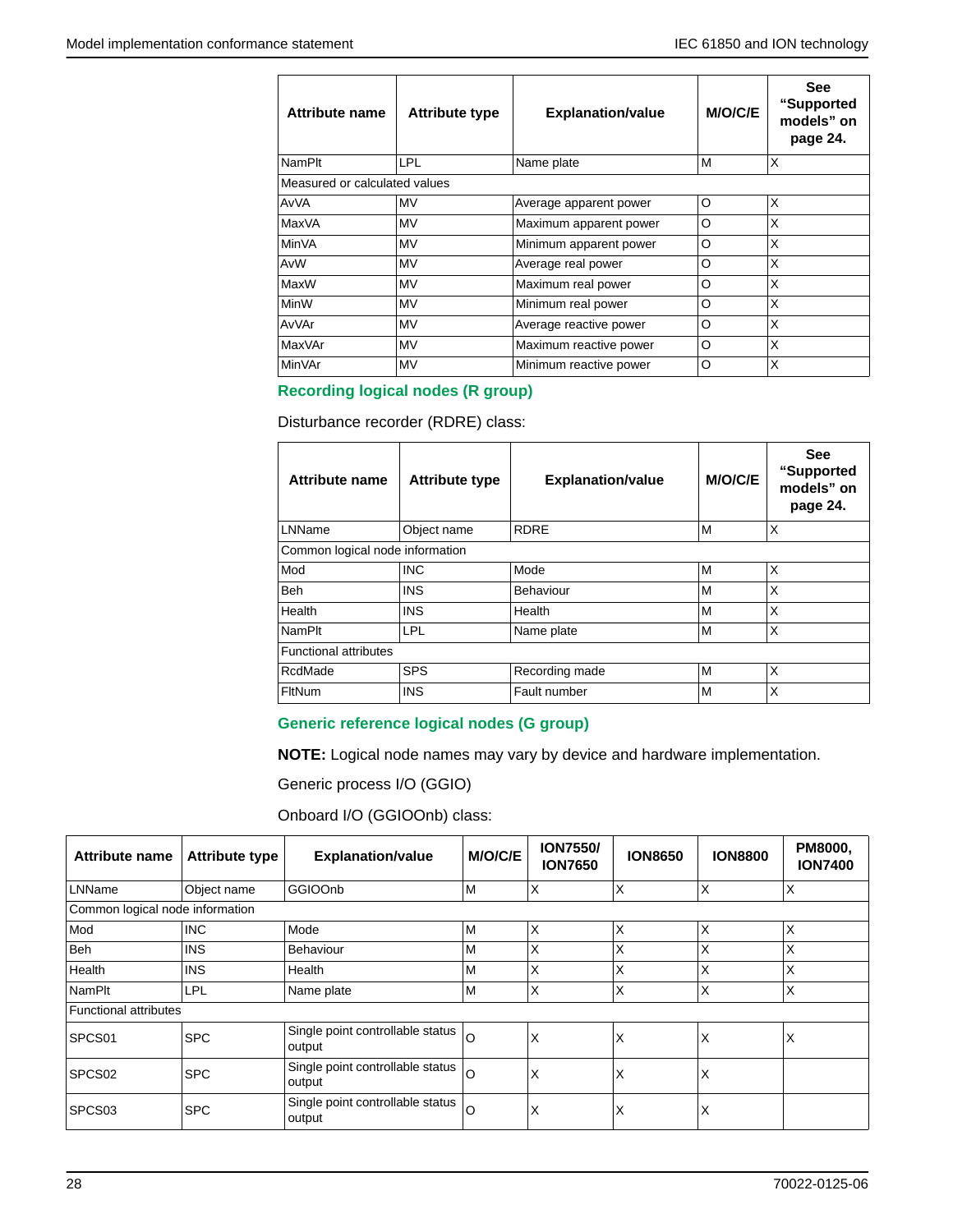| <b>Attribute name</b> | <b>Attribute type</b> | <b>Explanation/value</b>                   | M/O/C/E | <b>ION7550/</b><br><b>ION7650</b> | <b>ION8650</b> | <b>ION8800</b> | PM8000,<br><b>ION7400</b> |
|-----------------------|-----------------------|--------------------------------------------|---------|-----------------------------------|----------------|----------------|---------------------------|
| SPCS04                | <b>SPC</b>            | Single point controllable status<br>output | O       | X                                 | $\mathsf X$    | X              |                           |
| SPCS05                | <b>SPC</b>            | Single point controllable status<br>output | O       | X                                 | $\mathsf X$    | X              |                           |
| SPCS06                | <b>SPC</b>            | Single point controllable status<br>output | O       | Χ                                 |                | X              |                           |
| SPCS07                | <b>SPC</b>            | Single point controllable status<br>output | $\circ$ | Χ                                 |                | X              |                           |
| SPCS08                | <b>SPC</b>            | Single point controllable status<br>output | O       |                                   |                | X              |                           |
| SPCS09                | <b>SPC</b>            | Single point controllable status<br>output | Ō       |                                   |                | X              |                           |
| SPCS010               | <b>SPC</b>            | Single point controllable status<br>output | $\circ$ |                                   |                | X              |                           |
| SPCS011               | <b>SPC</b>            | Single point controllable status<br>output | $\circ$ |                                   |                | Χ              |                           |
| SPCS012               | <b>SPC</b>            | Single point controllable status<br>output | O       |                                   |                | X              |                           |
| SPCS013               | <b>SPC</b>            | Single point controllable status<br>output | O       |                                   |                | X              |                           |
| Ind1                  | <b>SPS</b>            | General indication (binary<br>input)       | O       | X                                 | $\mathsf X$    | X              | X                         |
| Ind <sub>2</sub>      | <b>SPS</b>            | General indication (binary<br>input)       | O       | Χ                                 | $\mathsf{X}$   | X              | X                         |
| Ind <sub>3</sub>      | <b>SPS</b>            | General indication (binary<br>input)       | O       | X                                 | $\times$       | X              | X                         |
| Ind4                  | <b>SPS</b>            | General indication (binary<br>input)       | O       | X                                 |                |                |                           |
| Ind <sub>5</sub>      | <b>SPS</b>            | General indication (binary<br>input)       | O       | X                                 |                |                |                           |
| Ind <sub>6</sub>      | <b>SPS</b>            | General indication (binary<br>input)       | O       | X                                 |                |                |                           |
| Ind7                  | <b>SPS</b>            | General indication (binary<br>input)       | O       | $\sf X$                           |                |                |                           |
| Ind <sub>8</sub>      | <b>SPS</b>            | General indication (binary<br>input)       | O       | Χ                                 |                |                |                           |

Expansion Card I/O (GGIOExp) class:

**NOTE:** The ION8800 does not have expansion card I/O.

| Attribute name                  | <b>Attribute type</b> | <b>Explanation/value</b>                   | M/O/C/E | <b>ION7550/</b><br><b>ION7650</b> | <b>ION8650</b> | PM8000,<br><b>ION7400</b> |
|---------------------------------|-----------------------|--------------------------------------------|---------|-----------------------------------|----------------|---------------------------|
| LNName                          | Object name           | GGIOExp                                    | lм      | X                                 | X              | ΙX                        |
| Common logical node information |                       |                                            |         |                                   |                |                           |
| Mod                             | <b>INC</b>            | Mode                                       | ١M      | X                                 | X              | X                         |
| <b>Beh</b>                      | <b>INS</b>            | <b>Behaviour</b>                           | ΙM      | X                                 | X              | X                         |
| Health                          | <b>INS</b>            | Health                                     | ΙM      | X                                 | X              | X                         |
| NamPlt                          | <b>LPL</b>            | Name plate                                 | lм      | X                                 | X              | X                         |
| Functional attributes           |                       |                                            |         |                                   |                |                           |
| SPCS01                          | <b>SPC</b>            | Single point controllable status<br>output | O       |                                   | X              | X                         |
| SPCS <sub>02</sub>              | <b>SPC</b>            | Single point controllable status<br>output | O       |                                   | Χ              | X                         |
| SPCS <sub>03</sub>              | <b>SPC</b>            | Single point controllable status<br>output | O       |                                   | X              |                           |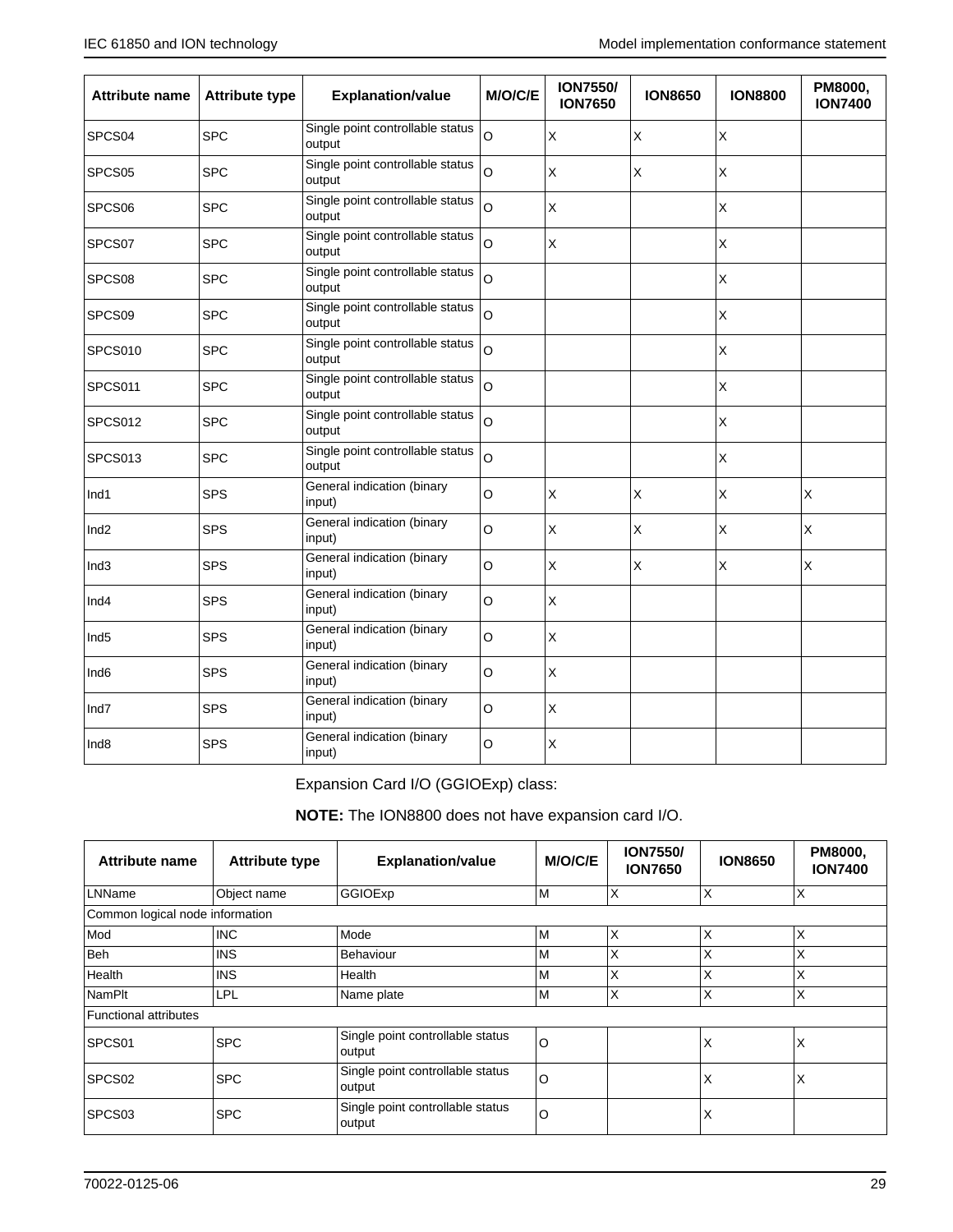| <b>Attribute name</b> | <b>Attribute type</b> | <b>Explanation/value</b>                     | M/O/C/E     | <b>ION7550/</b><br><b>ION7650</b> | <b>ION8650</b> | PM8000,<br><b>ION7400</b> |
|-----------------------|-----------------------|----------------------------------------------|-------------|-----------------------------------|----------------|---------------------------|
| SPCS04                | <b>SPC</b>            | Single point controllable status<br>output   | O           |                                   | X              |                           |
| SPCS <sub>05</sub>    | <b>SPC</b>            | Single point controllable status<br>output   | $\circ$     |                                   | X              |                           |
| SPCS <sub>06</sub>    | <b>SPC</b>            | Single point controllable status<br>output   | O           |                                   | X              |                           |
| SPCS07                | <b>SPC</b>            | Single point controllable status<br>output   | $\circ$     |                                   | X              |                           |
| SPCS <sub>08</sub>    | <b>SPC</b>            | Single point controllable status<br>output   | $\circ$     |                                   | X              |                           |
| ISCS01                | <b>INC</b>            | Integer status controllable status<br>output | O           | X                                 | X              | X                         |
| ISCS02                | <b>INC</b>            | Integer status controllable status<br>output | O           | X                                 | X              | X                         |
| ISCS03                | <b>INC</b>            | Integer status controllable status<br>output | $\circ$     | X                                 | X              |                           |
| ISCS04                | <b>INC</b>            | Integer status controllable status<br>output | O           | X                                 | X              |                           |
| Anln1                 | <b>MV</b>             | Analog input                                 | O           | X                                 |                | X                         |
| Anln <sub>2</sub>     | <b>MV</b>             | Analog input                                 | O           | $\sf X$                           |                | Χ                         |
| Anln <sub>3</sub>     | <b>MV</b>             | Analog input                                 | O           | X                                 |                | X                         |
| Anln4                 | <b>MV</b>             | Analog input                                 | $\circ$     | $\overline{\mathsf{x}}$           |                | X                         |
| Ind1                  | <b>SPS</b>            | General indication (binary input)            | $\circ$     | X                                 | X              | X                         |
| Ind <sub>2</sub>      | <b>SPS</b>            | General indication (binary input)            | O           | $\overline{\mathsf{x}}$           | Χ              | Χ                         |
| Ind <sub>3</sub>      | <b>SPS</b>            | General indication (binary input)            | $\circ$     | X                                 | Χ              | Χ                         |
| Ind4                  | <b>SPS</b>            | General indication (binary input)            | O           | X                                 | X              | X                         |
| Ind <sub>5</sub>      | <b>SPS</b>            | General indication (binary input)            | $\circ$     | X                                 | X              | X                         |
| Ind <sub>6</sub>      | <b>SPS</b>            | General indication (binary input)            | $\circ$     | X                                 | X              | X                         |
| Ind7                  | <b>SPS</b>            | General indication (binary input)            | $\mathsf O$ | X                                 | X              |                           |
| Ind <sub>8</sub>      | <b>SPS</b>            | General indication (binary input)            | $\Omega$    | $\overline{\mathsf{x}}$           | X              |                           |

Custom Analog I/O (GGIOCus1) class:

| <b>Attribute name</b>           | <b>Attribute type</b> | <b>Explanation/value</b> | M/O/C/E | <b>See</b><br>"Supported<br>models" on<br>page 24. |
|---------------------------------|-----------------------|--------------------------|---------|----------------------------------------------------|
| LNName                          | Object name           | GGIOCus1                 | M       | X                                                  |
| Common logical node information |                       |                          |         |                                                    |
| Mod                             | <b>INC</b>            | Mode                     | М       | X                                                  |
| Beh                             | <b>INS</b>            | Behaviour                | M       | X                                                  |
| Health                          | <b>INS</b>            | Health                   | M       | X                                                  |
| <b>NamPlt</b>                   | <b>LPL</b>            | Name plate               | M       | X                                                  |
| <b>Functional attributes</b>    |                       |                          |         |                                                    |
| Anln1                           | <b>MV</b>             | Analog input             | O       | X                                                  |
| Anln <sub>2</sub>               | <b>MV</b>             | Analog input             | O       | X                                                  |
| Anln <sub>3</sub>               | <b>MV</b>             | Analog input             | O       | X                                                  |
| Anln4                           | <b>MV</b>             | Analog input             | O       | X                                                  |
| AnIn <sub>5</sub>               | <b>MV</b>             | Analog input             | O       | X                                                  |
| AnIn <sub>6</sub>               | <b>MV</b>             | Analog input             | O       | X                                                  |
| Anln7                           | <b>MV</b>             | Analog input             | O       | X                                                  |
| Anln <sub>8</sub>               | <b>MV</b>             | Analog input             | O       | X                                                  |
| Anln9                           | <b>MV</b>             | Analog input             | O       | X                                                  |
| AnIn10                          | <b>MV</b>             | Analog input             | O       | X                                                  |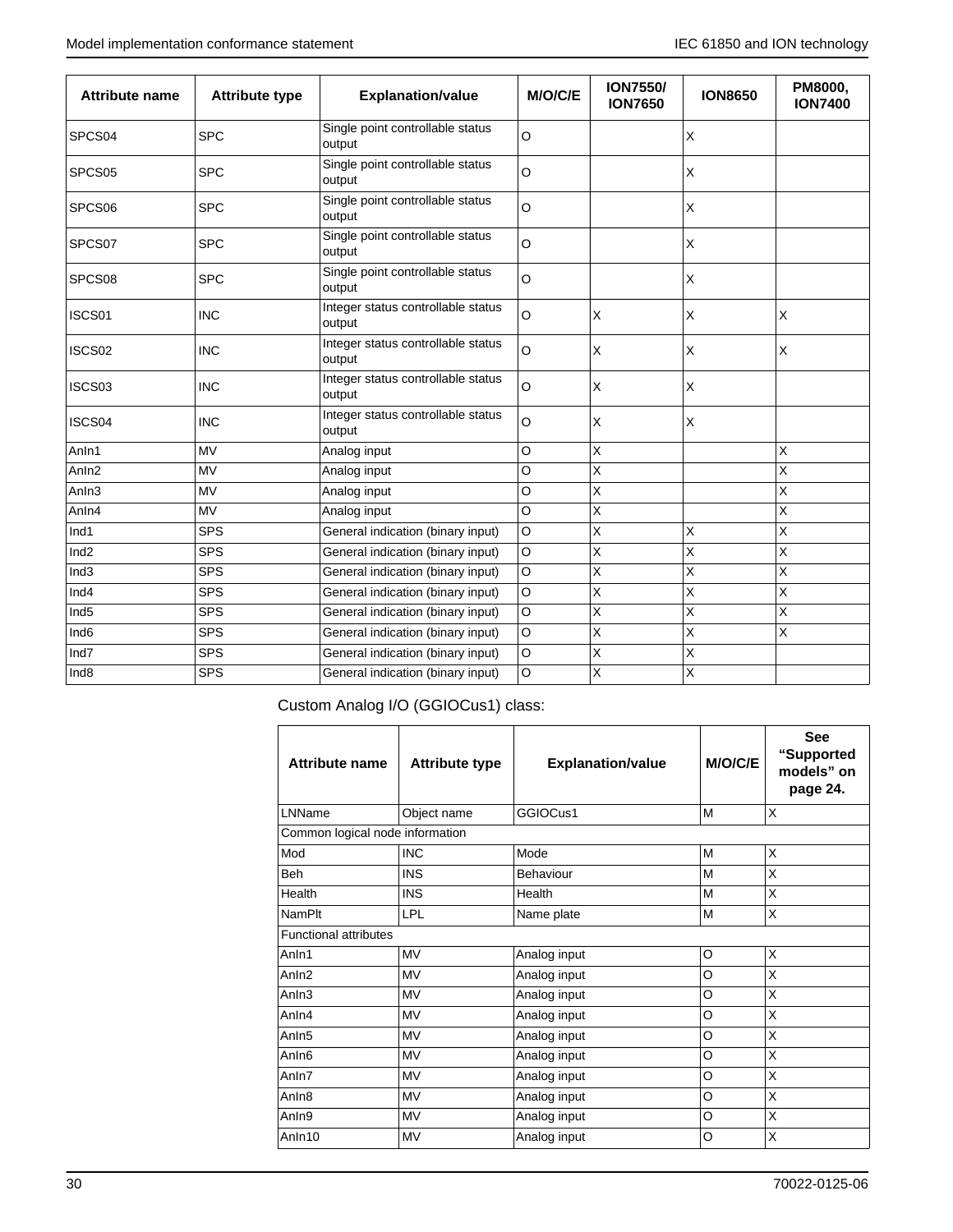$\mathsf{r}$ 

| <b>Attribute name</b> | <b>Attribute type</b> | <b>Explanation/value</b> | M/O/C/E | <b>See</b><br>"Supported<br>models" on<br>page 24. |
|-----------------------|-----------------------|--------------------------|---------|----------------------------------------------------|
| Anln11                | <b>MV</b>             | Analog input             | O       | X                                                  |
| Anln12                | <b>MV</b>             | Analog input             | O       | X                                                  |
| Anln13                | <b>MV</b>             | Analog input             | O       | X                                                  |
| Anln14                | <b>MV</b>             | Analog input             | O       | X                                                  |
| Anln15                | <b>MV</b>             | Analog input             | O       | X                                                  |
| Anln16                | <b>MV</b>             | Analog input             | O       | X                                                  |

Custom Digital I/O (GGIOCus2) class:

| <b>Attribute name</b>           | <b>Attribute type</b> | <b>Explanation/value</b>          | <b>M/O/C/E</b> | <b>See</b><br>"Supported<br>models" on<br>page 24. |
|---------------------------------|-----------------------|-----------------------------------|----------------|----------------------------------------------------|
| LNName                          | Object name           | GGIOCus2                          | M              | X                                                  |
| Common logical node information |                       |                                   |                |                                                    |
| Mod                             | <b>INC</b>            | Mode                              | M              | X                                                  |
| Beh                             | <b>INS</b>            | Behaviour                         | M              | X                                                  |
| Health                          | <b>INS</b>            | Health                            | M              | X                                                  |
| <b>NamPlt</b>                   | LPL                   | Name plate                        | M              | X                                                  |
| <b>Functional attributes</b>    |                       |                                   |                |                                                    |
| Ind1                            | <b>SPS</b>            | General indication (binary input) | O              | X                                                  |
| Ind2                            | <b>SPS</b>            | General indication (binary input) | O              | X                                                  |
| Ind <sub>3</sub>                | <b>SPS</b>            | General indication (binary input) | O              | X                                                  |
| Ind4                            | <b>SPS</b>            | General indication (binary input) | O              | X                                                  |
| Ind <sub>5</sub>                | <b>SPS</b>            | General indication (binary input) | O              | X                                                  |
| Ind <sub>6</sub>                | <b>SPS</b>            | General indication (binary input) | O              | X                                                  |
| Ind7                            | <b>SPS</b>            | General indication (binary input) | O              | X                                                  |
| Ind <sub>8</sub>                | <b>SPS</b>            | General indication (binary input) | O              | X                                                  |
| Ind9                            | <b>SPS</b>            | General indication (binary input) | O              | Χ                                                  |
| Ind10                           | <b>SPS</b>            | General indication (binary input) | O              | X                                                  |
| Ind11                           | <b>SPS</b>            | General indication (binary input) | O              | X                                                  |
| Ind12                           | <b>SPS</b>            | General indication (binary input) | O              | X                                                  |
| Ind13                           | <b>SPS</b>            | General indication (binary input) | O              | X                                                  |
| Ind14                           | <b>SPS</b>            | General indication (binary input) | O              | X                                                  |
| Ind15                           | <b>SPS</b>            | General indication (binary input) | O              | X                                                  |
| Ind16                           | <b>SPS</b>            | General indication (binary input) | O              | X                                                  |

### **Common data attributes classes**

The following tables list which fields are found in each common data attribute class. Fields not found in these tables are optional (O) or conditional (C) fields not supported by ION devices. Mandatory fields (M) are always present.

#### **Timestamp**

| Attribute name    | <b>Attribute type</b> | Value/value range         | M/O/C | <b>Comments</b> |
|-------------------|-----------------------|---------------------------|-------|-----------------|
| SecondsSinceEpoch | INT32                 | (0MAX)                    | M     |                 |
| FractionOfSecond  | INT24U                | Default: 0                | M     | Default         |
| TimeQuality       | <b>TimeQuality</b>    | See TimeQuality table   M |       | Default         |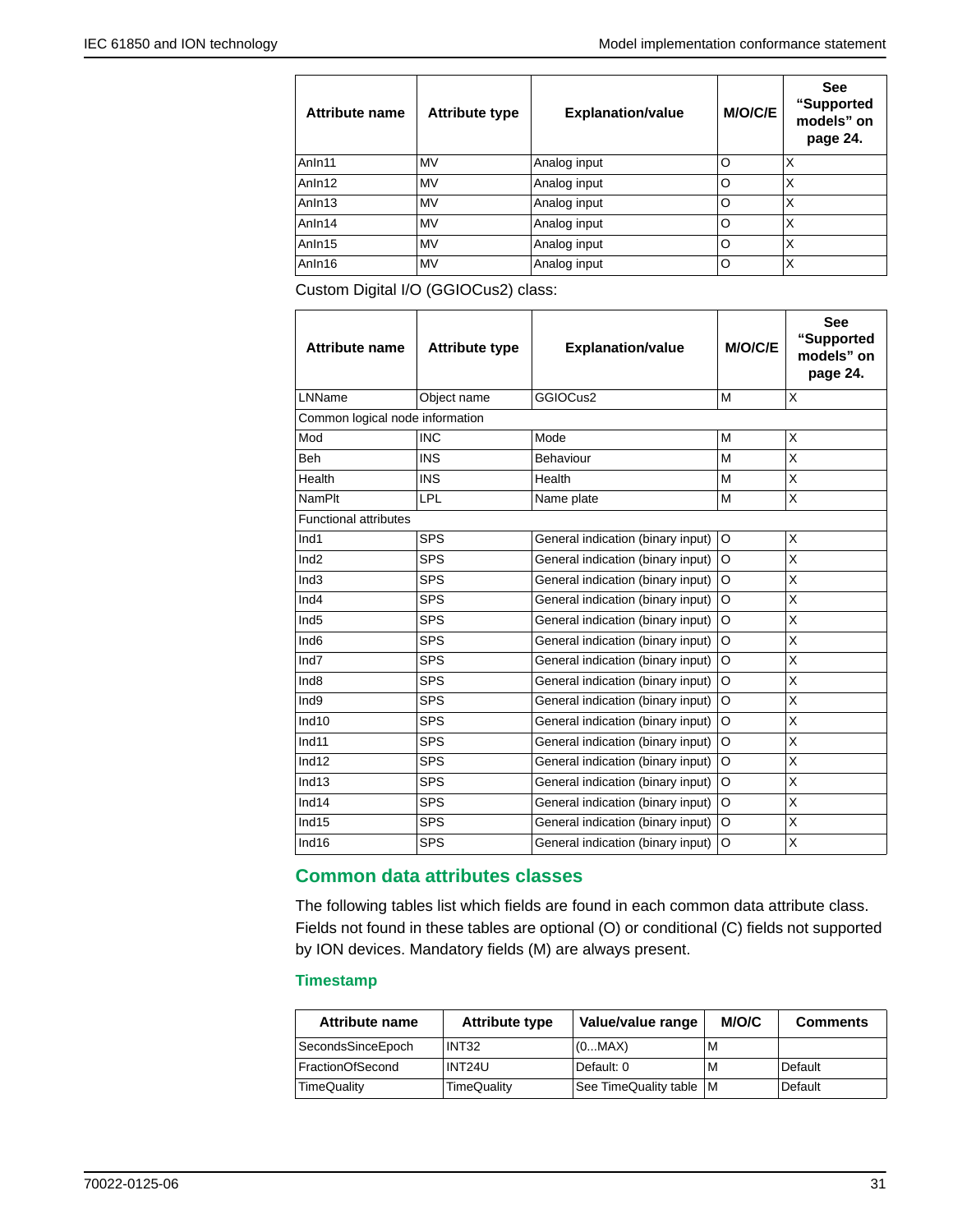#### **TimeQuality**

| Attribute name       | <b>Attribute type</b> | Value/value range | M/O/C | <b>Comments</b> |
|----------------------|-----------------------|-------------------|-------|-----------------|
| LeapSecondsKnown     | Boolean               | Default: false    | M     | Default         |
| ClockFailure         | <b>Boolean</b>        | Default: false    | M     | Default         |
| ClockNotSynchronized | Boolean               | Default: false    |       | Default         |
| <b>TimeAccuracy</b>  | Coded Enum            | Default: 00000    | M     | Default         |

## **Quality**

| Attribute name  | <b>Attribute type</b> | Value/value range                     | M/O/C | <b>Comments</b>  |
|-----------------|-----------------------|---------------------------------------|-------|------------------|
| validity        | Coded enum            | good/invalid                          | M     |                  |
| detailQual      | Packed list           |                                       | M     |                  |
| – overflow      | <b>Boolean</b>        | True/false                            | M     | Default: false   |
| - outOfRange    | Boolean               | True/false                            | M     | Default: false   |
| - badReference  | Boolean               | True/false                            | M     | Default: false   |
| - oscillatory   | Boolean               | True/false                            | M     | Default: false   |
| - failure       | Boolean               | True/false                            | M     | Default: false   |
| - oldData       | Boolean               | True/false                            | M     | Default: false   |
| - inconsistent  | Boolean               | True/false                            | M     | Default: false   |
| - inaccurate    | <b>Boolean</b>        | True/false                            | M     | Default: false   |
| source          | Coded enum            | process/substituted<br>default: false | M     | Default: process |
| test            | <b>Boolean</b>        | True/false                            | M     | Default: false   |
| operatorBlocked | Boolean               | True/false                            | M     | Default: false   |

### **Vector**

| Attribute name | <b>Attribute type</b> | Value/value range | M/O/C | <b>Comments</b> |
|----------------|-----------------------|-------------------|-------|-----------------|
| $\lfloor$ mag  | AnalogValue           | Analog value      | M     |                 |
| ang            | AnalogValue           | Analog value      |       |                 |

## **Operate configuration**

| Attribute name | <b>Attribute type</b> | Value/value range | M/O/C | <b>Comments</b> |
|----------------|-----------------------|-------------------|-------|-----------------|
| ctlVal         | <b>Boolean</b>        |                   | М     |                 |
| origin         | Originator            |                   | М     |                 |
| ctlNum         | INT8U                 |                   | M     |                 |
|                | Timestamp             |                   | O     |                 |
| Test           | Boolean               |                   | O     |                 |
| Check          | Check                 |                   | O     |                 |

## **Operate configuration 2**

| <b>Attribute name</b> | <b>Attribute type</b> | Value/value range | M/O/C | <b>Comments</b> |
|-----------------------|-----------------------|-------------------|-------|-----------------|
| ctlVal                | INT <sub>32</sub>     |                   | M     |                 |
| origin                | Originator            |                   | M     |                 |
| ctlNum                | INT8U                 |                   | M     |                 |
|                       | Timestamp             |                   | O     |                 |
| Test                  | <b>Boolean</b>        |                   | O     |                 |
| Check                 | Check                 |                   | O     |                 |

#### **Analog value**

| <b>Attribute type</b><br><b>Attribute name</b> | Value/value range | <b>M/O/C</b> | <b>Comments</b> |
|------------------------------------------------|-------------------|--------------|-----------------|
|------------------------------------------------|-------------------|--------------|-----------------|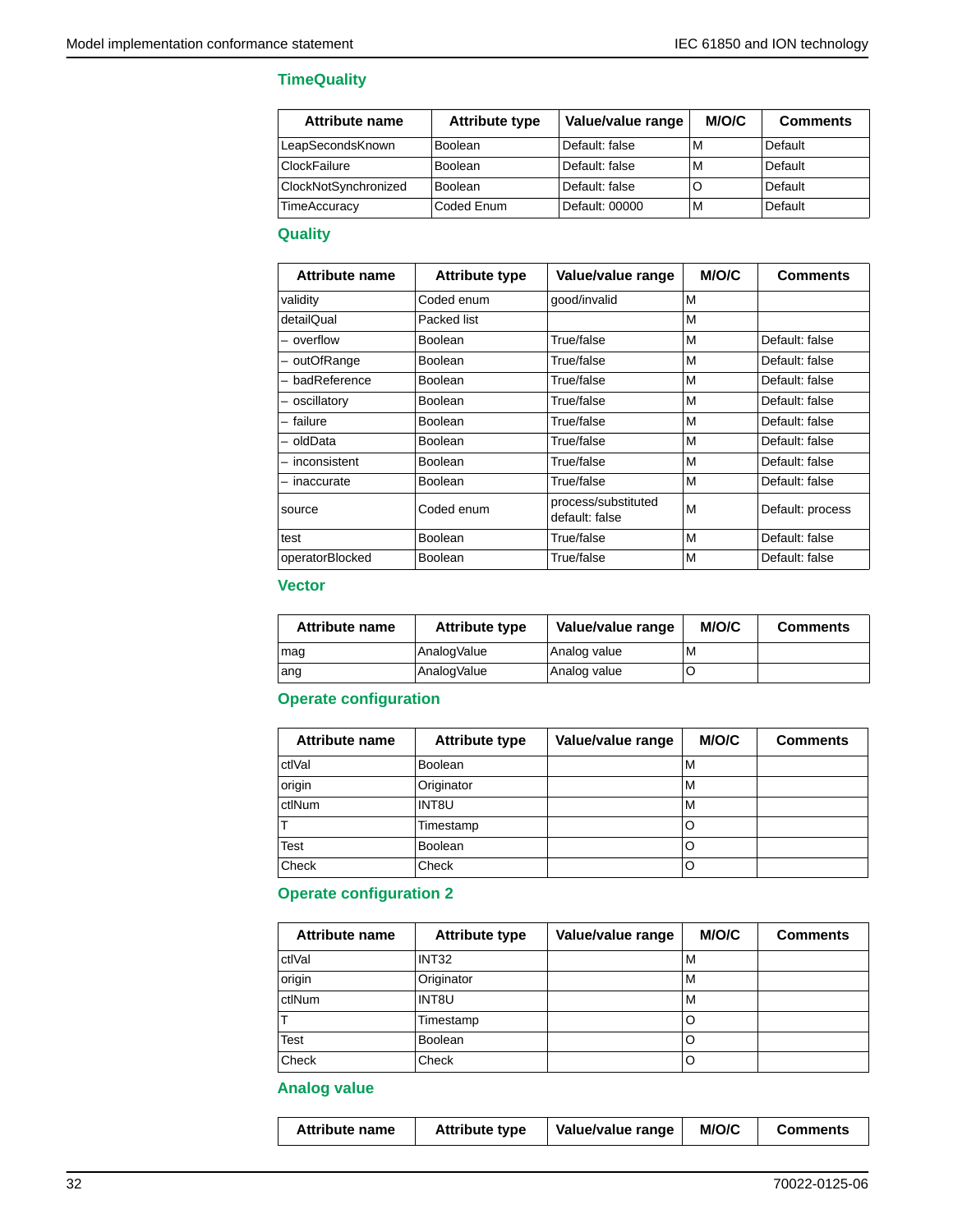|  |  |  | point value<br> |  |  |
|--|--|--|-----------------|--|--|
|--|--|--|-----------------|--|--|

#### **Originator**

| Attribute name | <b>Attribute type</b> | Value/value range              | M/O/C | <b>Comments</b> |
|----------------|-----------------------|--------------------------------|-------|-----------------|
| orCat          | Enum                  | Refer to IEC 61850<br>standard | M     |                 |
| orldent        | Octet String64        |                                | М     |                 |

#### **Unit**

| <b>Attribute name</b> | <b>Attribute type</b> | Value/value range              | M/O/C | <b>Comments</b> |
|-----------------------|-----------------------|--------------------------------|-------|-----------------|
| SIUnit                | SIUnit                | Refer to IEC 61850<br>standard | M     |                 |
| multiplier            | Multiplier            | Refer to IEC 61850<br>standard | O     |                 |

#### **Sub-data attributes**

#### CtlModel value

| Attribute name                | Attribute order | <b>Supported/Not Supported</b> |
|-------------------------------|-----------------|--------------------------------|
| status-only                   |                 | Supported                      |
| direct-with-normal-security   |                 | Supported                      |
| sbo-with-normal-security      |                 | <b>Not Supported</b>           |
| direct-with-enhanced-security | ≏<br>د          | Not Supported                  |
| sbo-with-enhanced-security    |                 | Not Supported                  |

## Sequence value

| Attribute name | Attribute order | <b>Supported/Not Supported</b> |
|----------------|-----------------|--------------------------------|
| pos-neq-zero   |                 | Supported                      |
| dir-quad-zero  |                 | <b>Not Supported</b>           |

### **Common data classes**

The following tables list which attributes are found in each common data class. Fields that are not supported by ION devices are optional (O) or conditional (C). Mandatory fields (M) are always present.

#### **Single point status (SPS)**

| <b>Attribute name</b> | <b>Attribute type</b> | FC. | M/O/C | <b>Comments</b> |
|-----------------------|-----------------------|-----|-------|-----------------|
| stVal                 | Boolean               | ST  | м     |                 |
|                       | Quality               | ST  | M     |                 |
|                       | Timestamp             | ST  | м     |                 |
|                       | Visible string 255    | DC  |       |                 |

#### **Integer status (INS)**

| <b>Attribute name</b> | <b>Attribute type</b> | FC. | M/O/C | <b>Comments</b> |
|-----------------------|-----------------------|-----|-------|-----------------|
| stVal                 | INT <sub>32</sub>     | ST  | м     |                 |
| a                     | Quality               | ST  | M     |                 |
|                       | Timestamp             | ST  | M     |                 |
| d                     | Visible string 255    | DC  |       |                 |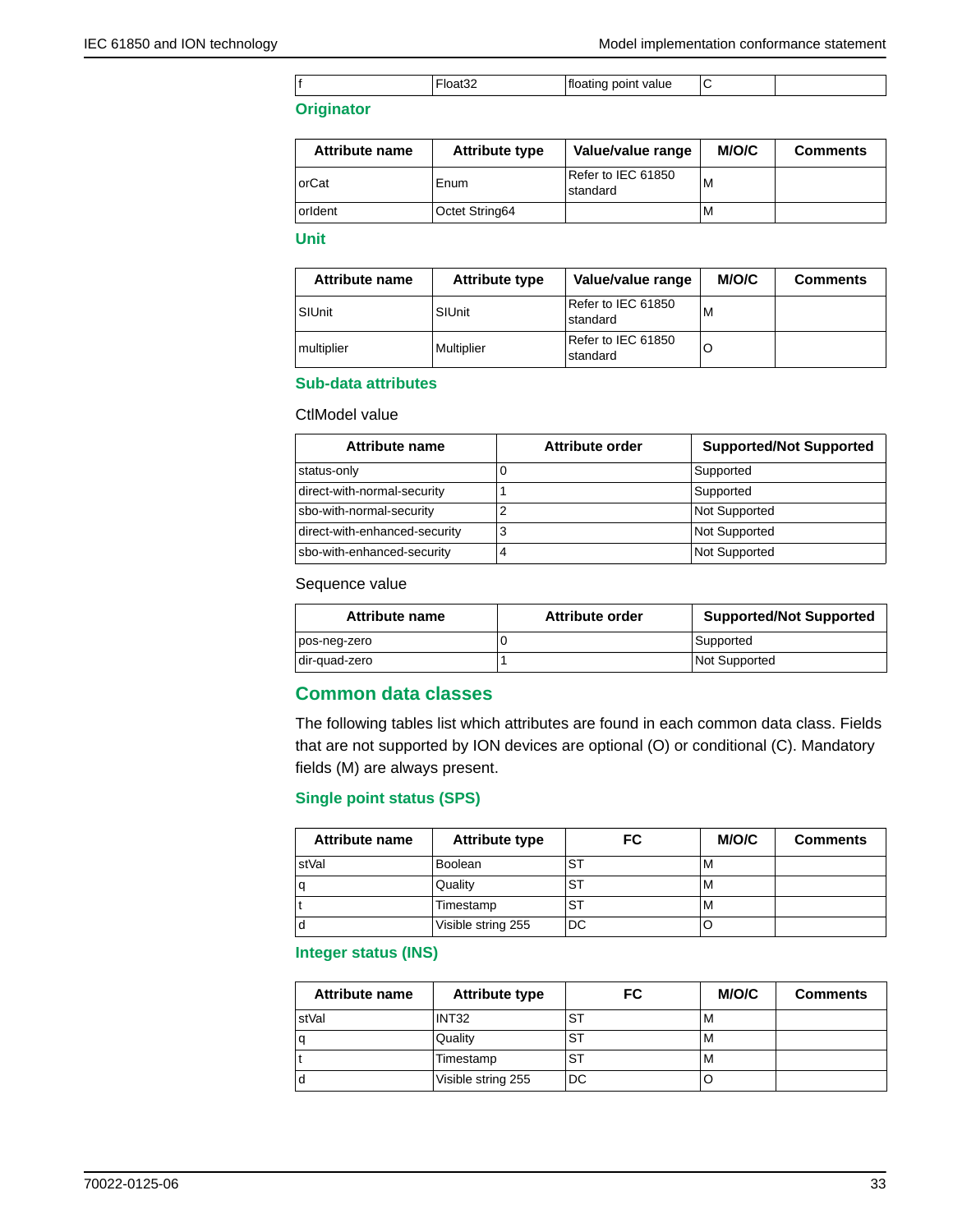#### **Integer status 2 (INS)**

| <b>Attribute name</b> | <b>Attribute type</b> | FC | M/O/C | <b>Comments</b> |
|-----------------------|-----------------------|----|-------|-----------------|
| stVal                 | Enumerated            | SТ | M     |                 |
| a                     | Quality               | ST | M     |                 |
|                       | Timestamp             | ST | м     |                 |
| α                     | Visible string 255    | DC |       |                 |

## **Enumerated status (ENS)**

| <b>Attribute name</b> | <b>Attribute type</b> | FC | M/O/C | <b>Comments</b> |
|-----------------------|-----------------------|----|-------|-----------------|
| stVal                 | Enumerated            | ST | M     |                 |
|                       | Quality               | ST | M     |                 |
|                       | Timestamp             | ST | M     |                 |
|                       | Visible string 255    | DC | ◡     |                 |

#### **Binary counter reading (BCR)**

| <b>Attribute name</b> | <b>Attribute type</b> | FC        | M/O/C | <b>Comments</b> |
|-----------------------|-----------------------|-----------|-------|-----------------|
| actVal                | Int64                 | ST        | M     |                 |
|                       | Quality               | <b>ST</b> | м     |                 |
|                       | Timestamp             | ST        | M     |                 |
| units                 | Unit                  | <b>CF</b> | O     |                 |
| pulsQty               | Float <sub>32</sub>   | CF        | O     |                 |
| d                     | Visible string 255    | DC        | O     |                 |

#### **Measured value (MV)**

| <b>Attribute name</b> | <b>Attribute type</b> | FC        | M/O/C | <b>Comments</b> |
|-----------------------|-----------------------|-----------|-------|-----------------|
| instMag               | AnalogVal             | MX.       |       |                 |
| mag                   | AnalogVal             | <b>MX</b> | M     |                 |
| q                     | Quality               | <b>MX</b> | M     |                 |
|                       | Timestamp             | <b>MX</b> | M     |                 |
| units                 | Unit                  | CF        | O     |                 |
| db                    | Int32U                | CF        | O     |                 |
| d                     | Visible string 255    | DC        | O     |                 |

## **Complex measured value (CMV)**

| Attribute name | <b>Attribute type</b> | FC        | M/O/C | <b>Comments</b> |
|----------------|-----------------------|-----------|-------|-----------------|
| instCVal       | Vector                | МX        | O     |                 |
| cVal           | Vector                | <b>MX</b> | M     |                 |
| q              | Quality               | <b>ST</b> | M     |                 |
|                | Timestamp             | <b>ST</b> | M     |                 |
| units          | Unit                  | CF        | O     |                 |
| db             | Int32U                | <b>CF</b> | O     |                 |
| d              | Visible string 255    | DC        | O     |                 |

## **Complex measured value 2 (CMV)**

| <b>Attribute name</b> | <b>Attribute type</b> | FC        | M/O/C | <b>Comments</b> |
|-----------------------|-----------------------|-----------|-------|-----------------|
| cVal                  | Vector                | <b>MX</b> | M     |                 |
| q                     | Quality               | SТ        | M     |                 |
|                       | Timestamp             | ST        | M     |                 |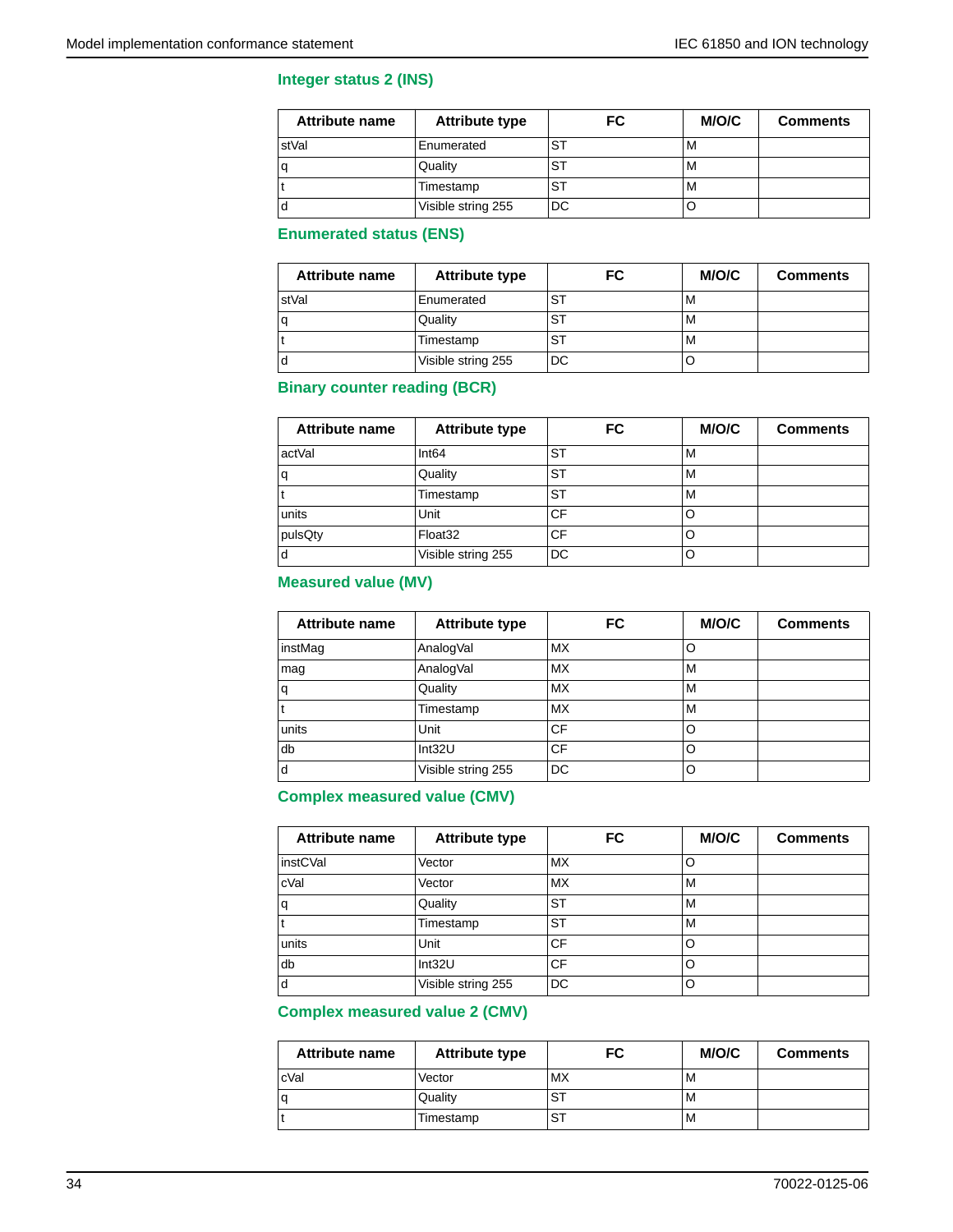#### **WYE (WYE)**

| <b>Attribute name</b> | <b>Attribute type</b> | <b>FC</b> | M/O/C | <b>Comments</b>          |
|-----------------------|-----------------------|-----------|-------|--------------------------|
| phsA                  | <b>CMV</b>            |           | С     |                          |
| phsB                  | <b>CMV</b>            |           | С     |                          |
| phsC                  | <b>CMV</b>            |           | C     |                          |
| neut                  | <b>CMV</b>            |           | С     | If supported by<br>meter |
| net                   | <b>CMV</b>            |           | С     | If supported by<br>meter |
| d                     | Visible string 255    | DC        | O     |                          |

#### **Delta (DEL)**

| <b>Attribute name</b> | <b>Attribute type</b> | FC | M/O/C | <b>Comments</b> |
|-----------------------|-----------------------|----|-------|-----------------|
| phsAB                 | CMV                   |    | ◡     |                 |
| phsBC                 | CMV                   |    | ◡     |                 |
| phsCA                 | CMV                   |    | ◡     |                 |
| d                     | Visible string 255    | DC |       |                 |

**Sequence (SEQ)**

| <b>Attribute name</b> | <b>Attribute type</b> | FC | M/O/C | <b>Comments</b> |
|-----------------------|-----------------------|----|-------|-----------------|
| c1                    | <b>CMV</b>            |    | M     |                 |
| c <sub>2</sub>        | <b>CMV</b>            |    | M     |                 |
| c3                    | <b>CMV</b>            |    | M     |                 |
| seqT                  | SeqT                  | MX | M     |                 |
| l d                   | Visible string 255    | DC |       |                 |

### **Harmonic value for WYE (HWYE) - IEC 61850 Edition 1**

| <b>Attribute name</b> | <b>Attribute type</b> | <b>FC</b> | <b>M/O/C</b> | <b>Comments</b> |
|-----------------------|-----------------------|-----------|--------------|-----------------|
| $\mathsf{q}$          | Quality               | <b>ST</b> | M            |                 |
| t                     | Timestamp             | <b>ST</b> | M            |                 |
| phsAHar               | Vector                | <b>MX</b> | M            |                 |
| phsBHar               | Vector                | <b>MX</b> | O            |                 |
| phsCHar               | Vector                | <b>MX</b> | O            |                 |
| neutHar               | Vector                | <b>MX</b> | O            |                 |
| ∣numHar               | Int16U                | CF        | M            |                 |
| numCyc                | Int16U                | CF        | M            |                 |
| evalTm                | Int16U                | CF        | M            |                 |
| frequency             | Float <sub>32</sub>   | CF        | M            |                 |
| d                     | Visible string 255    | DC        | O            |                 |

## **Harmonic value for WYE (HWYE) - IEC 61850 Edition 2**

| Attribute name | <b>Attribute type</b> | FC        | M/O/C | <b>Comments</b> |
|----------------|-----------------------|-----------|-------|-----------------|
| q              | Quality               | <b>ST</b> | M     |                 |
|                | Timestamp             | <b>ST</b> | M     |                 |
| phsAHar        | Array of CMV          | <b>MX</b> | M     |                 |
| phsBHar        | Array of CMV          | <b>MX</b> | O     |                 |
| phsCHar        | Array of CMV          | МX        | O     |                 |
| neutHar        | Array of CMV          | МX        | O     |                 |
| numHar         | Int16U                | CF        | M     |                 |
| numCyc         | Int16U                | CF        | M     |                 |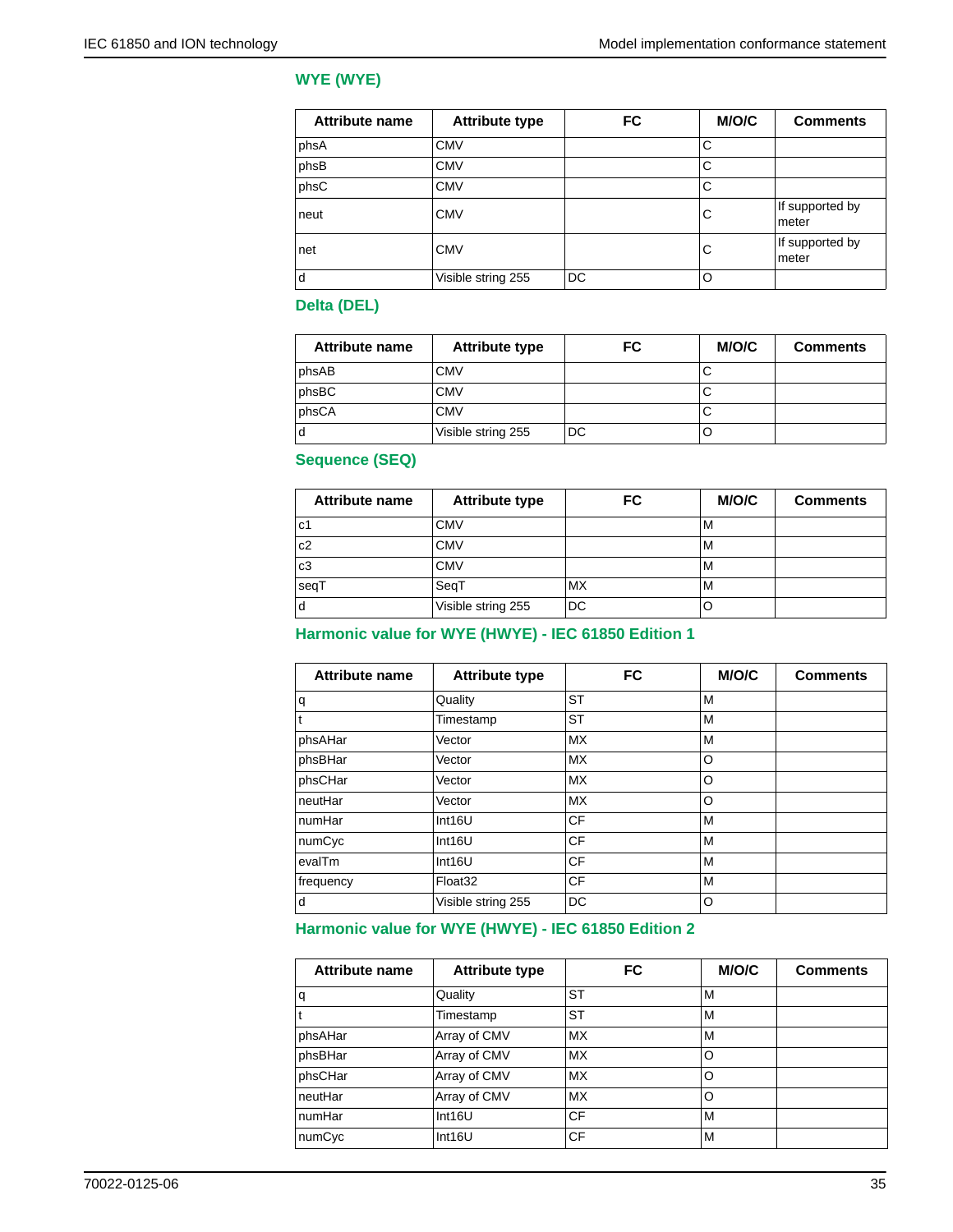| Attribute name | <b>Attribute type</b> | FC | M/O/C | <b>Comments</b> |
|----------------|-----------------------|----|-------|-----------------|
| evalTm         | Int16U                |    | М     |                 |
| frequency      | Float <sub>32</sub>   |    | М     |                 |
| d              | Visible string 255    | DC |       |                 |

#### **Harmonic value for DEL (HDEL) - IEC 61850 Edition 1**

| <b>Attribute name</b> | <b>Attribute type</b> | <b>FC</b> | M/O/C | <b>Comments</b> |
|-----------------------|-----------------------|-----------|-------|-----------------|
| ١q                    | Quality               | <b>ST</b> | М     |                 |
| l t                   | Timestamp             | <b>ST</b> | M     |                 |
| phsABHar              | Vector                | <b>MX</b> | M     |                 |
| phsBCHar              | Vector                | <b>MX</b> | O     |                 |
| phsCAHar              | Vector                | <b>MX</b> | O     |                 |
| ∣numHar               | Int16U                | СF        | M     |                 |
| numCyc                | Int16U                | <b>CF</b> | М     |                 |
| levalTm               | Int16U                | СF        | М     |                 |
| frequency             | Float <sub>32</sub>   | CF        | М     |                 |
| d                     | Visible string 255    | DC        | O     |                 |

#### **Harmonic value for DEL (HDEL) - IEC 61850 Edition 2**

| Attribute name | <b>Attribute type</b> | <b>FC</b> | <b>M/O/C</b> | <b>Comments</b> |
|----------------|-----------------------|-----------|--------------|-----------------|
| q              | Quality               | <b>ST</b> | M            |                 |
| t              | Timestamp             | <b>ST</b> | M            |                 |
| phsABHar       | Array of CMV          | <b>MX</b> | M            |                 |
| phsBCHar       | Array of CMV          | <b>MX</b> | O            |                 |
| phsCAHar       | Array of CMV          | <b>MX</b> | O            |                 |
| numHar         | Int16U                | CF        | M            |                 |
| numCyc         | Int16U                | <b>CF</b> | M            |                 |
| evalTm         | Int16U                | <b>CF</b> | M            |                 |
| frequency      | Float <sub>32</sub>   | CF        | M            |                 |
| d              | Visible string 255    | DC        | O            |                 |

#### **Controllable single point (SPC)**

| <b>Attribute name</b> | <b>Attribute type</b> | FC        | M/O/C | <b>Comments</b> |
|-----------------------|-----------------------|-----------|-------|-----------------|
| stVal                 | <b>Boolean</b>        | <b>ST</b> | м     |                 |
| q                     | Quality               | <b>ST</b> | м     |                 |
|                       | Timestamp             | <b>ST</b> | M     |                 |
| Oper                  | Operate               | <b>CO</b> | M     |                 |
| ctlVal                | <b>Boolean</b>        | <b>CO</b> | M     |                 |
| ctlModel              | CtlModel              | <b>CF</b> | M     |                 |
| d                     | Visible string 255    | DC        | O     |                 |

## **Controllable integer status (INC)**

| <b>Attribute name</b> | <b>Attribute type</b> | FC | M/O/C | <b>Comments</b> |
|-----------------------|-----------------------|----|-------|-----------------|
| stVal                 | Int32                 | ST | M     |                 |
| ۱q                    | Quality               | ST | M     |                 |
|                       | Timestamp             | SТ | M     |                 |
| ctlVal                | Int32                 | CO | С     |                 |
| ctlModel              | CtlModel              | CF | M     |                 |
| ۱d                    | Visible string 255    | DC | O     |                 |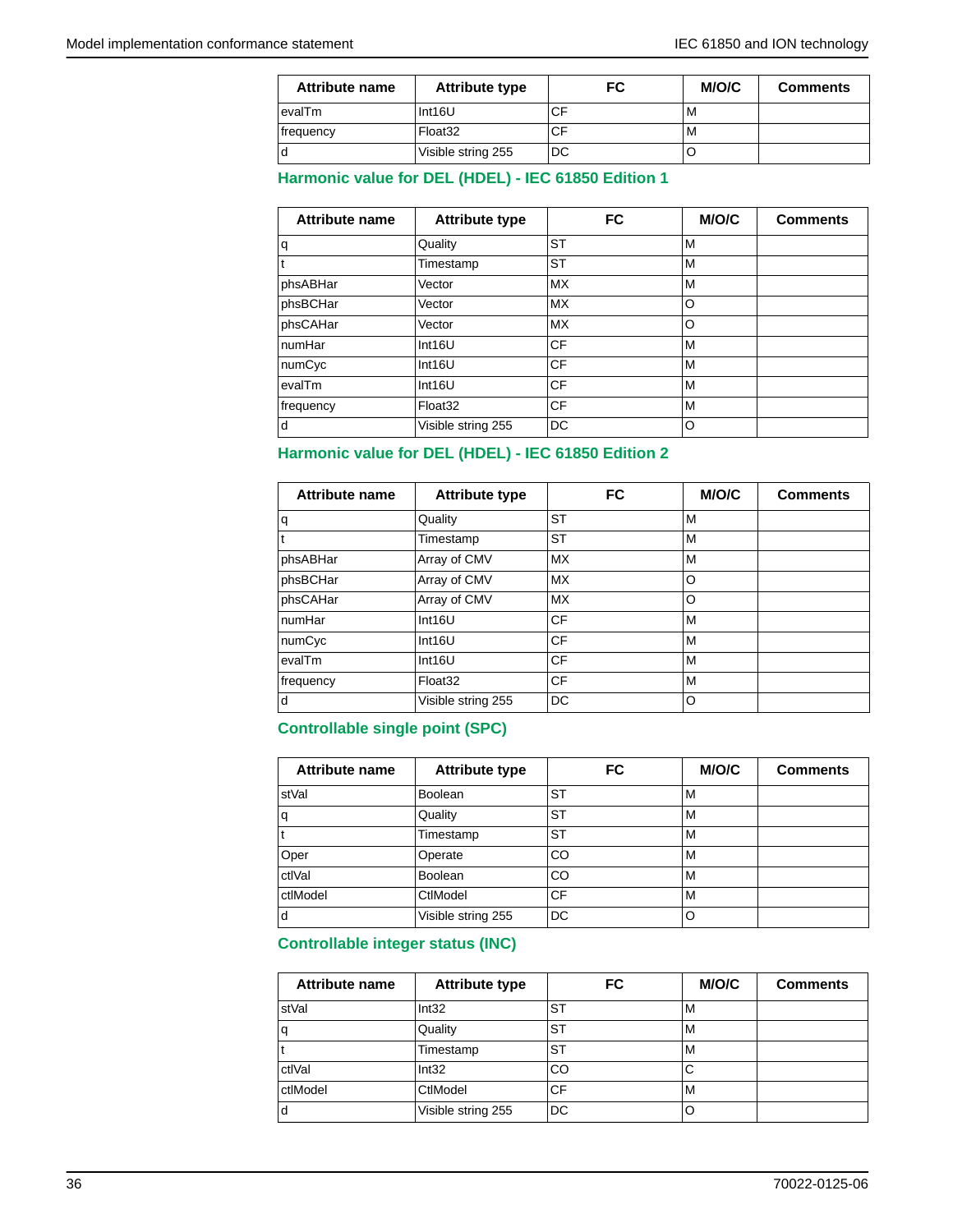#### **Controllable integer status 2 (INC)**

| <b>Attribute name</b> | <b>Attribute type</b> | FC        | M/O/C | <b>Comments</b> |
|-----------------------|-----------------------|-----------|-------|-----------------|
| stVal                 | Enumerated            | <b>ST</b> | M     |                 |
| q                     | Quality               | <b>ST</b> | M     |                 |
|                       | Timestamp             | <b>ST</b> | M     |                 |
| ctlVal                | Int32                 | CO        | С     |                 |
| ctlModel              | CtlModel              | <b>CF</b> | M     |                 |
| d                     | Visible string 255    | DC        |       |                 |

### **Controllable enumerated status (ENC)**

| <b>Attribute name</b> | <b>Attribute type</b> | FC        | M/O/C | <b>Comments</b> |
|-----------------------|-----------------------|-----------|-------|-----------------|
| stVal                 | Enumerated            | ST        | M     |                 |
| q                     | Quality               | <b>ST</b> | M     |                 |
|                       | Timestamp             | <b>ST</b> | M     |                 |
| ctlVal                | Int32                 | CO        | С     |                 |
| ctlModel              | CtlModel              | <b>CF</b> | M     |                 |
| d                     | Visible string 255    | DC        |       |                 |

#### **Device name plate (DPL)**

| <b>Attribute name</b> | <b>Attribute type</b> | FC  | M/O/C | <b>Comments</b> |
|-----------------------|-----------------------|-----|-------|-----------------|
| vendor                | Visible string 255    | DC  | M     |                 |
| swRev                 | Visible string 255    | DC. | O     |                 |
| serNum                | Visible string 255    | DC. | O     |                 |
| model                 | Visible string 255    | DC. | O     |                 |
| location              | Visible string 255    | DC  |       |                 |

## **Logical node name plate (LPL)**

| <b>Attribute name</b> | <b>Attribute type</b> | FC | M/O/C | <b>Comments</b> |
|-----------------------|-----------------------|----|-------|-----------------|
| vendor                | Visible string 255    | DC | м     |                 |
| swRev                 | Visible string 255    | DC | м     |                 |
| d                     | Visible string 255    | DC | м     |                 |
| configRev             | Visible string 255    | DC | C     |                 |
| <b>IdNs</b>           | Visible string 255    | EX | С     |                 |

#### **Logical node name plate 2 (LPL)**

| <b>Attribute name</b> | <b>Attribute type</b> | FC  | M/O/C | <b>Comments</b> |
|-----------------------|-----------------------|-----|-------|-----------------|
| vendor                | Visible string 255    | DC. | M     |                 |
| swRev                 | Visible string 255    | DC  | M     |                 |
| d                     | Visible string 255    | DC  | M     |                 |
| configRev             | Visible string 255    | DC  | С     |                 |
| <b>IdNs</b>           | Visible string 255    | EX  | С     |                 |
| dataNs                | Visible string 255    | EX  | С     |                 |

## **Logical nodes per device type**

| Logical node     | <b>ION7550/</b><br><b>ION7650</b> | <b>ION8650</b> | <b>ION8800</b> | <b>PM8000,</b><br><b>ION7400</b> |
|------------------|-----------------------------------|----------------|----------------|----------------------------------|
| LLN <sub>0</sub> |                                   | ↗              |                | $\lambda$                        |
| LPHD1            |                                   | $\lambda$      | ↗              | ◠                                |
| MHAI1            |                                   | ↗              |                | ◠                                |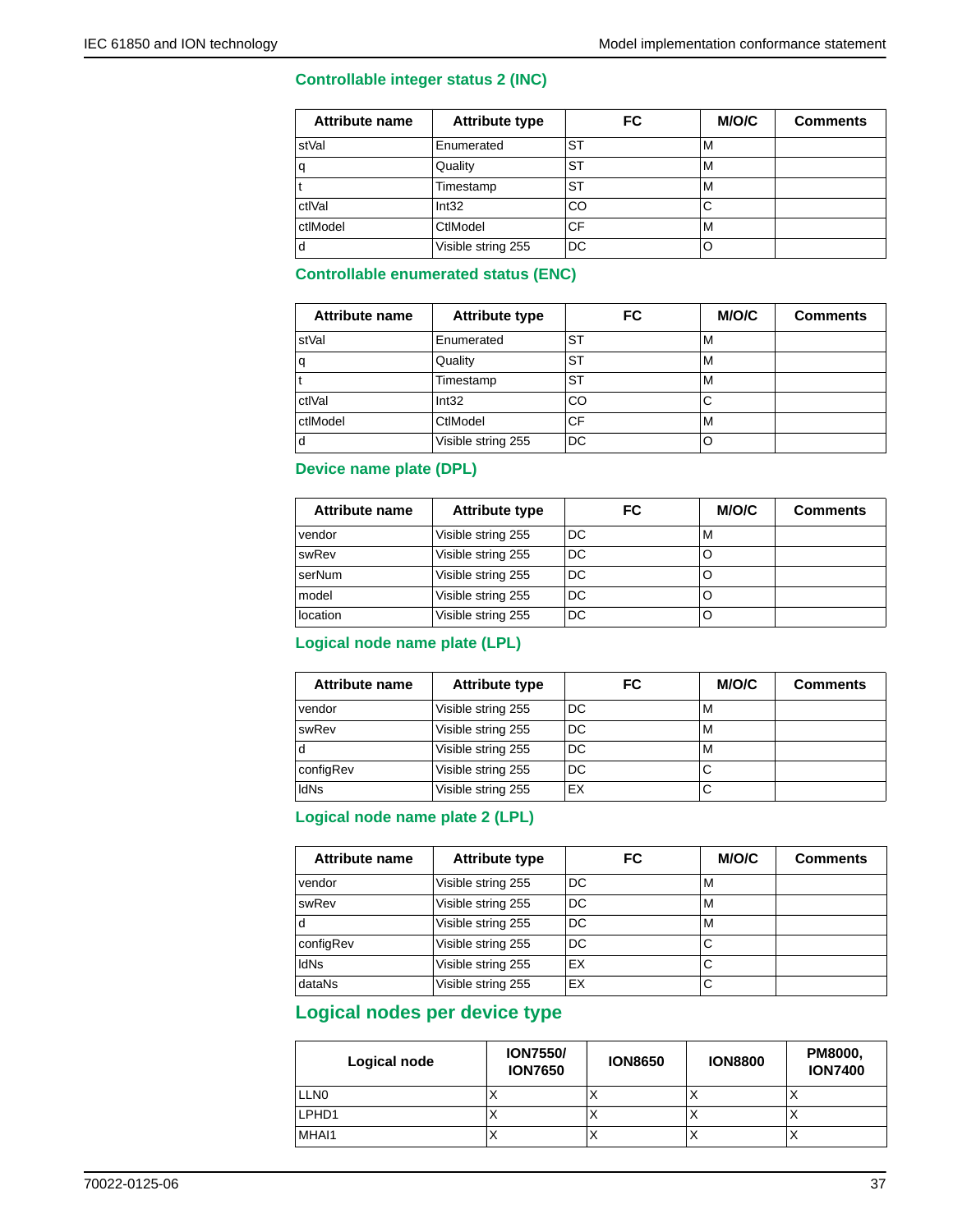| <b>Logical node</b>         | <b>ION7550/</b><br><b>ION7650</b> | <b>ION8650</b>          | <b>ION8800</b>          | PM8000,<br><b>ION7400</b> |
|-----------------------------|-----------------------------------|-------------------------|-------------------------|---------------------------|
| MMTR1                       | Χ                                 | X                       | X                       | X                         |
| M03_MMXU1                   | X                                 | Χ                       | X                       | X                         |
| MSQI1                       | $\overline{\mathsf{x}}$           | $\overline{\mathsf{x}}$ | $\overline{\mathsf{x}}$ | $\overline{\mathsf{x}}$   |
| MSTA1                       | $\overline{\mathsf{x}}$           | $\overline{\mathsf{x}}$ | $\overline{\mathsf{x}}$ | $\overline{\mathsf{x}}$   |
| RDRE <sub>11</sub>          | Χ                                 | Χ                       | Χ                       | X                         |
| RDRE2 <sup>1</sup>          | Χ                                 | X                       | X                       | Χ                         |
| RDRE31                      |                                   |                         |                         | Χ                         |
| ONB1_GGIO1 <sup>2</sup>     | X                                 | X                       | X                       | X                         |
| $ONB2_GGIO1^2$              |                                   | X                       | X                       |                           |
| ONB3_GGIO1 <sup>2</sup>     |                                   |                         | X                       |                           |
| $ONB4_GGIO1^2$              |                                   |                         | Χ                       |                           |
| ONB5_GGIO1 <sup>2</sup>     |                                   |                         | Χ                       |                           |
| EXP1_GGIO23                 | X                                 | X                       |                         | X                         |
| EXP1_GGIO33                 |                                   |                         |                         | X                         |
| $EXP1_GGIO4^3$              |                                   |                         |                         | X                         |
| EXP1_GGIO53                 |                                   |                         |                         | X                         |
| EXP2_GGIO23                 | X                                 | Χ                       |                         | Χ                         |
| EXP2_GGIO33                 |                                   |                         |                         | X                         |
| EXP2_GGIO43                 |                                   |                         |                         | Χ                         |
| EXP2_GGIO53                 |                                   |                         |                         | X                         |
| EXP3_GGIO23                 | X                                 | Χ                       |                         |                           |
| EXP4_GGIO23                 | X                                 | Χ                       |                         |                           |
| EXP5_GGIO23                 | X                                 |                         |                         |                           |
| EXP6_GGIO23                 | X                                 |                         |                         |                           |
| CUS1_GGIO3 (Analog values)  | $\overline{\mathsf{x}}$           | $\overline{\mathsf{x}}$ | $\overline{\mathsf{x}}$ |                           |
| CUS2_GGIO4 (Digital values) | X                                 | X                       | $\overline{\mathsf{x}}$ |                           |
| CUS1_GGIO6 (Analog values)  |                                   |                         |                         | X                         |
| CUS2_GGIO7 (Digital values) |                                   |                         |                         | X                         |

 $1$  The RDRE Logical Nodes are only available if waveform recording is available.

<sup>2</sup> The onboard I/O GGIO Logical Node is determined based on the input/output hardware option of your meter. Only one instance of this Logical Node is present on your meter.

<sup>3</sup> The expansion I/O GGIO Logical Nodes are determined based on the input/output hardware expansion option of your meter. Only one instance of each Logical Node is present on your meter.

# **Expansion I/O Logical Nodes**

| <b>Meter</b>   | Logical Node Analog in   Analog out |   |   | Digital in | Digital out | <b>Current range</b> |
|----------------|-------------------------------------|---|---|------------|-------------|----------------------|
|                | EXP1                                | 4 |   | 8          |             | ∣0 - 1 mA in         |
|                | EXP <sub>2</sub>                    | 4 | – | 8          |             | $0 - 20$ mA in       |
| <b>ION7650</b> | EXP3                                |   | 4 | 8          |             | $-1 - 1$ mA out      |
|                | EXP4                                |   | 4 | 8          |             | 10 - 20 mA out       |
|                | EXP <sub>5</sub>                    | 4 | 4 | 8          |             | 0 - 20 mA in         |
|                |                                     |   |   |            |             | 10 - 20 mA out       |
|                | EXP <sub>6</sub>                    | 4 | 4 | 8          |             | $-1 - 1$ mA out      |
|                |                                     |   |   |            |             | 10 - 20 mA in        |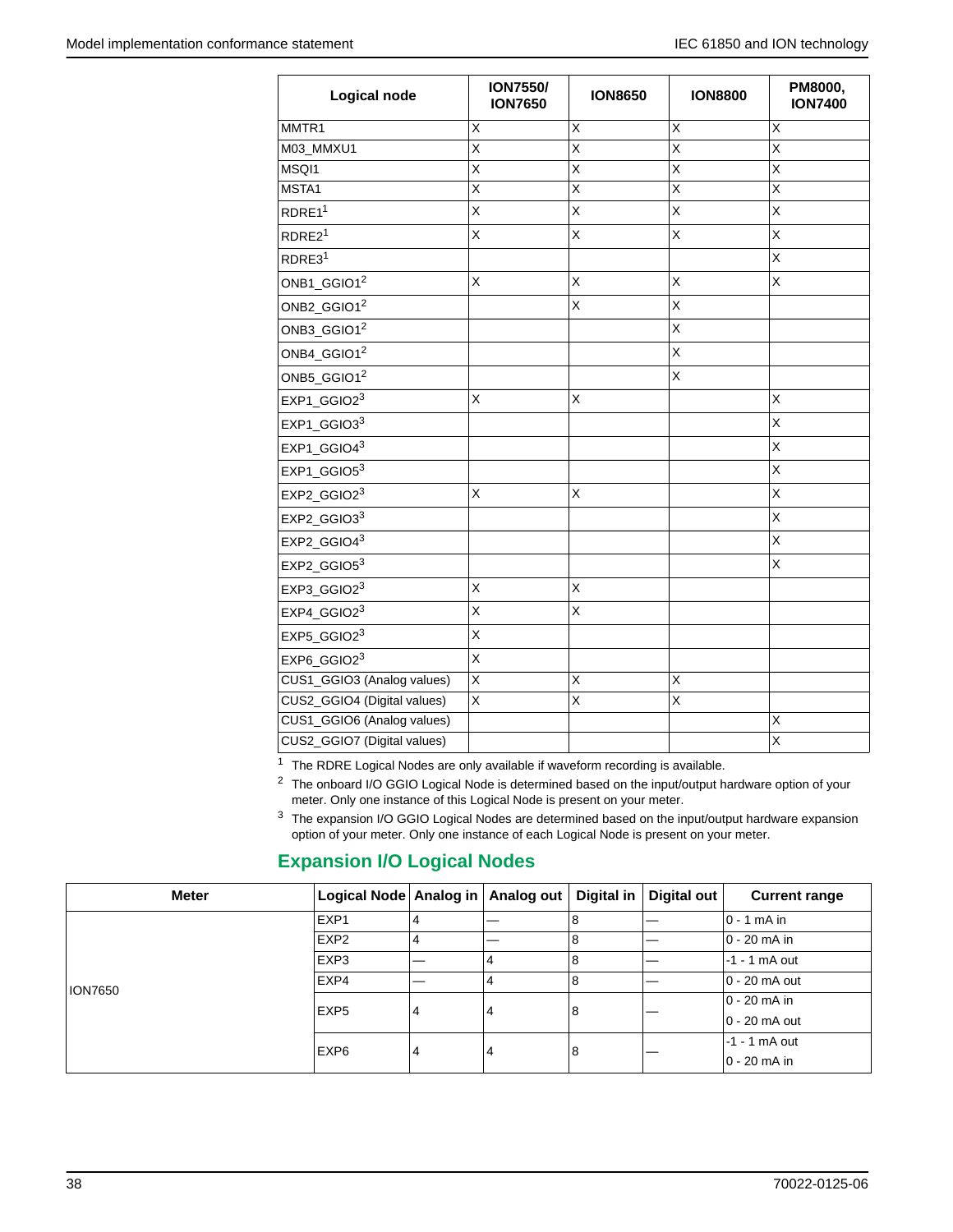|                                                                                                | EXP1             |   | 8 | 8 |                           |
|------------------------------------------------------------------------------------------------|------------------|---|---|---|---------------------------|
|                                                                                                | EXP <sub>2</sub> |   |   |   | 10-20 mA out              |
| <b>ION8650</b>                                                                                 | EXP3             |   |   |   | $-1 - 1$ mA out           |
|                                                                                                | EXP4             |   | 8 |   | $-1 - 1$ mA Qty1          |
|                                                                                                |                  |   |   |   | $0 - 20$ mA Qty2          |
| Digital option module METSEPM89M26001<br>Analog option module METSEPM89M0024 <sup>1</sup> EXP2 | EXP1             |   |   |   |                           |
|                                                                                                |                  |   |   |   | 4 - 20 mA or 0V - 10V out |
|                                                                                                |                  | 4 |   |   | 4 - 20 mA or 0V - 30V in  |

1. Option modules are compatible with the PM8000 and ION7400 meters.

**NOTE:** The ION8800 meter does not have Expansion I/O Logical Nodes.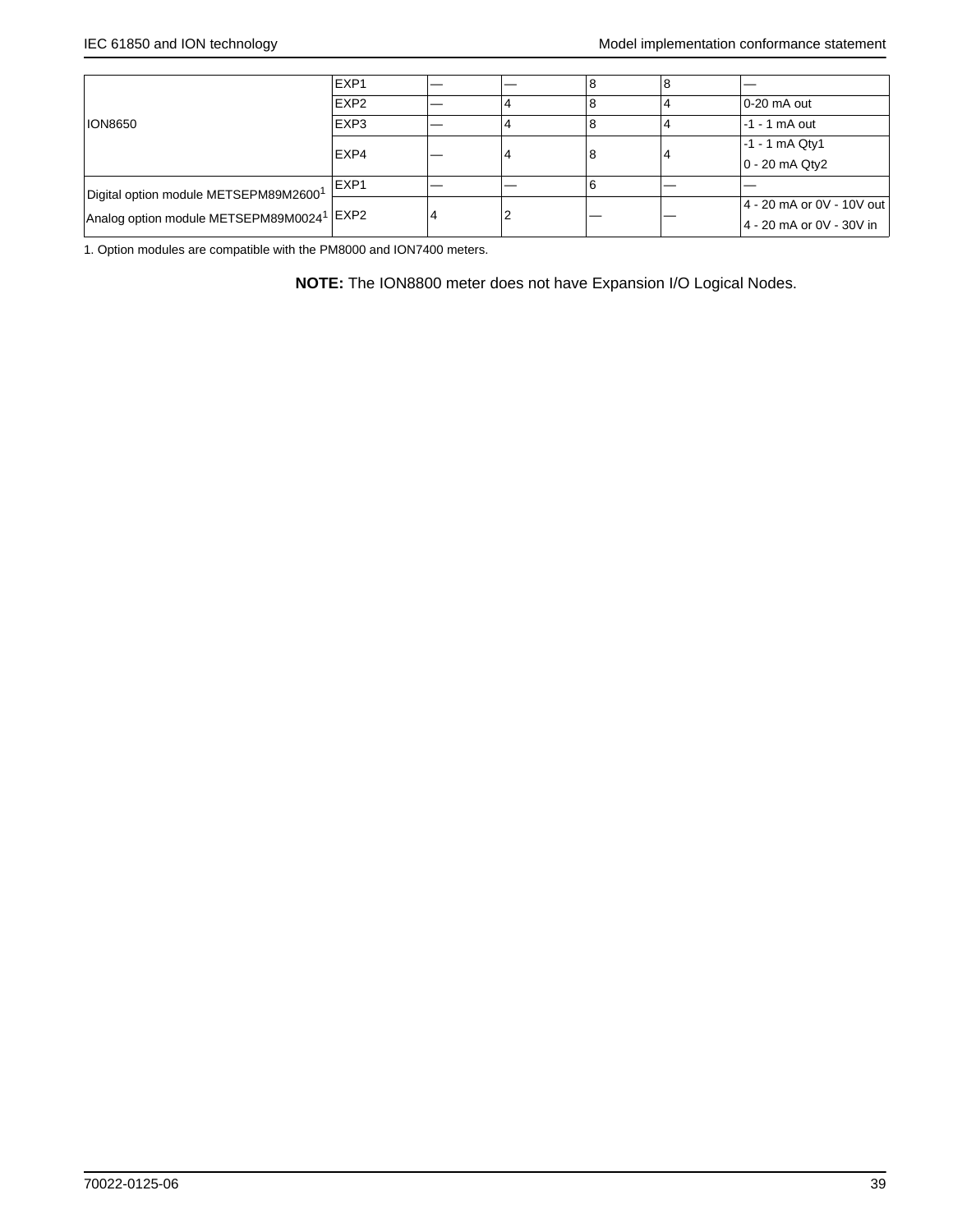## **Profile implementation conformance statement**

The profile implementation conformance statement is defined by IEC 61850-8-1, and provides the following specifications:

- mapping of the objects and services of the ACSI to MMS.
- mapping of time-critical information exchanges to ISO/IEC 8802-3.

Support is indicated M/O/C/I/X as follows:

- M: Mandatory
- O: Optional
- C: Conditional
- I: Out of scope
- X: Supported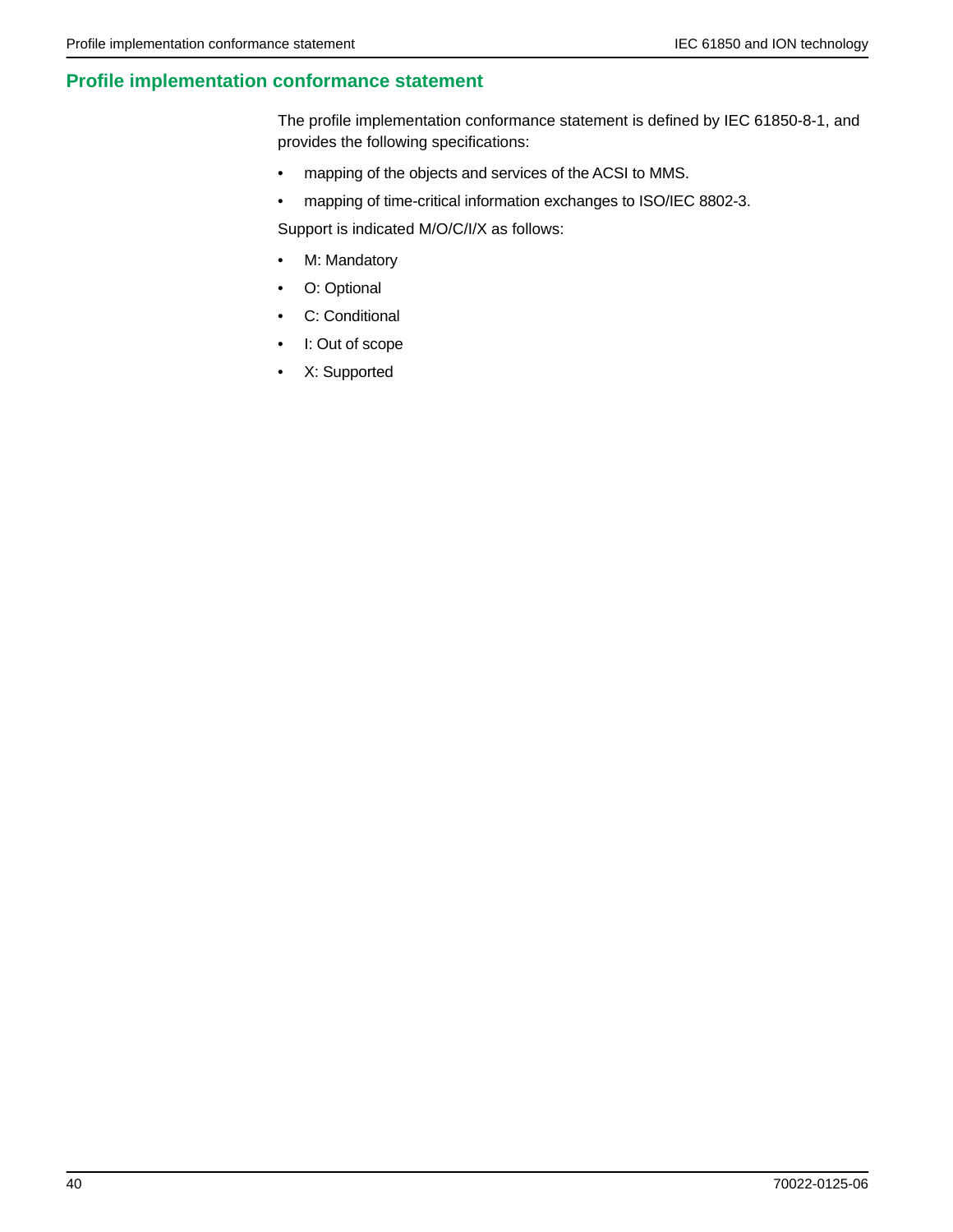## **Profile conformance**

# **A-profile support**

| <b>Profile</b> |                      | <b>Client</b> | <b>Server</b> | <b>Comments</b> |
|----------------|----------------------|---------------|---------------|-----------------|
| IA1            | Client/server        |               |               |                 |
| A2             | GOOSE/GSE Management |               |               |                 |
| lA3            | <b>GSSE</b>          |               |               |                 |
| A4             | Time sync            |               |               |                 |

# **T-profile support**

| <b>Profile</b> |                       | <b>Client</b> | <b>Server</b> | <b>Comments</b> |
|----------------|-----------------------|---------------|---------------|-----------------|
| T <sub>1</sub> | TCP/IP profile        |               | ↗             |                 |
| T <sub>2</sub> | OSI T profile         |               | $\lambda$     |                 |
| T <sub>3</sub> | GOOSE/GSE T profile   |               |               |                 |
| T <sub>4</sub> | <b>GSSE T profile</b> |               |               |                 |
| T <sub>5</sub> | Time sync T profile   |               |               |                 |

# **MMS conformance**

| <b>MMS service supported CBB (server)</b> | M/O/C/I        | <b>Supported</b> |
|-------------------------------------------|----------------|------------------|
| status                                    | M              | X                |
| getNameList                               | C              | X                |
| identify                                  | M              | X                |
| rename                                    | $\circ$        |                  |
| read                                      | C              | X                |
| write                                     | C              | X                |
| getVariableAccessAttributes               | C              | X                |
| defineNamedVariable                       | O              | X                |
| defineScatteredAccess                     | I              |                  |
| getScatteredAccessAttributes              | $\mathsf{I}$   |                  |
| deleteVariableAccess                      | O              |                  |
| defineNamedVariableList                   | O              |                  |
| getNamedVariableListAttributes            | C              | X                |
| defineNamedType                           | I              |                  |
| getNamedTypeAttributes                    | $\mathsf{I}$   |                  |
| deleteNamedType                           | $\mathsf{I}$   |                  |
| input                                     | I              |                  |
| output                                    | $\mathbf{I}$   |                  |
| takeControl                               | I              |                  |
| relinquishControl                         |                |                  |
| defineSemaphore                           | I              |                  |
| deleteSemaphore                           | I              |                  |
| reportPoolSemaphoreStatus                 | $\mathsf{I}$   |                  |
| reportSemaphoreStatus                     | I              |                  |
| initiateDownloadSequence                  | $\overline{1}$ |                  |
| downloadSegment                           | ı              |                  |
| terminateDownloadSequence                 | $\overline{1}$ |                  |
| initiateUploadSequence                    | $\overline{1}$ |                  |
| uploadSegment                             | ı              |                  |
| terminateUploadSequence                   | $\mathbf{I}$   |                  |
| requestDomainDownload                     | $\overline{1}$ |                  |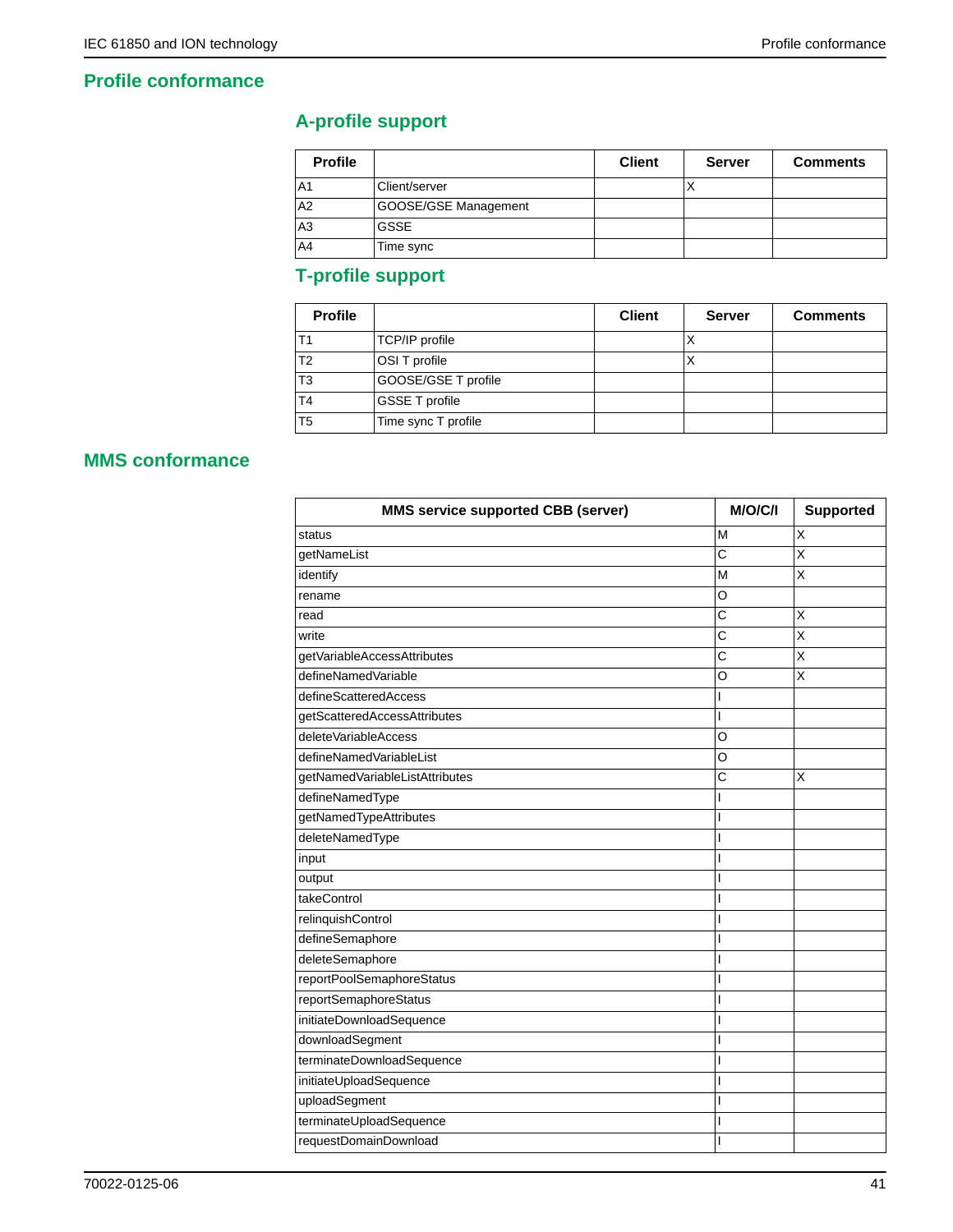| <b>MMS service supported CBB (server)</b> | M/O/C/I | <b>Supported</b> |
|-------------------------------------------|---------|------------------|
| requestDomainUpload                       | ı       |                  |
| loadDomainContent                         | ı       |                  |
| storeDomainContent                        | I       |                  |
| deleteDomain                              | ı       |                  |
| getDomainAttributes                       | C       | X                |
| createProgramInvocation                   | ı       |                  |
| deleteProgramInvocation                   | ı       |                  |
| start                                     | ı       |                  |
| stop                                      | I       |                  |
| resume                                    | ı       |                  |
| reset                                     | ı       |                  |
| kill                                      | I       |                  |
| getProgramInvocationAttributes            | ı       |                  |
| obtainFile                                | ı       |                  |
| defineEventCondition                      | I       |                  |
| deleteEventContition                      | I       |                  |
| getEventConditionAttributes               | ı       |                  |
| reportEventConditionStatus                | I       |                  |
| alterEventConditionMonitoring             | ı       |                  |
| triggerEvent                              | ı       |                  |
| defineEventAction                         | I       |                  |
| deleteEventAction                         | ı       |                  |
| alterEventEnrollment                      | ı       |                  |
| reportEventEnrollmentStatus               | I       |                  |
| getEventEnrollmentAttributes              | ı       |                  |
| acknowledgeEventNotification              | ı       |                  |
| getAlarmSummary                           | I       |                  |
| getAlarmEnrollmentSummary                 | L       |                  |
| readJournal                               | C       |                  |
| writeJournal                              | I       |                  |
| intializeJournal                          | C       |                  |
| reportJournalStatus                       | ı       |                  |
| createJournal                             | I       |                  |
| deleteJournal                             | I       |                  |
| fileOpen                                  | C       |                  |
| fileRead                                  | C       |                  |
| fileClose                                 | C       |                  |
| fileRename                                | L       |                  |
| fileDelete                                | C       |                  |
| fileDirectory                             | C       |                  |
| unsolicitedStatus                         | ı       |                  |
| informationReport                         | C       | X                |
| eventNotification                         | ı       |                  |
| attachToEventCondition                    | I       |                  |
| attachToSemaphore                         | I       |                  |
| conclude                                  | M       | X                |
| cancel                                    | M       | X                |
| getDataExchangeAttributes                 | C       |                  |
| exchangeData                              | С       |                  |
| defineAccessControlList                   | C       |                  |
| getAccessControlListAttributes            | C       |                  |
| reportAccessConrolledObjects              | C       |                  |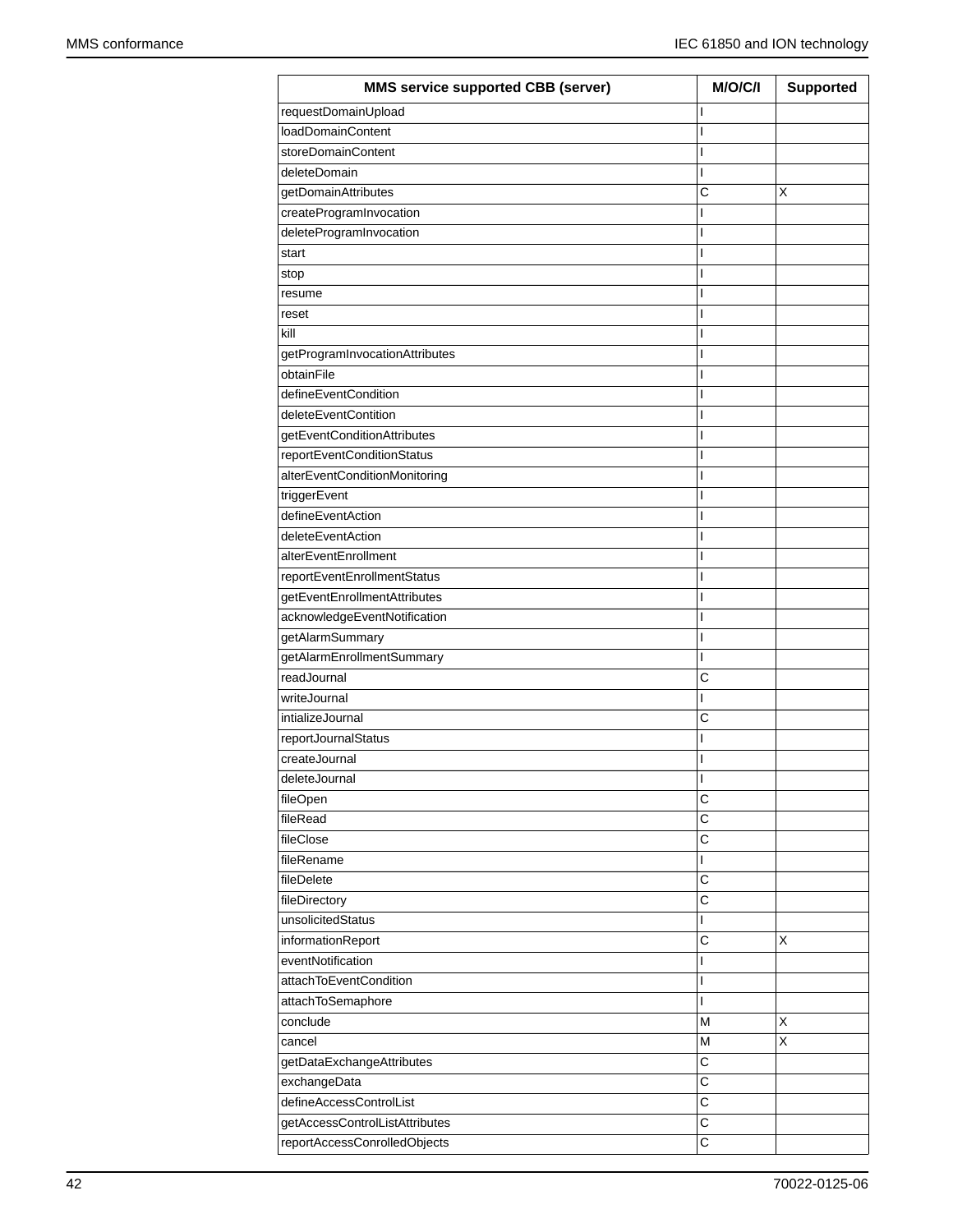| <b>MMS service supported CBB (server)</b> | <b>M/O/C/I</b> | <b>Supported</b> |
|-------------------------------------------|----------------|------------------|
| deleteAccessControlList                   |                |                  |
| alterAccessControl                        |                |                  |
| reconfigureProgramInvocation              |                |                  |

# **SCL conformance**

|                  | <b>SCL conformance</b>                              | M/O/C | <b>Supported</b> |
|------------------|-----------------------------------------------------|-------|------------------|
| SCL.1            | SCL file for implementation available (offline)     | м     |                  |
| SCL.2            | SCL file available from implementation online       |       |                  |
| SCL <sub>3</sub> | SCL implementation reconfiguration supported online |       |                  |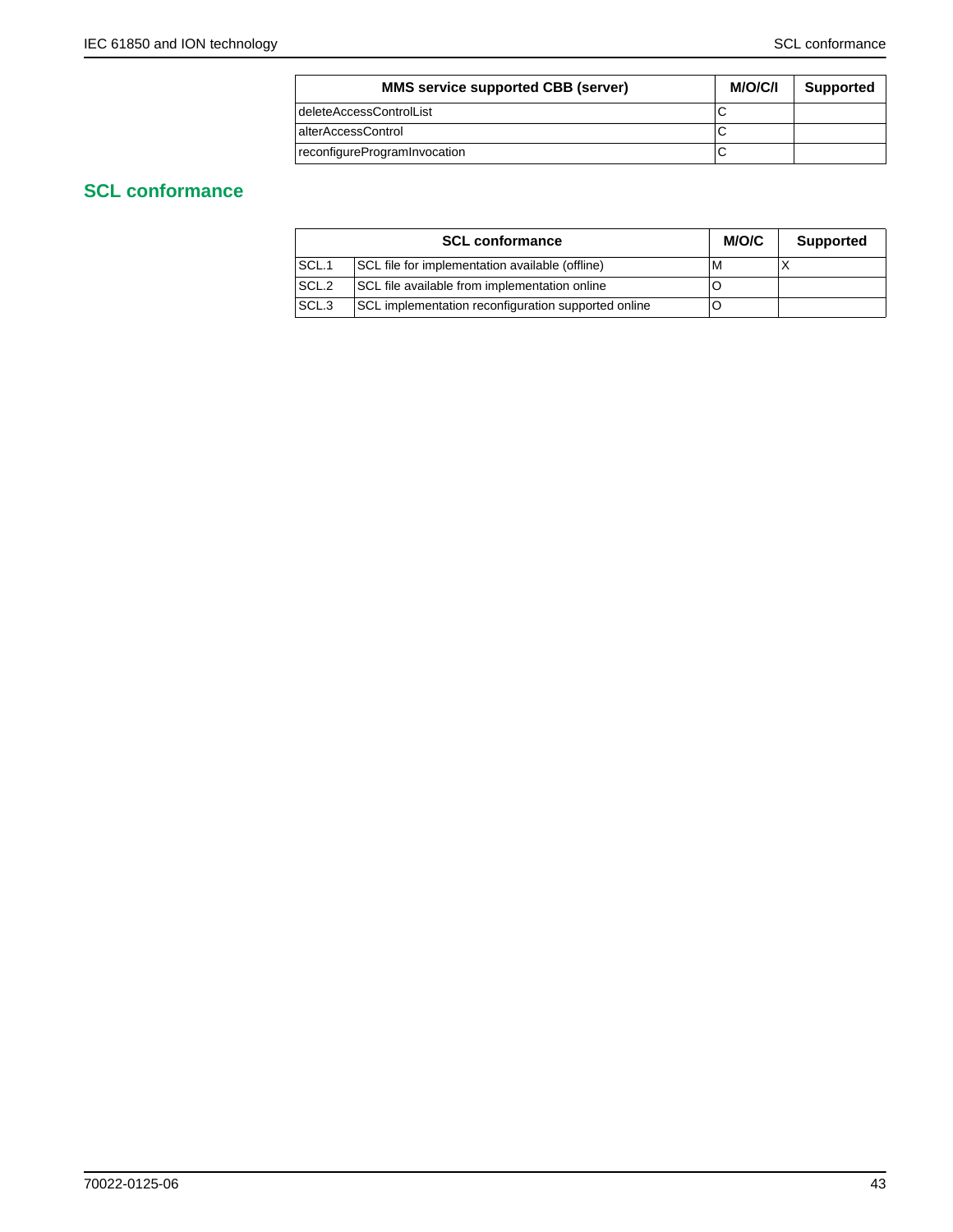## **Protocol implementation extra information for testing**

## **Device configuration**

The entire device configuration is read-only and can only be modified by the CID file. In particular, data objects with functional constraints of DC and CF can never be written.

You must configure the meter's Ethernet settings using the front panel or ION Enterprise or ION Setup software. Some IEC 61850 configuration tools require that the communications information entered in order to generate the CID file, however the CID communications values are not used by the meter.

## **ACSI models**

Association model

| ID              | IEC 61850 Edition | <b>Item</b>                                            | <b>Value/comments</b>                                                                                         |
|-----------------|-------------------|--------------------------------------------------------|---------------------------------------------------------------------------------------------------------------|
| As1             |                   | Maximum simultaneous client associations               | - 4 (ION7550/ION7650, PM8000, ION8800 v351 or earlier)<br>- 5 (ION8650, ION7400, ION8800 v360 or later)       |
| As <sub>2</sub> | 1, 2              | TCP Keepalive                                          | $-$ 1 minute (ION7400 <sup>1</sup> , ION7550/ION7650, PM8000 <sup>2</sup> )<br>- 2 minutes (ION8650, ION8800) |
| As3             | 1, 2              | Lost connection detection time                         | 10 minutes                                                                                                    |
| As4             |                   | Authentication                                         | Yes                                                                                                           |
|                 | 1, 2              | Association parameters                                 |                                                                                                               |
|                 |                   | – TSEL                                                 | 001                                                                                                           |
| As5/As6         |                   | – SSEL                                                 | 001                                                                                                           |
|                 |                   | - PSEL                                                 | 00000001                                                                                                      |
|                 |                   | - AP-title                                             | Not required, ignored if present                                                                              |
|                 |                   | - AE-qualifier                                         | Not required, ignored if present                                                                              |
| As7             | 1, 2              | Maximum MMS PDU size                                   | 25,600                                                                                                        |
| As8             | 1, 2              | Typical startup time after a power supply<br>interrupt | 20 to 120 seconds                                                                                             |
|                 |                   | TCP Retransmission Format <sup>3</sup>                 | Normal Frame or Exact Duplicate Frame                                                                         |

1. TCP Keepalive is a configurable parameter, issued every minute by default. This keepalive request is resent up to nine times before terminating the connection.

2. TCP Keepalive is a configurable parameter, issued every minute by default. This keepalive request is resent up to nine times before terminating the connection.

3. Contact Technical Support for information on changing this value.

#### Server model

| ID  | IEC 61850 Edition | <b>Item</b>                         | <b>Value/comments</b> |
|-----|-------------------|-------------------------------------|-----------------------|
|     |                   | Quality bits for analog values (MX) |                       |
|     |                   | Validity                            | Good, Invalid         |
|     |                   | - OutofRange                        | Not supported         |
| Sr1 | 2 .ا              | - Failure                           | Not supported         |
|     |                   | - Inconsistent                      | Not supported         |
|     |                   | - Source                            | Not supported         |
|     |                   | - Other quality bits and values     | Not supported         |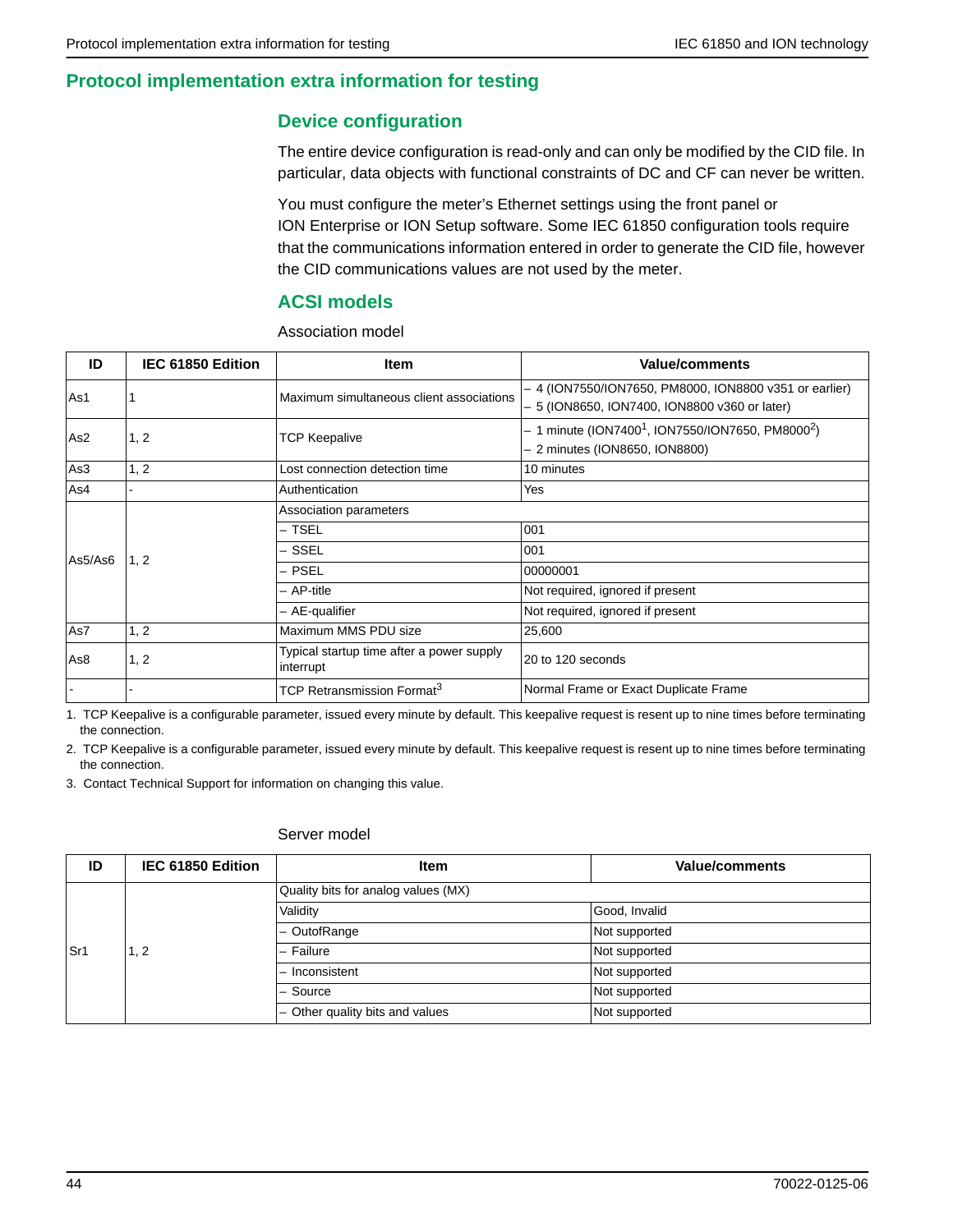| ID              | IEC 61850 Edition | <b>Item</b>                                        | <b>Value/comments</b>                   |
|-----------------|-------------------|----------------------------------------------------|-----------------------------------------|
|                 |                   | Quality bits for status values                     |                                         |
|                 |                   | Validity                                           | Good, Invalid                           |
|                 |                   | - BadReference                                     | Not supported                           |
| Sr <sub>2</sub> | 1, 2              | - Failure                                          | Not supported                           |
|                 |                   | - Inconsistent                                     | Not supported                           |
|                 |                   | - Inaccurate                                       | Not supported                           |
|                 |                   | - Source                                           | Not supported                           |
|                 |                   | - Other quality bits and values                    | Not supported                           |
| Sr3/Sr4         | Deprecated        | Maximum number of data values in Get/SetDataValues | Limited by Maximum MMS PDU size and the |
|                 |                   | requests <sup>1</sup>                              | device's internal memory limitations    |
|                 |                   | Mode values                                        |                                         |
|                 |                   | – On                                               | Supported                               |
| Sr <sub>5</sub> | 1, 2              | - [On-] Blocked                                    | Not supported                           |
|                 |                   | – Test                                             | Not Supported                           |
|                 |                   | Test/Blocked                                       | Not Supported                           |
|                 |                   | $-$ Off                                            | Supported                               |

<sup>1</sup> Recommended maximum of 100 data attributes per read/write request.

#### Dataset model

| ID              | IEC 61850 Edition | <b>Item</b>                                                 | <b>Value/comments</b>                                         |
|-----------------|-------------------|-------------------------------------------------------------|---------------------------------------------------------------|
| Ds1             |                   | Maximum number of data elements in one dataset <sup>1</sup> | 50                                                            |
| D <sub>s2</sub> |                   | Maximum number of persistent datasets                       | Not supported                                                 |
| Ds3             |                   | Maximum number of non-persistent datasets                   | Not supported                                                 |
|                 |                   | Predefined datasets in the ICD files                        | 6 datasets, refer to "Configuring data sets" on<br>page 17    |
|                 |                   | Mandatory data set member attributes                        | Data set members must have 'doName' and<br>'daName' specified |
|                 |                   | Excluded data                                               | Data sets cannot include harmonics data                       |

 $1$  IEC 61850 configuration tools may not provide warning if the maximum number of data elements is exceeded. However, the resulting CID file will not be validated by the meter and an 'invalid CID' message will be logged in the log.txt file.

#### Substitution model

| IC  | IEC 61850 Edition | ltem                                         | Value/comments |
|-----|-------------------|----------------------------------------------|----------------|
| Sb1 |                   | Substituted values stored in volatile memory | Not supported  |

#### Setting group control model

| ID              | IEC 61850 Edition | <b>Item</b>                                                             | <b>Value/comments</b> |
|-----------------|-------------------|-------------------------------------------------------------------------|-----------------------|
| Sg1             |                   | Number of supporting setting groups for each logical<br>device          | Not supported         |
| Sq2             | 1, 2              | Effect of when and how the non-volatile storage is<br>updated           | Not supported         |
| Sg <sub>3</sub> |                   | Multiple clients edit the same setting group                            | Not supported         |
| Sg4             |                   | Lost association while editing a group                                  | Not supported         |
| Sg5             |                   | Allow EditSG value 0                                                    | Not supported         |
| Sg <sub>6</sub> |                   | How long is an edit setting group locked when<br>ResvTms is not present | Not supported         |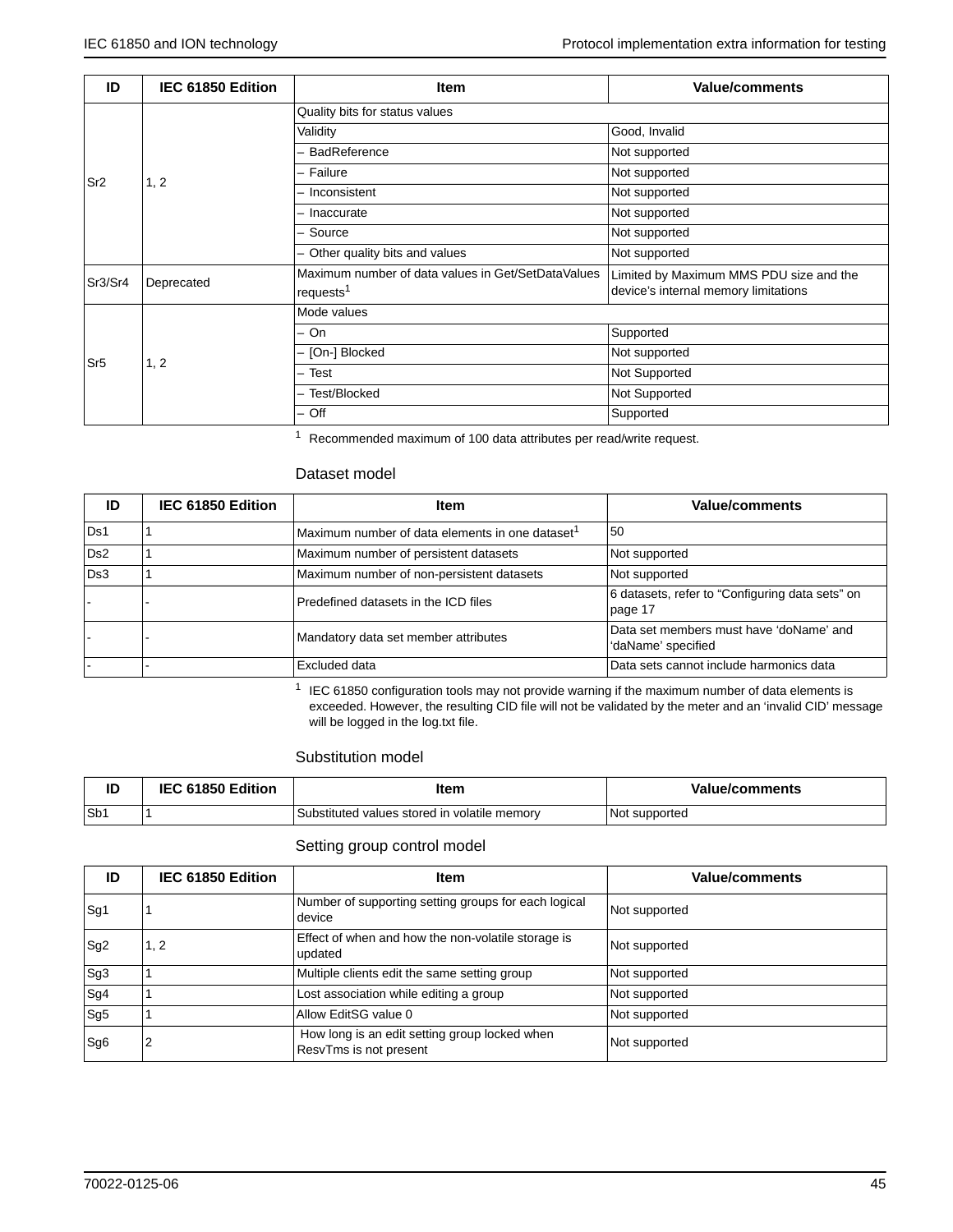#### Reporting model

| ID               | IEC 61850 Edition | Item                                                                         | <b>Value/comments</b>                                                                                                                                                                                                                                                                                                                                                                                                                                                                                                                                |
|------------------|-------------------|------------------------------------------------------------------------------|------------------------------------------------------------------------------------------------------------------------------------------------------------------------------------------------------------------------------------------------------------------------------------------------------------------------------------------------------------------------------------------------------------------------------------------------------------------------------------------------------------------------------------------------------|
|                  |                   | Support of trigger conditions                                                |                                                                                                                                                                                                                                                                                                                                                                                                                                                                                                                                                      |
|                  |                   | - Integrity                                                                  | Supported                                                                                                                                                                                                                                                                                                                                                                                                                                                                                                                                            |
|                  |                   | Data change                                                                  | Supported                                                                                                                                                                                                                                                                                                                                                                                                                                                                                                                                            |
| Rp1              | 1, 2              | Data update <sup>1</sup>                                                     | Supported                                                                                                                                                                                                                                                                                                                                                                                                                                                                                                                                            |
|                  |                   | Quality change                                                               | Supported                                                                                                                                                                                                                                                                                                                                                                                                                                                                                                                                            |
|                  |                   | General interrogation                                                        | Supported                                                                                                                                                                                                                                                                                                                                                                                                                                                                                                                                            |
|                  |                   | Support of optional fields                                                   |                                                                                                                                                                                                                                                                                                                                                                                                                                                                                                                                                      |
|                  |                   | Sequence number                                                              | Supported                                                                                                                                                                                                                                                                                                                                                                                                                                                                                                                                            |
|                  |                   | Report time-stamp                                                            | Supported                                                                                                                                                                                                                                                                                                                                                                                                                                                                                                                                            |
|                  |                   | Reason for inclusion                                                         | Supported<br>Supported<br>Supported<br>Supported<br>Supported<br>Supported<br>Supported<br>Yes, supported<br>If a second event occurs on the same data value<br>then the report is immediately sent.<br>Each URCB is visible to all clients<br>8 bytes total:<br>first 4 bytes = $CID$ parse timestamp<br>last 4 bytes = new buffered report entry ID<br>32kB<br>Supported<br>Supported<br>Data scanned every 1 second<br>Fixed<br>Not supported<br>ConRev restored from original configuration<br>Yes, ICD<br>Logical Node LLN0<br>Yes<br>Yes<br>No |
|                  |                   | Dataset name                                                                 |                                                                                                                                                                                                                                                                                                                                                                                                                                                                                                                                                      |
| R <sub>p</sub> 2 | 1                 | Data reference                                                               |                                                                                                                                                                                                                                                                                                                                                                                                                                                                                                                                                      |
|                  |                   | <b>Buffer overflow</b>                                                       |                                                                                                                                                                                                                                                                                                                                                                                                                                                                                                                                                      |
|                  |                   | EntryID                                                                      |                                                                                                                                                                                                                                                                                                                                                                                                                                                                                                                                                      |
|                  |                   | Conf-rev                                                                     |                                                                                                                                                                                                                                                                                                                                                                                                                                                                                                                                                      |
|                  |                   | Segmentation                                                                 |                                                                                                                                                                                                                                                                                                                                                                                                                                                                                                                                                      |
| Rp3              | 1, 2              | Sending of segmented reports                                                 |                                                                                                                                                                                                                                                                                                                                                                                                                                                                                                                                                      |
| Rp4              | 1, 2              | Buffer time (BufTm)                                                          |                                                                                                                                                                                                                                                                                                                                                                                                                                                                                                                                                      |
| Rp5              | $\mathbf{1}$      | Multi client URCB approach                                                   |                                                                                                                                                                                                                                                                                                                                                                                                                                                                                                                                                      |
|                  |                   |                                                                              |                                                                                                                                                                                                                                                                                                                                                                                                                                                                                                                                                      |
| Rp <sub>6</sub>  |                   | EntryID                                                                      |                                                                                                                                                                                                                                                                                                                                                                                                                                                                                                                                                      |
|                  |                   |                                                                              |                                                                                                                                                                                                                                                                                                                                                                                                                                                                                                                                                      |
| Rp7              | 1, 2              | Buffer size for each BRCB                                                    |                                                                                                                                                                                                                                                                                                                                                                                                                                                                                                                                                      |
|                  |                   | Reported data set                                                            |                                                                                                                                                                                                                                                                                                                                                                                                                                                                                                                                                      |
| Rp9              | 1                 | Structured data objects                                                      |                                                                                                                                                                                                                                                                                                                                                                                                                                                                                                                                                      |
|                  |                   | Data attributes                                                              |                                                                                                                                                                                                                                                                                                                                                                                                                                                                                                                                                      |
|                  |                   |                                                                              |                                                                                                                                                                                                                                                                                                                                                                                                                                                                                                                                                      |
| Rp10             | 1, 2              | Report scan rate                                                             |                                                                                                                                                                                                                                                                                                                                                                                                                                                                                                                                                      |
| Rp11             | $\mathbf{1}$      | Pre-assign RCB to a specific client in the SCL                               |                                                                                                                                                                                                                                                                                                                                                                                                                                                                                                                                                      |
| Rp12             | $\overline{2}$    | ConfRev restored from original configuration or<br>retained prior to restart |                                                                                                                                                                                                                                                                                                                                                                                                                                                                                                                                                      |
|                  |                   | Predefined RCBs in the ICD files                                             |                                                                                                                                                                                                                                                                                                                                                                                                                                                                                                                                                      |
|                  |                   | Mandatory RCB location                                                       |                                                                                                                                                                                                                                                                                                                                                                                                                                                                                                                                                      |
|                  |                   | Shared data sets between unbuffered reports                                  |                                                                                                                                                                                                                                                                                                                                                                                                                                                                                                                                                      |
|                  |                   | Shared data sets between buffered reports                                    |                                                                                                                                                                                                                                                                                                                                                                                                                                                                                                                                                      |
|                  |                   | Shared data sets between buffered and unbuffered<br>reports                  |                                                                                                                                                                                                                                                                                                                                                                                                                                                                                                                                                      |

1. The data update (dupd) trigger condition is supported; however, the data model cannot trigger a dupd report.

## Logging model

| ID  | IEC 61850 Edition | <b>Item</b>             | Value/comments                                      |  |
|-----|-------------------|-------------------------|-----------------------------------------------------|--|
| Lg1 | 1, 2              | Default value of LogEna | False                                               |  |
|     |                   |                         | 8 bytes total:                                      |  |
| Lg2 |                   | Format of EntryID       | $first 4 bytes = CID parse timestamp$               |  |
|     |                   |                         | $\vert$ last 4 bytes = new buffered report entry ID |  |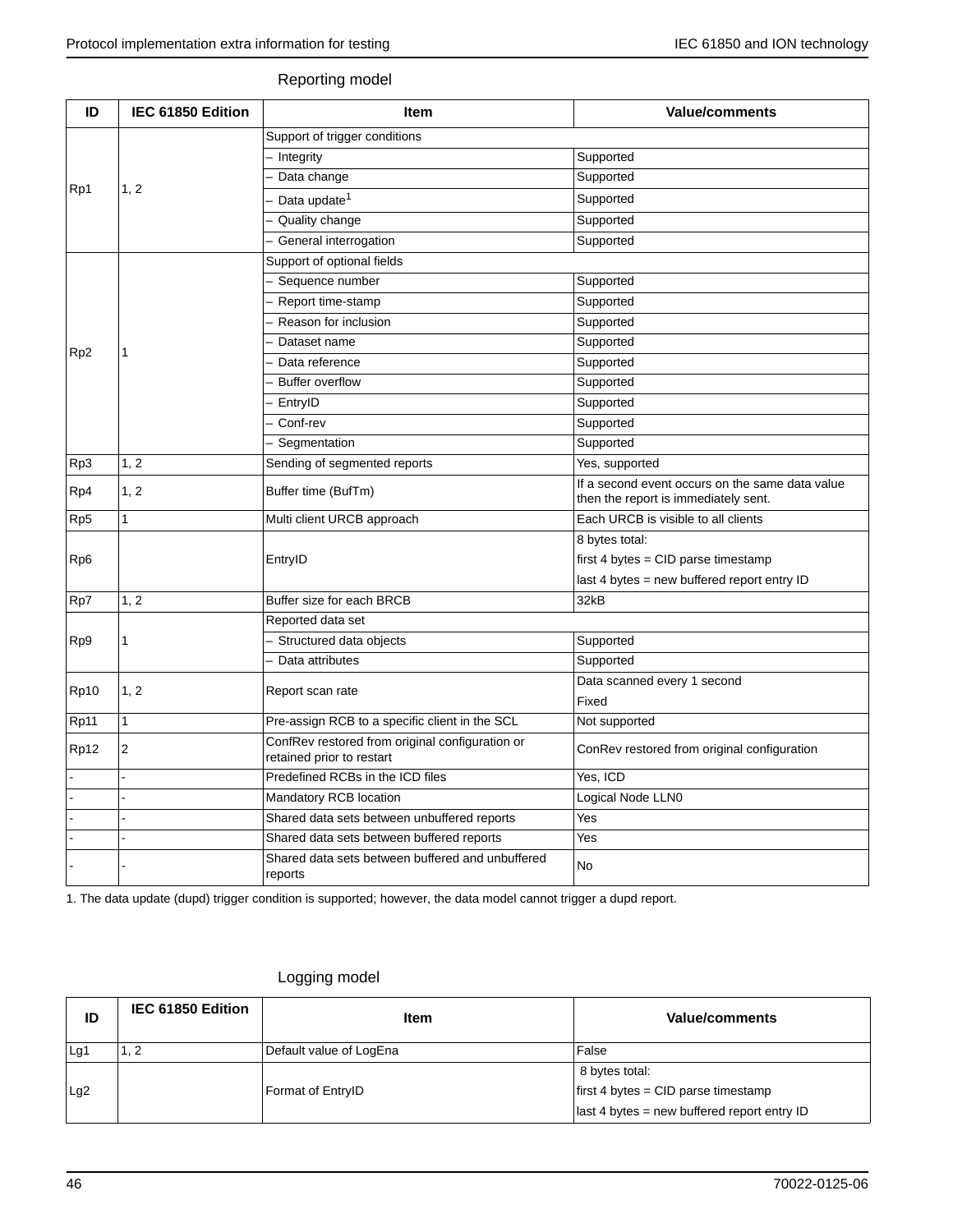| ID  | IEC 61850 Edition | <b>Item</b>                                                                                                                         | Value/comments |
|-----|-------------------|-------------------------------------------------------------------------------------------------------------------------------------|----------------|
| Lg3 | I. 2              | Multiple Log Control Blocks specifying the Journaling of<br>the same MMS NamedVariable and TrgOps and the<br><b>Event Condition</b> | Not supported  |
| Lg4 |                   | Pre-configured LCB attributes that cannot be changed<br>online                                                                      | Not supported  |

## Control model

| IEC 61850 Edition | <b>Item</b>                                                                                                     | Value/comments                                                                                                                                                                                                   |                      |  |
|-------------------|-----------------------------------------------------------------------------------------------------------------|------------------------------------------------------------------------------------------------------------------------------------------------------------------------------------------------------------------|----------------------|--|
|                   | Control models supported                                                                                        |                                                                                                                                                                                                                  |                      |  |
|                   | Status only                                                                                                     | Supported                                                                                                                                                                                                        |                      |  |
|                   | - Direct with normal security                                                                                   | Supported                                                                                                                                                                                                        |                      |  |
|                   | Direct with enhanced security                                                                                   | Not supported                                                                                                                                                                                                    |                      |  |
|                   | SBO with normal security                                                                                        | Not supported                                                                                                                                                                                                    |                      |  |
|                   | - SBO with enhanced security                                                                                    | Not supported                                                                                                                                                                                                    |                      |  |
| 1, 2              | Control Model fixed, configurable and/or dynamic                                                                | Fixed                                                                                                                                                                                                            |                      |  |
| Deprecated        | Time activated operate (operTm)                                                                                 | Not supported                                                                                                                                                                                                    |                      |  |
| Deprecated        | Operate many                                                                                                    | Not supported                                                                                                                                                                                                    |                      |  |
| 1                 | DUT activate the control output when the test attribute<br>is set in the SelectWithValue and/or Operate request | Not supported                                                                                                                                                                                                    |                      |  |
| Deprecated        | Pulse configuration                                                                                             | Not supported                                                                                                                                                                                                    |                      |  |
| 1                 | DUT Behavior when check conditions are set.                                                                     | Not supported                                                                                                                                                                                                    |                      |  |
| 1, 2              | Cause diagnosis                                                                                                 | Not supported                                                                                                                                                                                                    |                      |  |
|                   |                                                                                                                 | Not supported                                                                                                                                                                                                    |                      |  |
| 1, 2              | request                                                                                                         | Meter executes operation as usual (test-not-ok Not<br>supported.)                                                                                                                                                |                      |  |
| 1, 2              | Force test-not-ok response with Select request                                                                  | Not supported                                                                                                                                                                                                    |                      |  |
|                   |                                                                                                                 | Meter executes operation as usual (test-not-ok Not<br>supported.)                                                                                                                                                |                      |  |
| 1, 2              | Force test-not-ok response with Operate request                                                                 | DOns: Incorrect orCat                                                                                                                                                                                            |                      |  |
|                   |                                                                                                                 | SBOns: Not supported                                                                                                                                                                                             |                      |  |
|                   |                                                                                                                 | DOes: Not supported                                                                                                                                                                                              |                      |  |
|                   |                                                                                                                 | SBOes Not supported                                                                                                                                                                                              |                      |  |
|                   |                                                                                                                 | Not supported                                                                                                                                                                                                    |                      |  |
|                   | Origin categories (orCat)                                                                                       | Meter executes control operation as usual (ignores<br>orCat value)                                                                                                                                               |                      |  |
|                   |                                                                                                                 | DOns: Supported                                                                                                                                                                                                  |                      |  |
| 1, 2              |                                                                                                                 |                                                                                                                                                                                                                  | SBOns: Not supported |  |
|                   |                                                                                                                 | DOes: Not supported                                                                                                                                                                                              |                      |  |
|                   | Is this behavior configurable                                                                                   | SBOes Not supported                                                                                                                                                                                              |                      |  |
|                   |                                                                                                                 | Configurable: Not supported                                                                                                                                                                                      |                      |  |
| 1, 2              | Multi-client control object select/operate                                                                      | Not supported                                                                                                                                                                                                    |                      |  |
|                   |                                                                                                                 | Meter executes operations serially                                                                                                                                                                               |                      |  |
|                   | IED accept a Select/SelectWithValue from the same                                                               | SBOns: Not supported                                                                                                                                                                                             |                      |  |
|                   |                                                                                                                 | SBOes: Not supported                                                                                                                                                                                             |                      |  |
| 1,2               | Internal validation for SBOes performed during the<br>SelectwithValue and/or Operate step                       | Not supported                                                                                                                                                                                                    |                      |  |
| 1,2               | Local/remote operation                                                                                          | Not supported                                                                                                                                                                                                    |                      |  |
|                   |                                                                                                                 | Meter executes control operation as usual (ignores<br>local/remote operation value)                                                                                                                              |                      |  |
|                   |                                                                                                                 | Not supported                                                                                                                                                                                                    |                      |  |
|                   | <b>Check conditions</b>                                                                                         | Meter executes control operation as usual (ignores<br>check value)                                                                                                                                               |                      |  |
|                   | Command termination timeout                                                                                     | Not supported                                                                                                                                                                                                    |                      |  |
|                   | Deprecated<br>1, 2<br>1                                                                                         | Force test-not-ok response with SelectWithValue<br>IED accept a Select/SelectWithvalue/Operate with the<br>same control value as the current status value<br>client when the control object is already selected, |                      |  |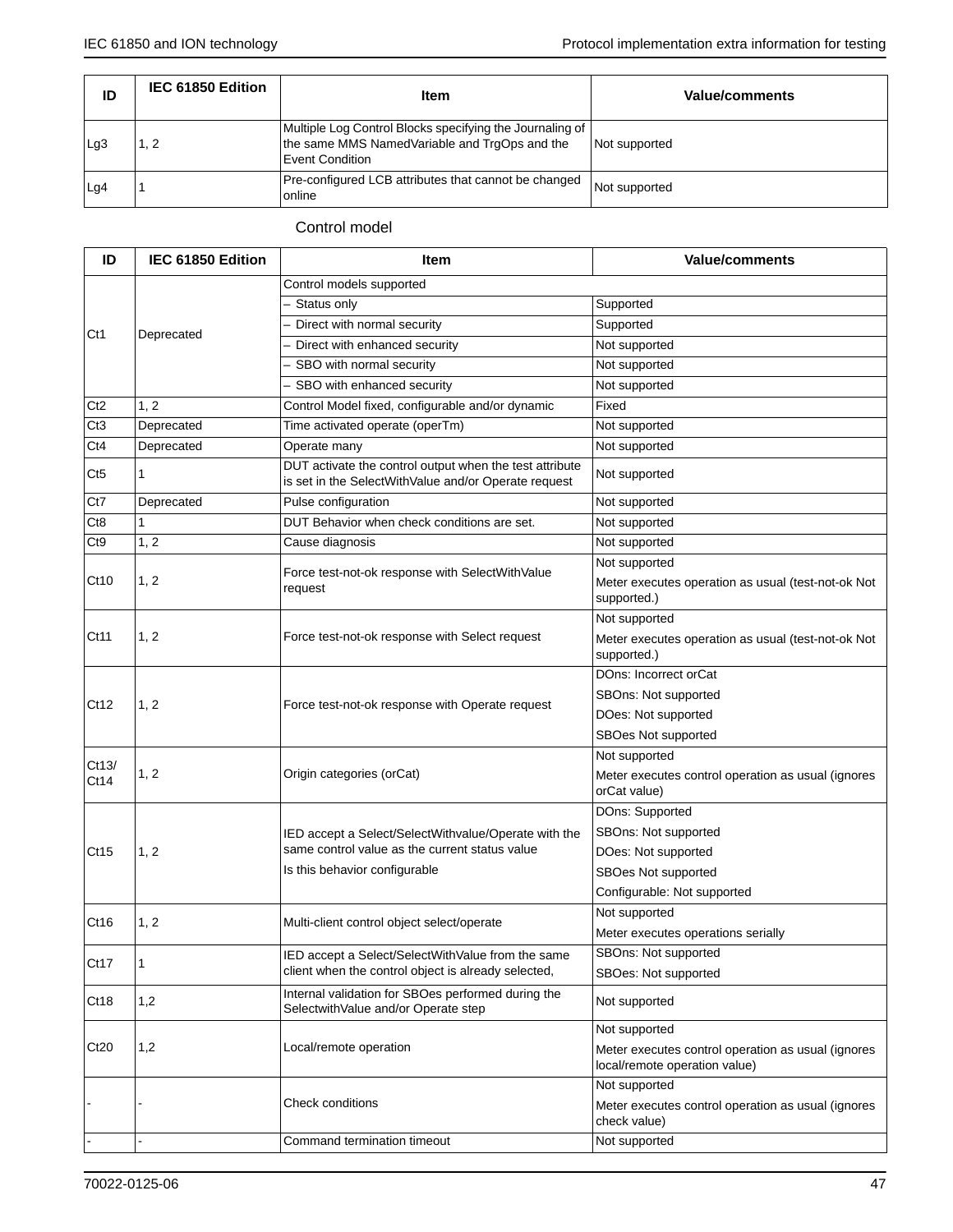| ID  | 61850 Edition<br>IFC | ltem                | <b>Value/comments</b>     |  |
|-----|----------------------|---------------------|---------------------------|--|
| . . |                      | Service error types | <b>Not</b><br>: supported |  |

Time and time synchronization model

| ID               | IEC 61850 Edition | <b>Item</b>                                                                       | <b>Value/comments</b>                                                              |  |  |
|------------------|-------------------|-----------------------------------------------------------------------------------|------------------------------------------------------------------------------------|--|--|
|                  | 1, 2              | Time quality bits                                                                 |                                                                                    |  |  |
| Tm1,             |                   | - LeapSecondsKnown                                                                | Supported, dependent on Clock ION module Enable<br>NTP Time Sync register setting. |  |  |
| Tm4              |                   | - ClockFailure                                                                    | Supported, default value 0                                                         |  |  |
|                  |                   | - ClockNotSynchronized <sup>1</sup>                                               | Supported, dependent on Clock ION module Enable<br>NTP Time Sync register setting. |  |  |
| Tm2              | 1, 2              | Time synchronization signal loss                                                  | Data timestamp is set to instantaneous meter time                                  |  |  |
|                  |                   | Time to take over new time from time server                                       | Polling time configurable                                                          |  |  |
| Tm3              | 1,2               |                                                                                   | Min: 60 seconds                                                                    |  |  |
|                  |                   |                                                                                   | Max 365 days                                                                       |  |  |
|                  |                   |                                                                                   | Default: 1 day                                                                     |  |  |
| Tm7              |                   | Timezone and DST                                                                  | Supported                                                                          |  |  |
|                  | 1, 2              | SNTP response validated attributes                                                |                                                                                    |  |  |
|                  |                   | - Leap year indicator does not equal 3                                            | Yes                                                                                |  |  |
|                  |                   | - Mode is equal to SERVER                                                         | Yes                                                                                |  |  |
| T <sub>m</sub> 8 |                   | - Originate timestamp equals value sent by SNTP cli-<br>ent as transmit timestamp | Yes                                                                                |  |  |
|                  |                   | RX/TX timestamp fields checked                                                    | Yes                                                                                |  |  |
|                  |                   | - SNTP version 3 or 4 supported                                                   | Yes                                                                                |  |  |
|                  | 1, 2              | COMTRADE - Local or UTC time                                                      | <b>UTC</b>                                                                         |  |  |
| Tm9              |                   | Configurable                                                                      | Not Configurable                                                                   |  |  |
|                  |                   | Maximum time to wait for time server responses                                    | 2 seconds                                                                          |  |  |

<sup>1</sup> If *Enable NTP Time Sync* set to NO, ClockNotSynchronized = 0, LeapSecondsKnown = 1

If *Enable NTP Time Sync* set to YES, SNTP or NTP and unsuccessful timesync, ClockNotSynchronized = 1, LeapSecondsKnown = 0

If *Enable NTP Time Sync* set to YES, SNTP or NTP and successful timesync, ClockNotSynchronized = 0, LeapSecondsKnown = 1

#### Time stamps

Time stamping is based on the timestamp of the input data.

File transfer model

| ID              | IEC 61850 Edition | <b>Item</b>                                               | <b>Value/comments</b>                                                                 |
|-----------------|-------------------|-----------------------------------------------------------|---------------------------------------------------------------------------------------|
| Ft1             |                   | Structure of files and directories                        | <ied address="" ip="">/IEC61850/filename</ied>                                        |
| Ft <sub>2</sub> | 1, 2              | Separator for files and directories path                  |                                                                                       |
| Ft3             |                   | Maximum length of names                                   | 68 characters including file extension                                                |
| Ft4             | 1, 2              | Case sensitivity                                          | Not case sensitive                                                                    |
| Ft <sub>5</sub> | 1, 2              | Maximum file size for SetFile                             | Dependent on memory size                                                              |
| Ft6             |                   | Requested file path included in MMS fileDirectory request | Available                                                                             |
| Ft7             |                   | wild char supported MMS fileDirectory (*)                 | Not supported                                                                         |
| Ft8             | 1, 2              | 2 clients get file at the same time                       | Not supported                                                                         |
| Ft9             | 1, 2              | files that can be deleted                                 | log.txt cannot be deleted from IEC61850.<br>Maximum 2 files in dir including log.txt. |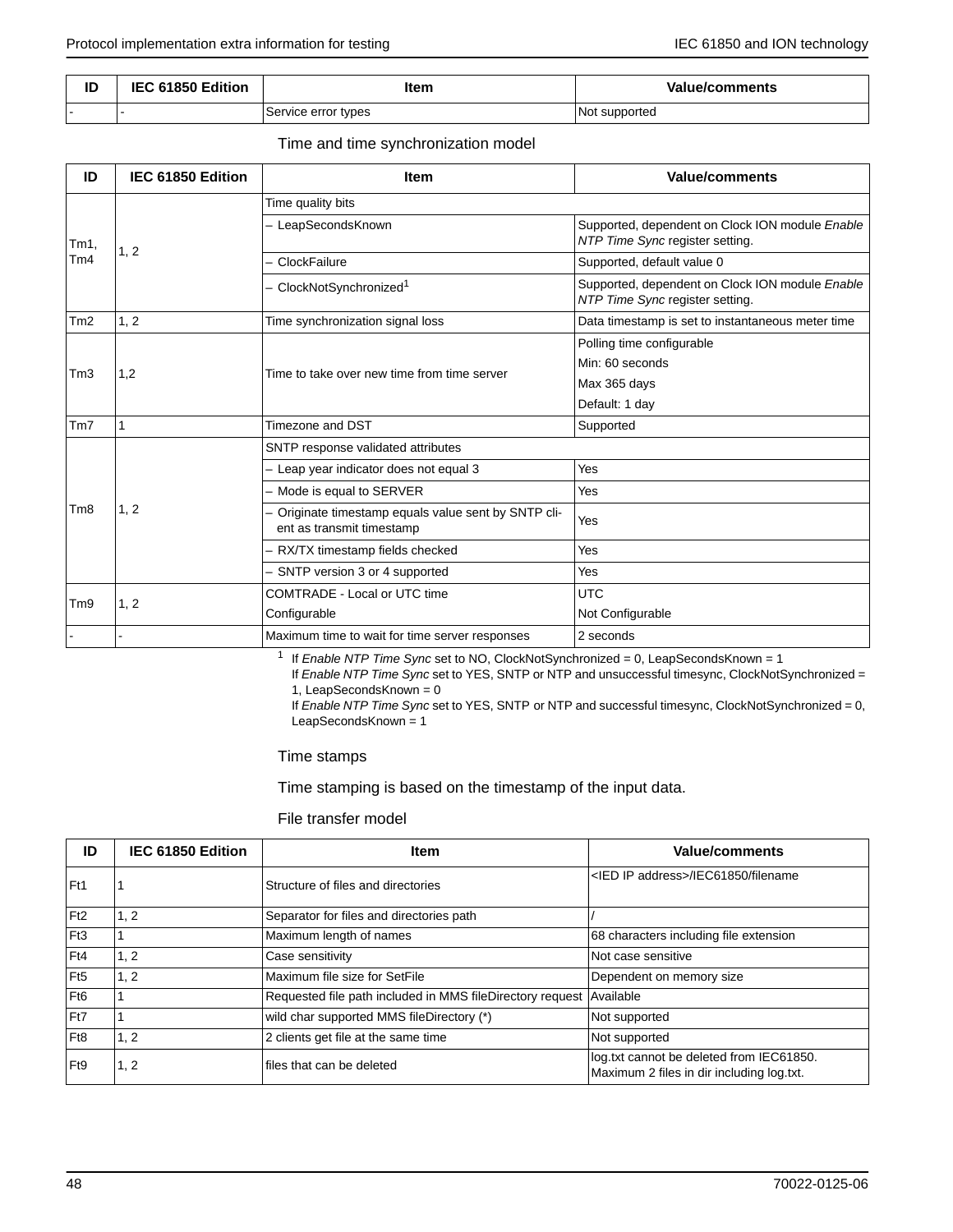## **Impact of meter settings**

**NOTE:** The GGIO Onboard and GGIO Expansion ION modules must be online for IEC 61850 I/O status values or control commands to function.

Your meter's digital and analog outputs may change state when being configured, during an option module reset or power cycle, or during firmware or framework upgrade. Changing your meter's Ethernet settings will terminate all IEC 61850 client connections and controls.

# **WARNING WARNING**

### **DIGITAL AND/OR ANALOG OUTPUT STATE CHANGE**

Do not use your meter for critical control or protection applications where human or equipment safety relies on the operation of the control circuit.

#### **Failure to follow these instructions can result in death, serious injury or equipment damage.**

#### **Digital output control**

To control the meter's digital outputs via IEC 61850, the meter's GGIO Onboard and GGIO Expansion ION modules must be configured using ION Enterprise or ION Setup software.

To control a meter's digital output through IEC 61850, navigate to the GGIO module for that digital output and set the ISC Control Mode register to 61850 CTVAL. To have the meter control the digital output, set the ISC Control Mode register to ION input. When the meter controls the digital output IEC 61850 control commands will be ignored.

#### **Analog output control**

To control the meter's analog outputs via IEC 61850, connect the GGIO Expansion module's *ISCS.stVal* output register to the Analog Output module's *Source* input register.

For detailed information about ION modules, refer to the *ION Reference*.

### **Analog values**

#### **Measurements**

#### Units

| <b>Measurement type</b> | <b>Units</b>        |
|-------------------------|---------------------|
| Current                 | 1 A                 |
| Voltage                 | 1 <sub>V</sub>      |
| Power                   | 1 kW, 1 kVA, 1 kVAR |
| Energy                  | 1 kWh, 1 kVARh      |
| Angle                   | 1 degree            |
| Rate                    | 1%                  |

#### **Deadbands**

Default deadband values are provided in the ICD file, and can be modified using an IEC 61850 configuration tool. Unlike IEC 61850-7-3, which specifies deadband values be expressed as a percentage, deadband values in ION devices are expressed as integer values that are usually in different units than the deadbanded value. For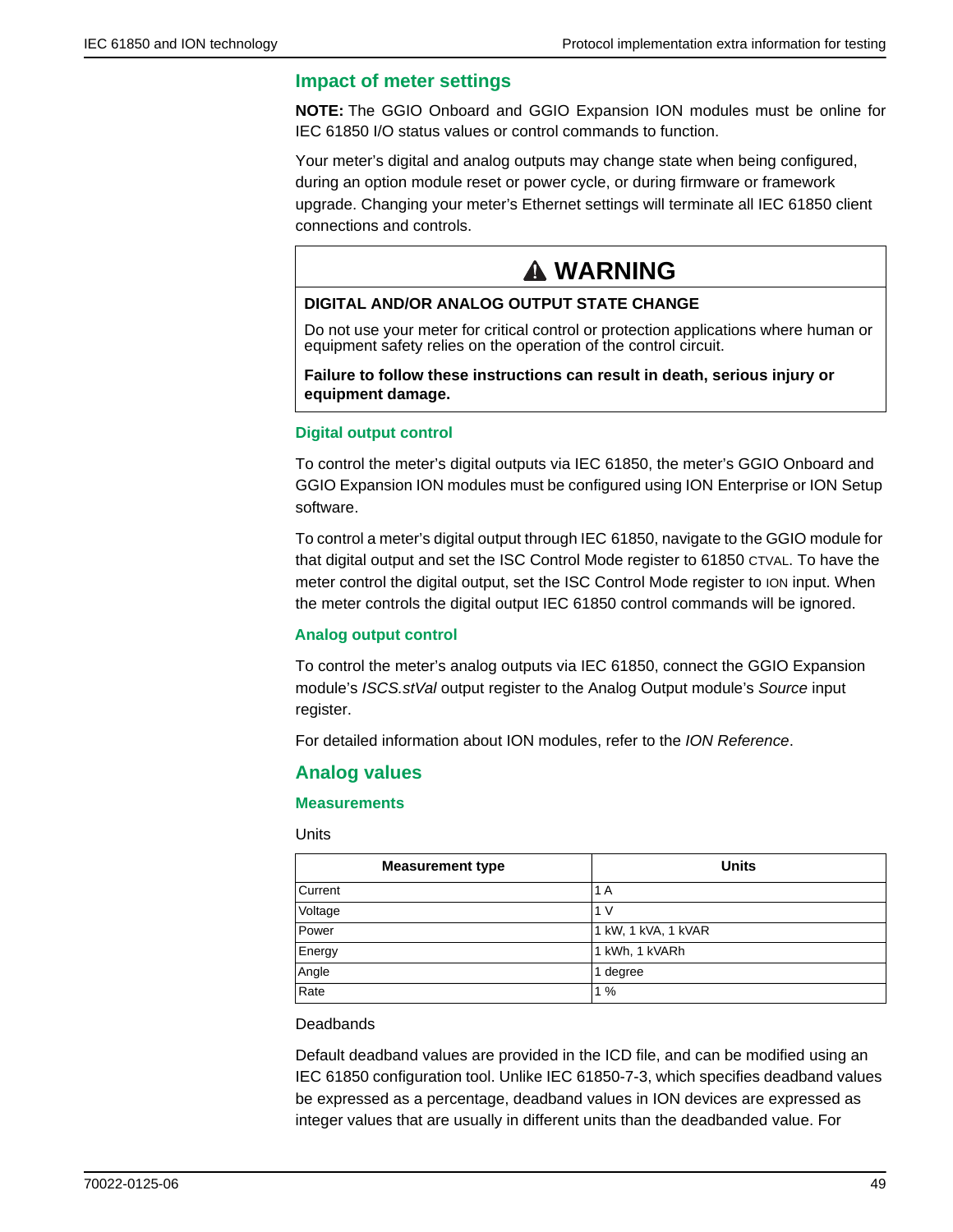example, a value with units of Amps may have a deadband value with units of milliamps.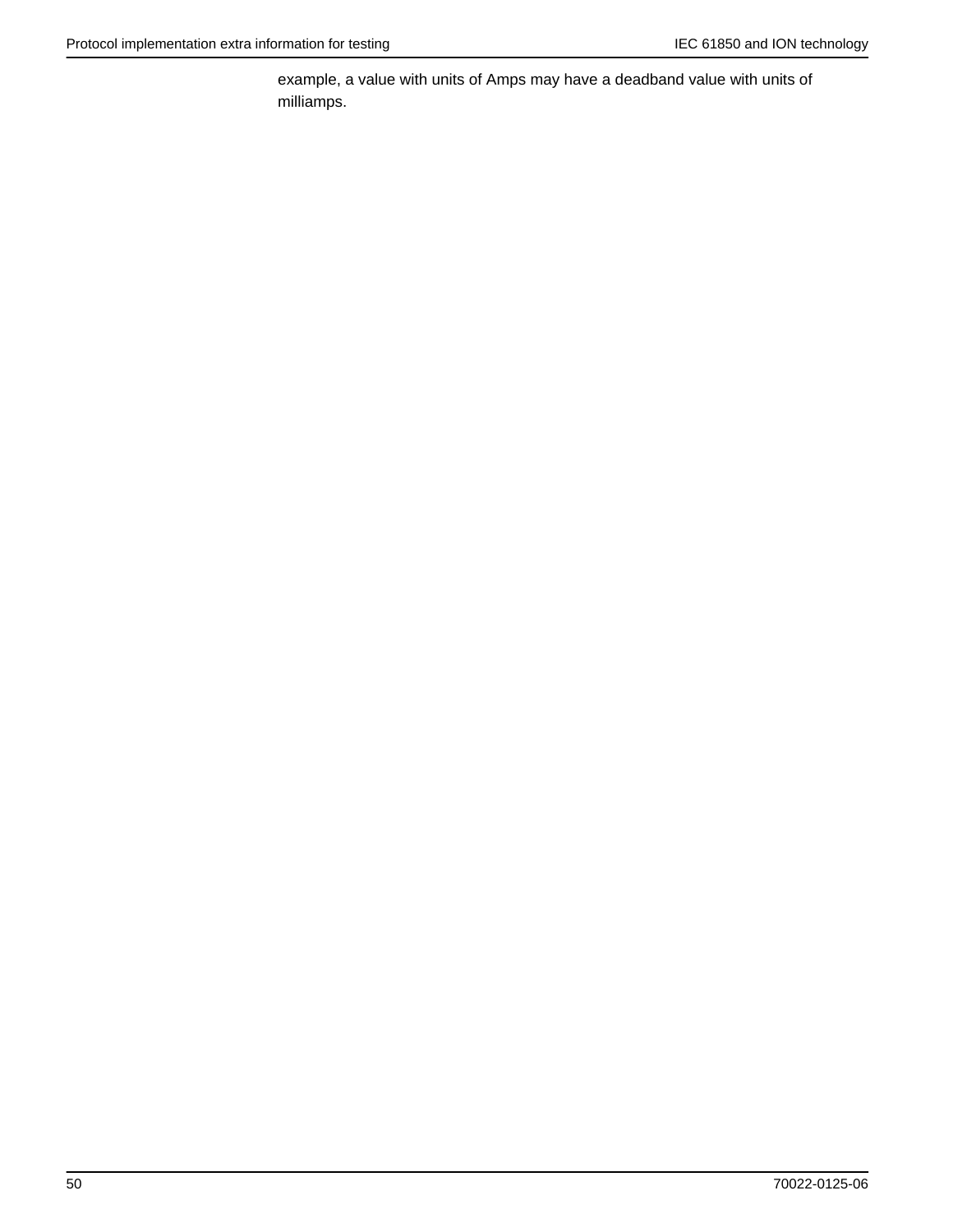## **TISSUES implementation conformance statement**

The TISSUES implementation conformance statement is required by UCA IUG QAP to perform a conformance test.

Support is indicated Y/Na as follows:

- Y: Implemented
- Na: Not applicable

## **Mandatory interoperability (Intop) issues**

Implemented intop TISSUES

| Part    | <b>TISSUE</b> | <b>Description</b>                                  | Implemented |
|---------|---------------|-----------------------------------------------------|-------------|
| $8 - 1$ | 116           | GetNameList with empty response?                    | Y           |
|         | 165           | Improper error response for GetDataSetValues        | Y           |
|         | 183           | GetNameList error handling                          | Y           |
| $7 - 4$ | None          |                                                     |             |
|         | 28            | Definition of APC                                   | Na          |
|         | 54            | Point def xVal, not cVal                            | Na          |
|         | 55            | $lneut = lres?$                                     | Na          |
| $7 - 3$ | 60            | Services missing in tables                          | Na          |
|         | 63            | mag in CDC CMV                                      | Y           |
|         | 65            | Deadband calculation of a Vector and trigger option | Na          |
|         | 219           | operTm in ACT                                       | Na          |
|         | 270           | WYE and DEL RMS values                              | Na          |
|         | 30            | Control parameter T                                 | Y           |
|         | 31            | Typo                                                | Na          |
|         | 32            | Typo in syntax                                      | Na          |
|         | 35            | Typo syntax Control time                            | Na          |
|         | 36            | Syntax parameter Dset-Ref missing                   | Na          |
|         | 37            | Syntax GOOSE "T" type                               | Na          |
|         | 39            | Add DstAddr to GoCB                                 | Na          |
| $7 - 2$ | 40            | GOOSE Message "AppID" to "GoID"                     | Na          |
|         | 41            | GsCb "ApplE" to "GoID"                              | Na          |
|         | 42            | SV timestamp: "EntryTime" to "TimeStamp"            | Na          |
|         | 43            | Control "T" semantic                                | Na          |
|         | 44            | AddCause - Object not sel                           | Na          |
|         | 45            | Missing AddCauses (neg range)                       | Na          |
|         | 46            | Synchro check cancel                                | Na          |
|         | 47            | "." in LD name?                                     | Y           |
|         | 49            | BRCB TimeOfEntry (part of #453)                     | Y           |